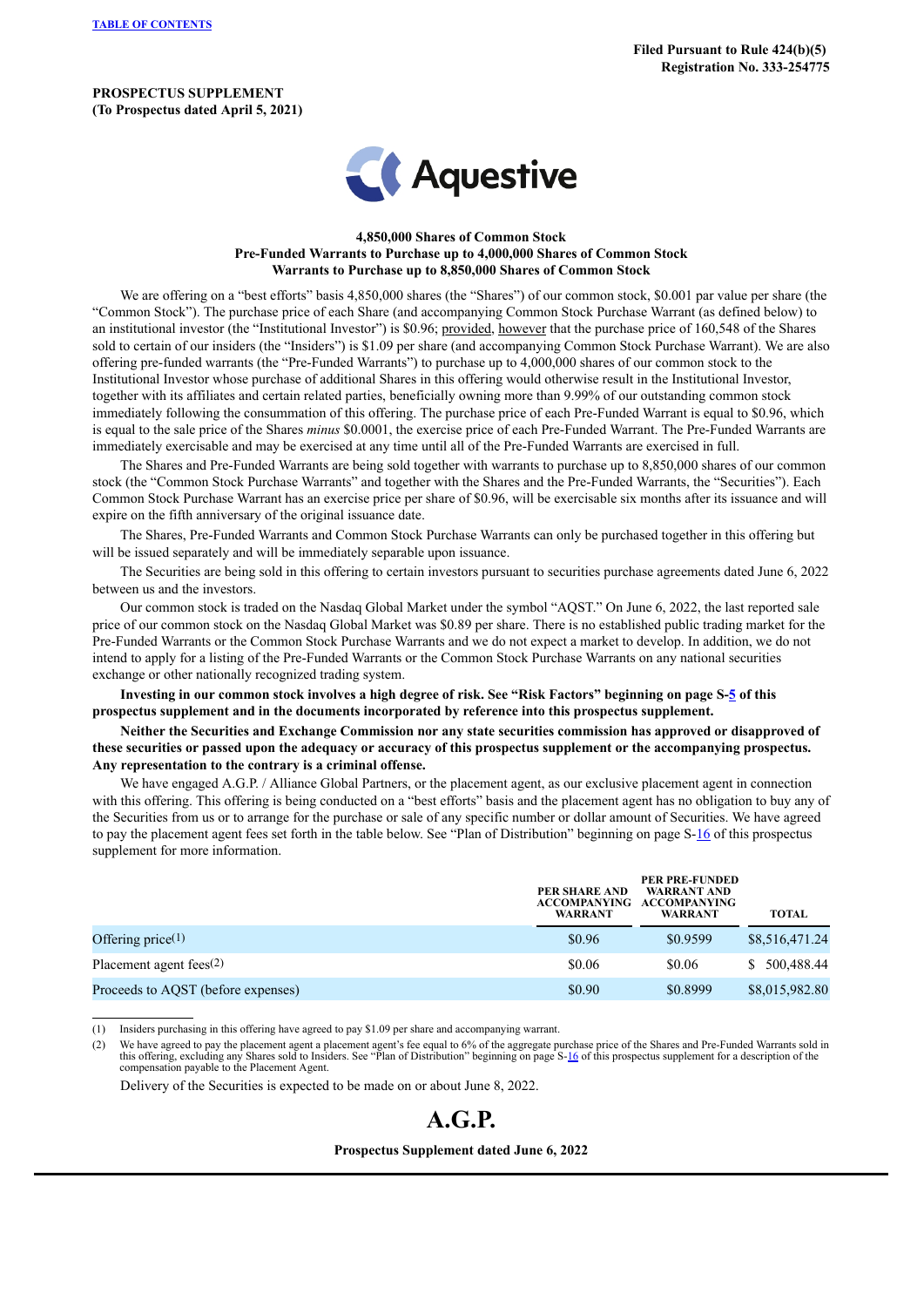## **PROSPECTUS SUPPLEMENT**

<span id="page-1-0"></span>

|                                                   | Page   |
|---------------------------------------------------|--------|
| <b>ABOUT THIS PROSPECTUS SUPPLEMENT</b>           | $S-1$  |
| PROSPECTUS SUPPLEMENT SUMMARY                     | $S-2$  |
| <b>THE OFFERING</b>                               | $S-3$  |
| <b>RISK FACTORS</b>                               | $S-5$  |
| SPECIAL NOTE REGARDING FORWARD-LOOKING STATEMENTS | $S-8$  |
| <b>USE OF PROCEEDS</b>                            | $S-10$ |
| <b>DILUTION</b>                                   | $S-12$ |
| DESCRIPTION OF THE SECURITIES WE ARE OFFERING     | $S-13$ |
| <b>PLAN OF DISTRIBUTION</b>                       | $S-16$ |
| <b>LEGAL MATTERS</b>                              | $S-18$ |
| <b>EXPERTS</b>                                    | $S-18$ |
| WHERE YOU CAN FIND MORE INFORMATION               | $S-18$ |
| <b>INCORPORATION BY REFERENCE</b>                 | $S-19$ |

## **PROSPECTUS**

|                                                          | Page            |
|----------------------------------------------------------|-----------------|
| <b>ABOUT THIS PROSPECTUS</b>                             | $\overline{1}$  |
| <b>SUMMARY</b>                                           | $\overline{2}$  |
| <b>RISK FACTORS</b>                                      | $6\overline{6}$ |
| <b>SPECIAL NOTE REGARDING FORWARD-LOOKING STATEMENTS</b> | $\overline{1}$  |
| <b>USE OF PROCEEDS</b>                                   | $\overline{9}$  |
| <b>DESCRIPTION OF CAPITAL STOCK</b>                      | 10              |
| <b>DESCRIPTION OF DEBT SECURITIES</b>                    | <u>14</u>       |
| <b>DESCRIPTION OF WARRANTS</b>                           | 21              |
| <b>DESCRIPTION OF RIGHTS</b>                             | 23              |
| <b>DESCRIPTION OF UNITS</b>                              | 25              |
| <b>PLAN OF DISTRIBUTION</b>                              | $\frac{26}{5}$  |
| <b>LEGAL MATTERS</b>                                     | 28              |
| <b>EXPERTS</b>                                           | 28              |
| WHERE YOU CAN FIND MORE INFORMATION                      | 28              |
| <b>INCORPORATION OF CERTAIN INFORMATION BY REFERENCE</b> | 29              |

## S-i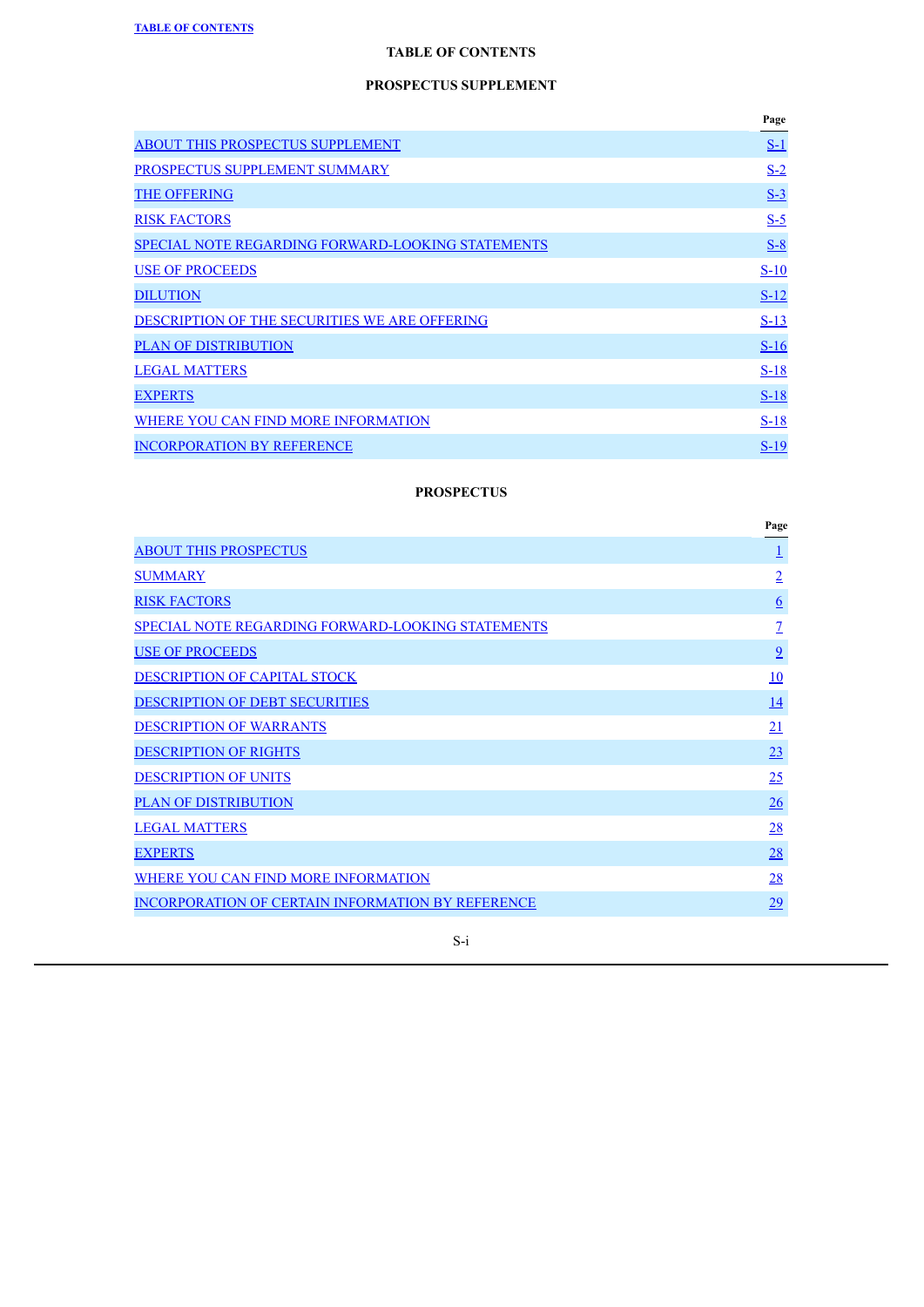#### **ABOUT THIS PROSPECTUS SUPPLEMENT**

<span id="page-2-0"></span>This prospectus supplement and accompanying prospectus relate to the offering of the Securities. Before buying any of the Securities that we are offering, we urge you to carefully read this prospectus supplement and accompanying prospectus, together with the information incorporated by reference as described under the headings "Where You Can Find More Information" and "Incorporation by Reference" in this prospectus supplement. These documents contain important information that you should consider when making your investment decision.

This prospectus supplement and accompanying prospectus describes the terms of this offering and also adds to and updates information contained in the documents incorporated by reference into this prospectus supplement and accompanying prospectus. To the extent there is a conflict between the information contained in this prospectus supplement and accompanying prospectus, on the one hand, and the information contained in any document incorporated by reference into this prospectus supplement and accompanying prospectus that was filed with the Securities and Exchange Commission ("SEC") before the date of this prospectus supplement and accompanying prospectus, on the other hand, you should rely on the information in this prospectus supplement and accompanying prospectus. If any statement in one of these documents is inconsistent with a statement in another document having a later date (for example, a document incorporated by reference into this prospectus supplement and accompanying prospectus) the statement in the document having the later date modifies or supersedes the earlier statement.

You should rely only on the information contained in or incorporated by reference in this prospectus supplement and accompanying prospectus and in any free writing prospectus that we have authorized for use in connection with this offering. We have not, and the placement agent has not, authorized anyone to provide you with different information. If anyone provides you with different or inconsistent information, you should not rely on it. We are not, and the placement agent is not, making an offer to sell these securities in any jurisdiction where the offer or sale is not permitted. You should assume that the information appearing in this prospectus supplement and accompanying prospectus, the documents incorporated by reference in this prospectus supplement and accompanying prospectus, and in any free writing prospectus that we have authorized for use in connection with this offering, is accurate only as of the date of those respective documents. Our business, financial condition, results of operations and prospects may have changed since those dates. You should read this prospectus supplement and accompanying prospectus, the documents incorporated by reference in this prospectus supplement and accompanying prospectus, and any free writing prospectus that we have authorized for use in connection with this offering, in their entirety before making an investment decision.

The trademarks and registered trademarks of Aquestive Therapeutics, Inc. and its subsidiaries referred to herein include Aquestive Therapeutics, our logo and our name and logo used together. Third-party product and company names mentioned herein may be the trademarks of their respective owners.

Unless otherwise stated, all references in this prospectus supplement and the accompanying prospectus to "we," "us," "our," "Aquestive," "company" and similar designations refer, collectively, to Aquestive Therapeutics, Inc. and, where appropriate, our consolidated subsidiaries.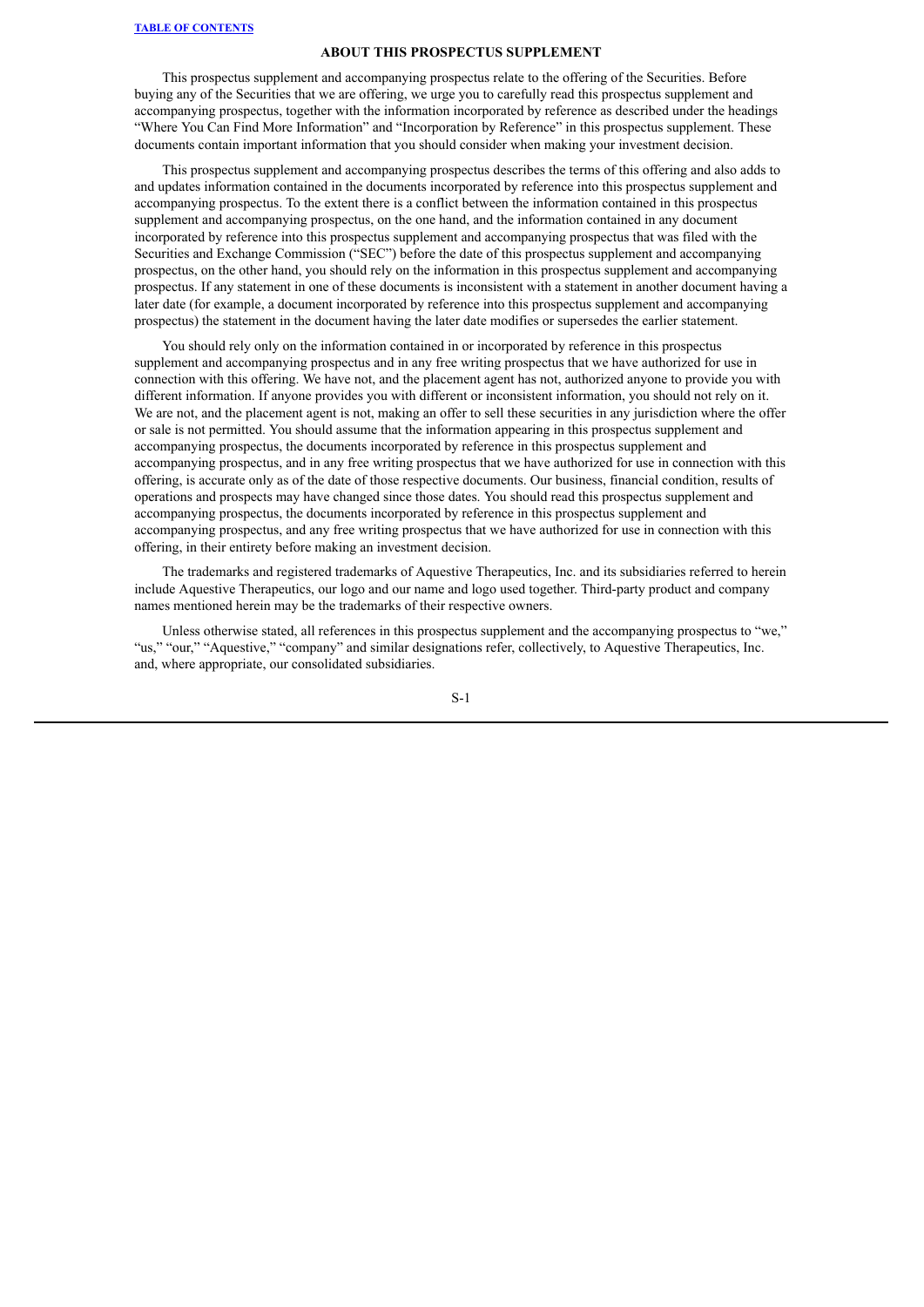## **PROSPECTUS SUPPLEMENT SUMMARY**

<span id="page-3-0"></span>*The following summary highlights information contained elsewhere or incorporated by reference into this prospectus supplement and the accompanying prospectus. It is not complete and does not contain all of the* information that you should consider before making an investment decision. You should read this entire prospectus supplement and the accompanying prospectus, including the "Risk Factors" section on page S-[5](#page-6-0) of this prospectus supplement and page [6](#page-28-0) of the accompanying prospectus and the disclosures to which those sections refer you, the *financial statements and related notes and the other more detailed information appearing elsewhere or incorporated by reference into this prospectus supplement and the accompanying prospectus before making an investment decision.*

## **Overview**

Aquestive Therapeutics, Inc. is a pharmaceutical company advancing medicines to solve patients' problems with current standards of care and providing transformative products to improve their lives. We are developing orally administered products to deliver complex molecules, providing novel alternatives to invasive and inconvenient standard of care therapies. Aquestive has five commercialized products on the U.S. market, four licensed products and one stand-alone proprietary product to date, Sympazan® (clobazam) oral film for the treatment of seizures associated with Lennox-Gastaut Syndrome. Our licensees market their products in the U.S. and around the world. The Company also collaborates with pharmaceutical companies to bring new molecules to market using proprietary, best-in-class technologies, like PharmFilm®, and has proven drug development and commercialization capabilities. The Company is advancing a late-stage proprietary product pipeline focused on treating diseases of the central nervous system, and an earlier stage pipeline for the treatment of severe allergic reactions, including anaphylaxis. Our production facilities are located in Portage, Indiana, and our corporate headquarters, sales and commercialization operations and primary research laboratory facilities are based in Warren, New Jersey.

We manufacture all of our licensed and proprietary products at our Food and Drug Administration ("FDA"), Australian Government Department of Health's Therapeutics Goods Administration, and Drug Enforcement Agency inspected facilities and anticipate that our current manufacturing capacity is sufficient for commercial quantities of our products and product candidates currently in development. Not all collaborative or licensed products of the Company that may be commercially launched in the future will necessarily be manufactured by us.

#### **Other Information**

We are an "emerging growth company," as defined in Section 2(a) of the Securities Act and as modified by the JOBS Act and a "smaller reporting company," as defined in Rule 12b-2 of the Securities Exchange Act of 1934, as amended (the "Exchange Act"). As such, we are eligible to take advantage of certain exemptions from various reporting requirements, such as the auditor attestation requirements of Section 404 of the Sarbanes-Oxley Act of 2002, and certain reduced or scaled disclosure requirements available to smaller reporting companies.

Our principal executive offices are located at 30 Technology Drive, Warren, New Jersey 07059. Our website is www.aquestive.com. Except as otherwise specifically incorporated by reference in this prospectus supplement, information contained in, or accessible through, our website is not a part of this prospectus supplement.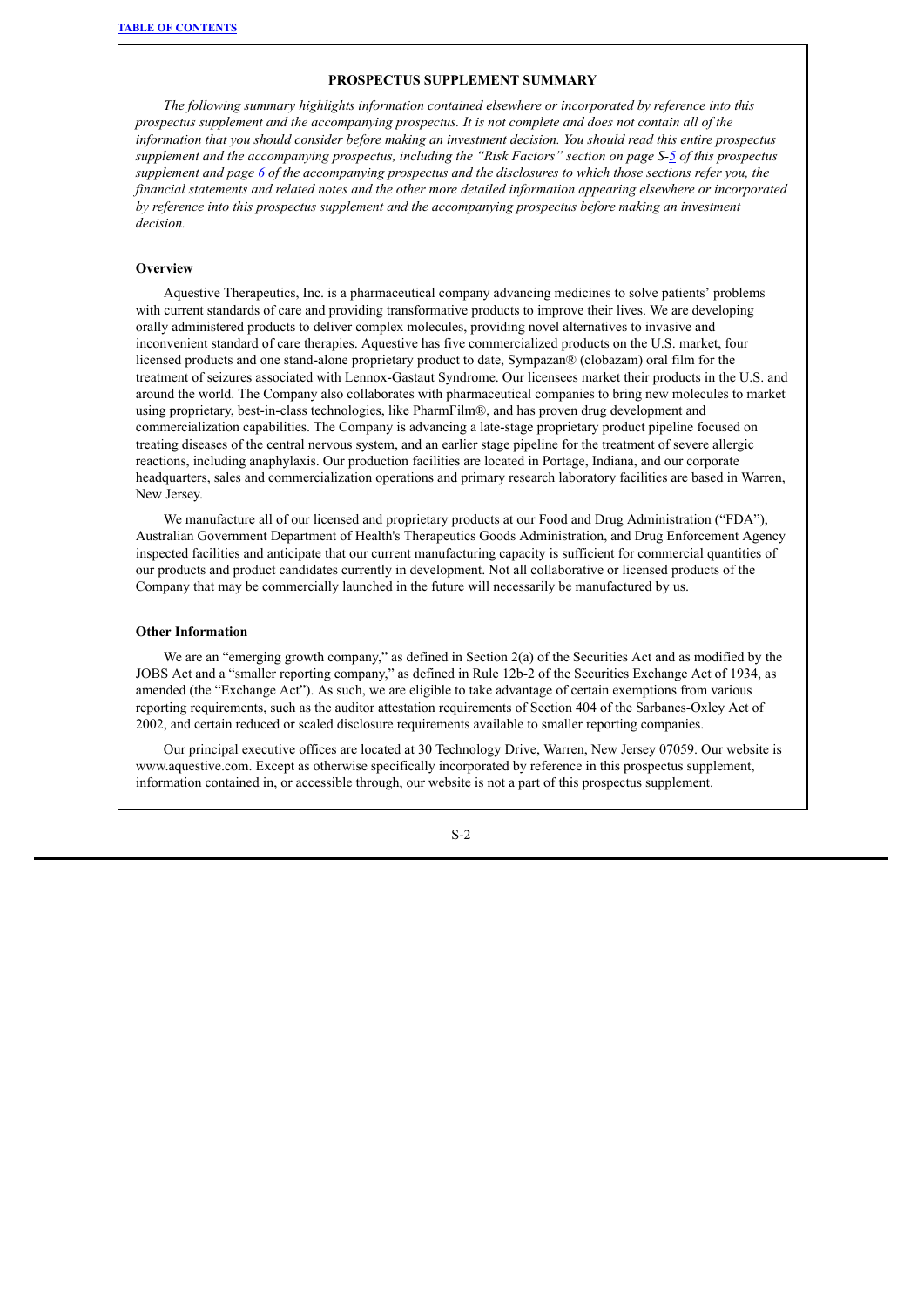$\Gamma$ 

<span id="page-4-0"></span>

| Common stock to be offered by us<br>4,850,000 Shares of our common stock.<br>Common shares outstanding after this offering<br>49,139,264<br><b>Pre-Funded Warrants</b><br>We are also offering Pre-Funded Warrants to purchase<br>up to 4,000,000 shares of our Common Stock to the<br>Institutional Investor whose purchase of additional<br>Shares in this offering would otherwise result in the<br>Institutional Investor, together with its affiliates and<br>certain related parties, beneficially owning more than<br>9.99% of our outstanding common stock immediately<br>following the consummation of this offering. The<br>purchase price of each Pre-Funded Warrant is equal to<br>\$0.9599, which is equal to the purchase price of the<br>Shares minus \$0.0001, the exercise price of each Pre-<br>Funded Warrant. The Pre-Funded Warrants are<br>immediately exercisable and may be exercised at any<br>time until all of the Pre-Funded Warrants are exercised<br>in full. This offering also relates to the shares of<br>common stock issuable upon exercise of any Pre-Funded<br>Warrants sold in this offering.<br><b>Common Stock Purchase Warrants</b><br>We are also offering Common Stock Purchase Warrants<br>to purchase an aggregate of 8,850,000 shares of our<br>common stock. The Shares and the Pre-Funded Warrant<br>are being sold together with the Common Stock<br>Purchase Warrants. Each Common Stock Purchase<br>Warrant has an exercise price per share of \$0.96, will be<br>exercisable six months after its issuance, and will expire<br>on the fifth anniversary of the original issuance date.<br>This offering also relates to the offering of the shares of<br>common stock issuable upon exercise of the Common<br><b>Stock Purchase Warrants.</b><br><b>Best Efforts</b><br>We have agreed to issue and sell the Securities offered<br>hereby to the investors through the placement agent, and<br>the placement agent has agreed to offer and sell such<br>Securities on a "best efforts" basis. The placement agent<br>is not required to sell any specific number or dollar<br>amount of the Securities offered hereby, but will use its<br>best efforts to sell such Securities. See "Plan of<br>Distribution" on page $S-16$ of this prospectus<br>supplement.<br><b>Use of Proceeds</b><br>We intend to use any proceeds that we receive from this<br>offering for general corporate purposes. See "Use of<br>Proceeds."<br><b>Risk Factors</b><br>Investing in our common stock involves significant<br>risks. See "Risk Factors" beginning on page S-5 of this<br>prospectus supplement, in the accompanying prospectus<br>and under similar headings in other documents<br>incorporated by reference into this prospectus<br>supplement, for a discussion of factors that you should<br>read and consider before investing in our common stock.<br><b>Nasdaq Global Market Symbol</b> | <b>THE OFFERING</b> |             |  |
|------------------------------------------------------------------------------------------------------------------------------------------------------------------------------------------------------------------------------------------------------------------------------------------------------------------------------------------------------------------------------------------------------------------------------------------------------------------------------------------------------------------------------------------------------------------------------------------------------------------------------------------------------------------------------------------------------------------------------------------------------------------------------------------------------------------------------------------------------------------------------------------------------------------------------------------------------------------------------------------------------------------------------------------------------------------------------------------------------------------------------------------------------------------------------------------------------------------------------------------------------------------------------------------------------------------------------------------------------------------------------------------------------------------------------------------------------------------------------------------------------------------------------------------------------------------------------------------------------------------------------------------------------------------------------------------------------------------------------------------------------------------------------------------------------------------------------------------------------------------------------------------------------------------------------------------------------------------------------------------------------------------------------------------------------------------------------------------------------------------------------------------------------------------------------------------------------------------------------------------------------------------------------------------------------------------------------------------------------------------------------------------------------------------------------------------------------------------------------------------------------------------------------------------------------------------------------------------------------------------------------------------------------------------------------------------------------------------------------------------------------------------------------------------------------------------------------------------------------------------------------------------------------------------------------------------------|---------------------|-------------|--|
|                                                                                                                                                                                                                                                                                                                                                                                                                                                                                                                                                                                                                                                                                                                                                                                                                                                                                                                                                                                                                                                                                                                                                                                                                                                                                                                                                                                                                                                                                                                                                                                                                                                                                                                                                                                                                                                                                                                                                                                                                                                                                                                                                                                                                                                                                                                                                                                                                                                                                                                                                                                                                                                                                                                                                                                                                                                                                                                                                |                     |             |  |
|                                                                                                                                                                                                                                                                                                                                                                                                                                                                                                                                                                                                                                                                                                                                                                                                                                                                                                                                                                                                                                                                                                                                                                                                                                                                                                                                                                                                                                                                                                                                                                                                                                                                                                                                                                                                                                                                                                                                                                                                                                                                                                                                                                                                                                                                                                                                                                                                                                                                                                                                                                                                                                                                                                                                                                                                                                                                                                                                                |                     |             |  |
|                                                                                                                                                                                                                                                                                                                                                                                                                                                                                                                                                                                                                                                                                                                                                                                                                                                                                                                                                                                                                                                                                                                                                                                                                                                                                                                                                                                                                                                                                                                                                                                                                                                                                                                                                                                                                                                                                                                                                                                                                                                                                                                                                                                                                                                                                                                                                                                                                                                                                                                                                                                                                                                                                                                                                                                                                                                                                                                                                |                     |             |  |
|                                                                                                                                                                                                                                                                                                                                                                                                                                                                                                                                                                                                                                                                                                                                                                                                                                                                                                                                                                                                                                                                                                                                                                                                                                                                                                                                                                                                                                                                                                                                                                                                                                                                                                                                                                                                                                                                                                                                                                                                                                                                                                                                                                                                                                                                                                                                                                                                                                                                                                                                                                                                                                                                                                                                                                                                                                                                                                                                                |                     |             |  |
|                                                                                                                                                                                                                                                                                                                                                                                                                                                                                                                                                                                                                                                                                                                                                                                                                                                                                                                                                                                                                                                                                                                                                                                                                                                                                                                                                                                                                                                                                                                                                                                                                                                                                                                                                                                                                                                                                                                                                                                                                                                                                                                                                                                                                                                                                                                                                                                                                                                                                                                                                                                                                                                                                                                                                                                                                                                                                                                                                |                     |             |  |
|                                                                                                                                                                                                                                                                                                                                                                                                                                                                                                                                                                                                                                                                                                                                                                                                                                                                                                                                                                                                                                                                                                                                                                                                                                                                                                                                                                                                                                                                                                                                                                                                                                                                                                                                                                                                                                                                                                                                                                                                                                                                                                                                                                                                                                                                                                                                                                                                                                                                                                                                                                                                                                                                                                                                                                                                                                                                                                                                                |                     |             |  |
|                                                                                                                                                                                                                                                                                                                                                                                                                                                                                                                                                                                                                                                                                                                                                                                                                                                                                                                                                                                                                                                                                                                                                                                                                                                                                                                                                                                                                                                                                                                                                                                                                                                                                                                                                                                                                                                                                                                                                                                                                                                                                                                                                                                                                                                                                                                                                                                                                                                                                                                                                                                                                                                                                                                                                                                                                                                                                                                                                |                     |             |  |
|                                                                                                                                                                                                                                                                                                                                                                                                                                                                                                                                                                                                                                                                                                                                                                                                                                                                                                                                                                                                                                                                                                                                                                                                                                                                                                                                                                                                                                                                                                                                                                                                                                                                                                                                                                                                                                                                                                                                                                                                                                                                                                                                                                                                                                                                                                                                                                                                                                                                                                                                                                                                                                                                                                                                                                                                                                                                                                                                                |                     | <b>AQST</b> |  |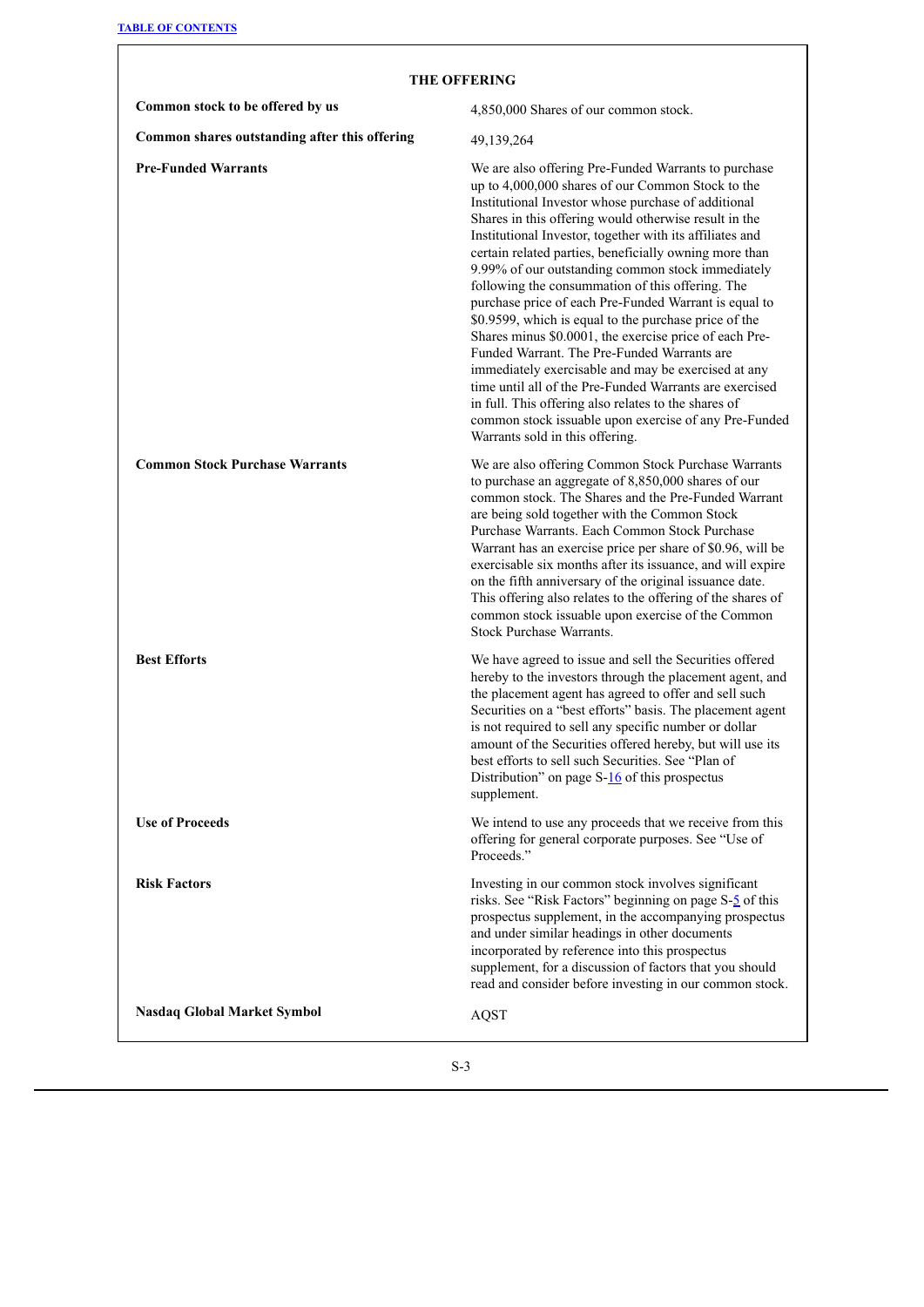The number of shares of our common stock to be outstanding after this offering is based on 44,289,264 shares of our common stock outstanding as of June 6, 2022, and excludes:

- 5,259,847 shares of common stock issuable upon exercise of outstanding options pursuant to our stock incentive plans at a weighted average option exercise price of \$6.27 per share as of March 31, 2022;
- 1,714,429 shares of common stock issuable upon exercise of outstanding warrants as of March 31, 2022: 1,571,429 of which are exercisable at a weighted average exercise price of \$4.25 per share and 143,000 of which are exercisable at a weighted average exercise price of \$5.55 per share;
- 1,050,358 shares of common stock reserved for future issuance under the 2018 Equity Incentive Plan as of March 31, 2022;
- 120,490 shares of common stock available for future purchases under our Employee Stock Purchase Plan as of March 31, 2022; and
- the shares of common stock issuable upon exercise of the Pre-Funded Warrants and Common Warrants.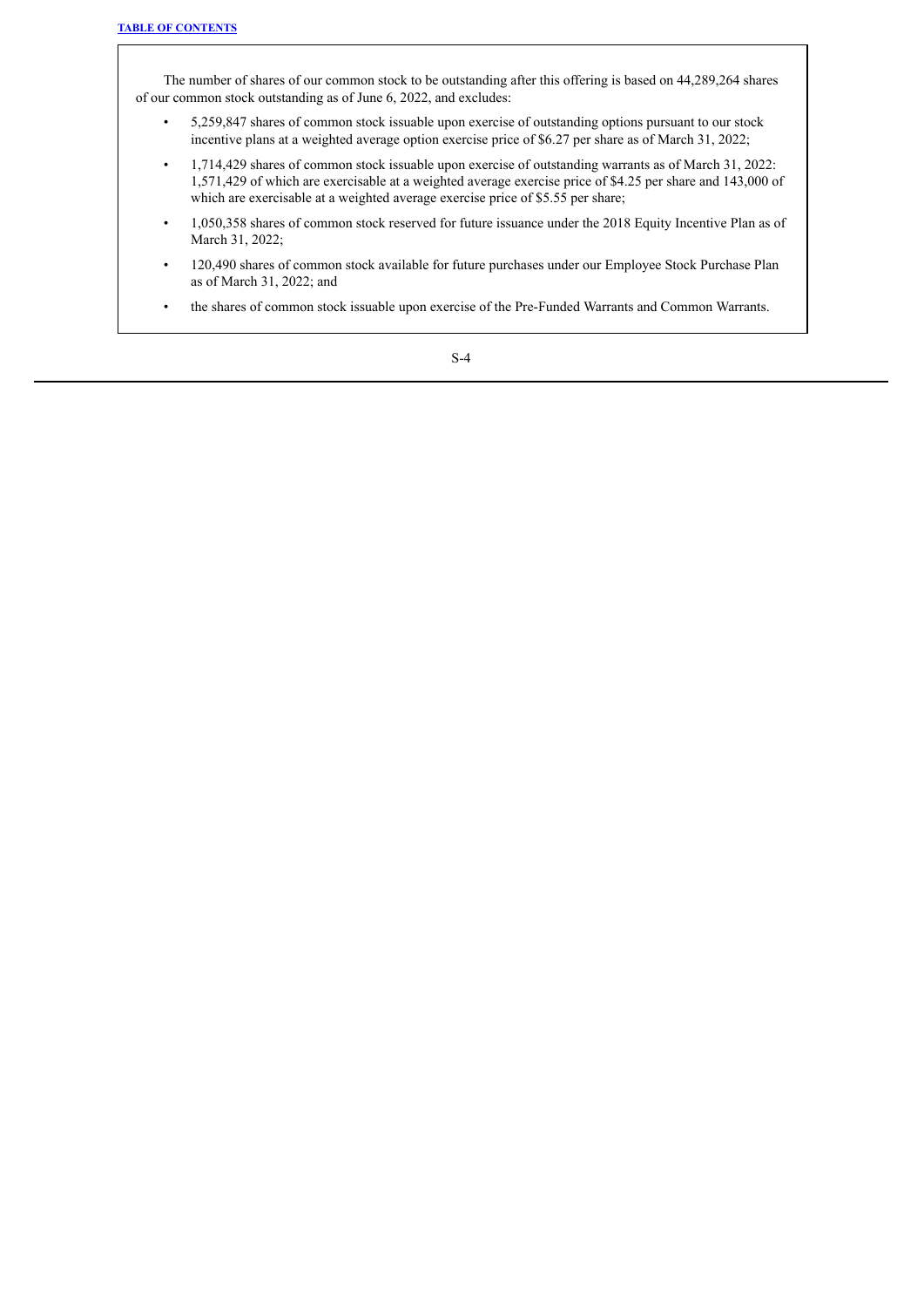#### **RISK FACTORS**

<span id="page-6-0"></span>*Investing in our Securities involves risks. In addition to other information in this prospectus supplement, you* should carefully consider the following risks, the risks described in our most recent Annual Report on Form 10-K and our other periodic reports filed with the SEC and incorporated by reference herein, as well as other information *and data set forth in this prospectus supplement, the accompanying prospectus, and the documents incorporated by* reference herein and therein before making an investment decision with respect to our Securities. The occurrence of any of the following risks could materially and adversely affect our business, prospects, financial condition and results of operations, which could cause you to lose all or a part of your investment in our Securities. Some *statements in this prospectus supplement, including statements in the following risk factors, constitute forwardlooking statements. See "Special Note Regarding Forward-Looking Statements."*

#### **Risks Relating to this Offering**

## Resales of our common stock in the public market by our stockholders as a result of this offering may cause the *market price of our common stock to fall.*

Sales of a substantial number of shares of our common stock could occur at any time. The issuance of new shares of our common stock could result in resales of our common stock by our current stockholders concerned about the potential ownership dilution of their holdings. In turn, these resales could have the effect of depressing the market price for our common stock.

## We have broad discretion to determine how to use the funds raised in this offering, and may use them in ways *that may not enhance our operating results or the price of our common stock.*

Our management will have broad discretion as to the application of the net proceeds from this offering and could use them for purposes other than those contemplated at the time of the offering. We could spend the proceeds from this offering in ways our stockholders may not agree with or that do not yield a favorable return, if at all. We intend to use the net proceeds, if any, from this offering to advance our development programs and for general corporate purposes, which may include the scheduled repayment of debt and interest thereon, working capital, clinical trial expenditures and capital expenditures. However, our actual use of these proceeds may differ from our current plans. You will be relying on the judgment of our management with regard to the use of these net proceeds, and you will not have the opportunity, as part of your investment decision, to assess whether the proceeds are being used in ways with which you would agree. It is possible that the net proceeds will be invested in a way that does not yield a favorable, or any, return for us. The failure of our management to use such funds effectively could have a material adverse effect on our business, financial condition, operating results and cash flow. See "Use of Proceeds."

#### *Our share price may be volatile.*

The market price of our common stock has fluctuated in the past. For example, our stock price, and the stock price of many other public companies, experienced high volatility in 2021 and continue to experience high volatility in 2022. Such volatility resulted in rapid and substantial increases and decreases in our stock price that may or may not be related to our operating performance or prospects. Consequently, the current market price of our common stock may not be indicative of future market prices, and we may be unable to sustain or increase the value of an investment in our common stock.

#### *We do not anticipate paying any dividends.*

We do not currently intend to pay any cash dividends on our common stock for the foreseeable future. We currently intend to invest our future earnings, if any, to fund our growth. Therefore, stockholders are not likely to receive any dividends on their common stock for the foreseeable future. Since we do not intend to pay dividends, stockholders' ability to receive a return on their investment will depend on any future appreciation in the market value of our common stock. Our common stock may not appreciate or even maintain the price at which our holders have purchased it.

## You may experience immediate and substantial dilution in the book value per share of the common stock you *purchase.*

The public offering price per share may be substantially higher than the net tangible book value per share of our common stock. Therefore, if you purchase securities in this offering, you will pay an effective price per share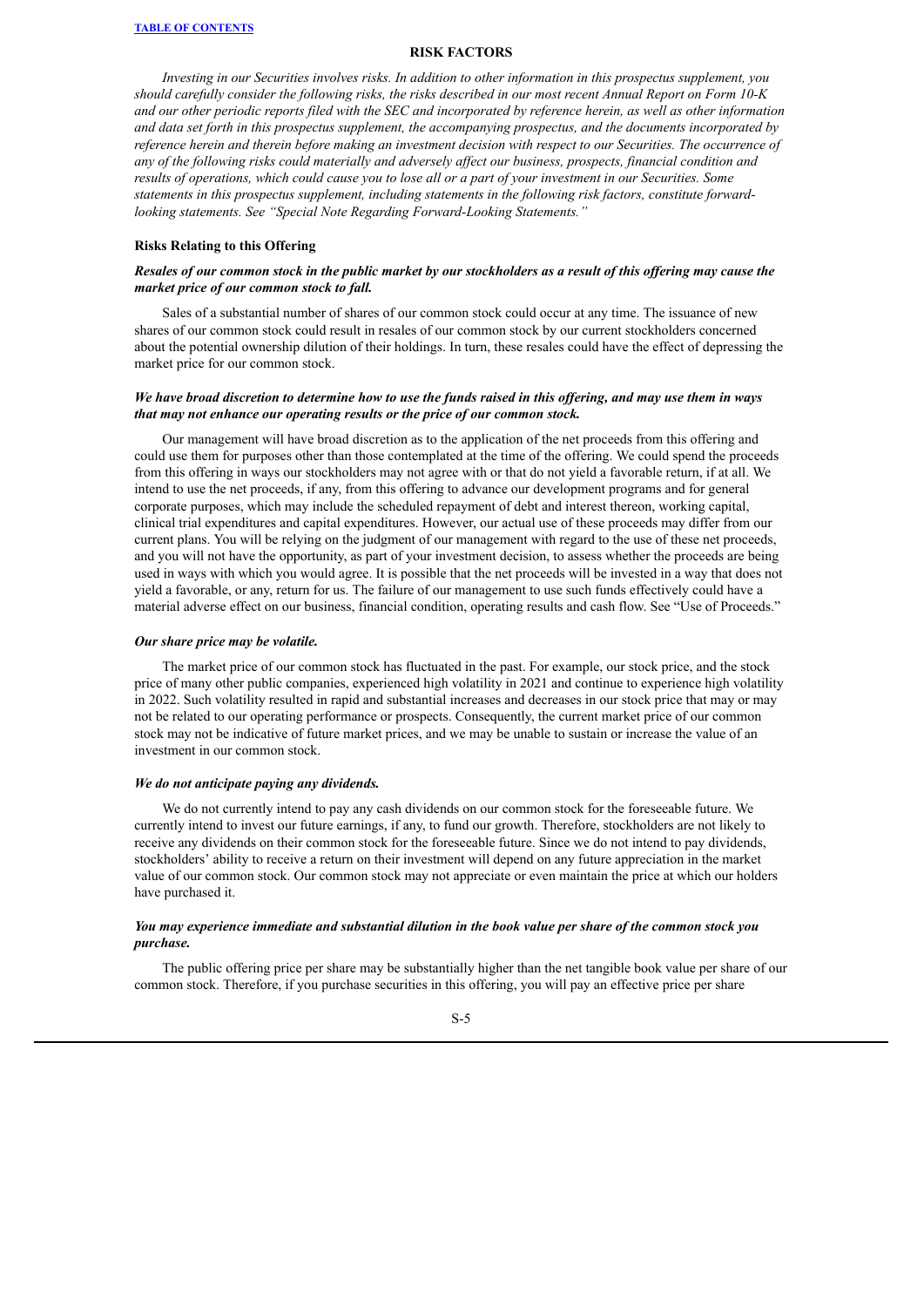of common stock you acquire that substantially exceeds our net tangible book value per share after this offering. In addition, if previously issued options to acquire common stock are exercised at prices below the offering price, you will experience further dilution. See "Dilution" for a more detailed discussion of the dilution you may incur in connection with this offering.

#### *This of ering may cause the trading price of our common stock to decrease.*

The price per share, together with the number of shares of common stock we propose to issue and ultimately will issue if this offering is completed, may result in an immediate decrease in the market price of our common stock. This decrease may continue after the completion of this offering.

## There is no public market for the Pre-Funded Warrants or the Common Stock Purchase Warrants being offered *in this of ering.*

There is no established public trading market for the Pre-Funded Warrants or the Common Stock Purchase Warrants being offered in this offering, and we do not expect a market to develop. In addition, we do not intend to apply to list the Pre-Funded Warrants or the Common Stock Purchase Warrants on any securities exchange or nationally recognized trading system. Without an active market, the liquidity of the Pre-Funded Warrants or the Common Stock Purchase Warrants will be limited.

## Holders of our Pre-Funded Warrants or the Common Stock Purchase Warrants will have no rights as a common *stockholder until they acquire our common stock.*

Until you acquire shares of our common stock upon exercise of your Pre-Funded Warrants or the Common Stock Purchase Warrants, you will have no rights with respect to shares of our common stock issuable upon exercise of your Pre-Funded Warrants or the Common Stock Purchase Warrants. Upon exercise of your Pre-Funded Warrants or the Common Stock Purchase Warrants, you will be entitled to exercise the rights of a common stockholder only as to matters for which the record date occurs after the exercise date.

## If we do not maintain a current and effective prospectus relating to the common stock issuable upon exercise of *the Pre-Funded Warrants or the Common Stock Purchase Warrants, holders will only be able to exercise such Pre-Funded Warrants or the Common Stock Purchase Warrants on a "cashless basis."*

If we do not maintain a current and effective prospectus relating to the shares of common stock issuable upon exercise of the Pre-Funded Warrants or the Common Stock Purchase Warrants at the time that holders wish to exercise such warrants, they will only be able to exercise them on a "cashless basis," and under no circumstances would we be required to make any cash payments or net cash settle such warrants to the holders. As a result, the number of shares of common stock that holders will receive upon exercise of the Pre-Funded Warrants or the Common Stock Purchase Warrants will be fewer than it would have been had such holders exercised their Pre-Funded Warrants or the Common Stock Purchase Warrants for cash. Under the terms of the Pre-Funded Warrants or the Common Stock Purchase Warrants, we have agreed to use our best efforts to maintain a current and effective prospectus relating to the shares of common stock issuable upon exercise of such warrants until the expiration of such warrants. However, we cannot assure you that we will be able to do so. If we are unable to do so, the potential "upside" of the holder's investment in our company may be reduced.

## *The Pre-Funded Warrants and the Common Stock Purchase Warrants are speculative in nature.*

The Pre-Funded Warrants and Common Stock Purchase Warrants offered hereby do not confer any rights of common stock ownership on their holders, such as voting rights or the right to receive dividends, but rather merely represent the right to acquire shares of common stock at a fixed price. Specifically, commencing on the date of issuance, holders of the Pre-Funded Warrants may acquire the common stock issuable upon exercise of such warrants at an exercise price of \$0.0001 per share of common stock and holders of the Pre-Funded Warrants may acquire the common stock issuable upon exercise of such warrants at an exercise price of \$0.96 per share of common stock. Moreover, following this offering, the market value of the Pre-Funded Warrants and the Common Stock Purchase Warrants is uncertain and there can be no assurance that the market value of the Pre-Funded Warrants or the Common Stock Purchase Warrants will equal or exceed their public offering price.

#### *The Common Stock Purchase Warrants may not have any value.*

The Common Stock Purchase Warrants have an exercise price per share of \$0.96, are exercisable six months after their issuance and will expire on the fifth anniversary of their original issuance date. In the event our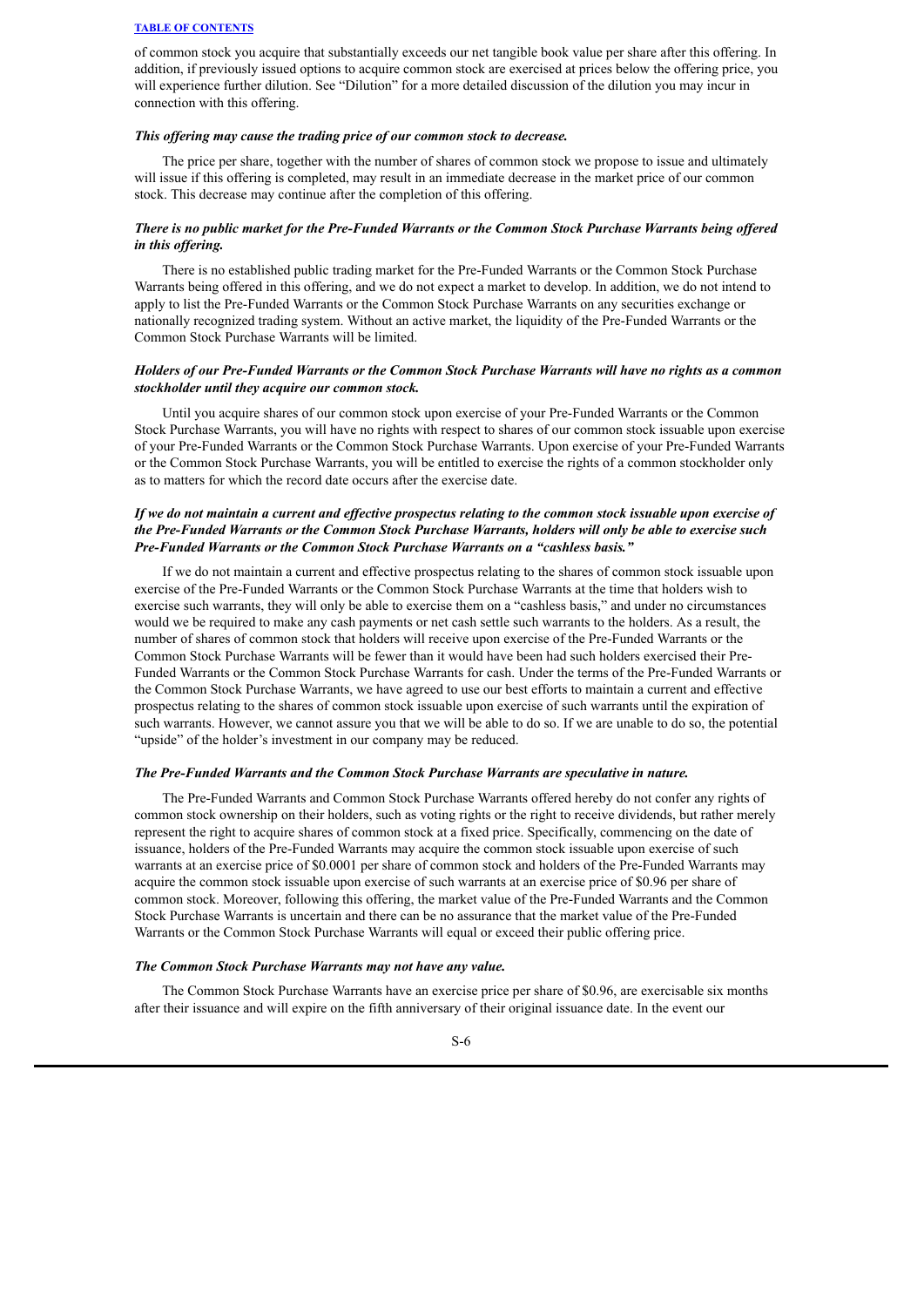common stock price does not exceed the exercise price of the Common Stock Purchase Warrants during the period when the warrants are exercisable, the Common Stock Purchase Warrants may not have any value.

#### *This of ering is being conducted on a "best ef orts" basis.*

The placement agent is offering the shares on a "best efforts" basis, and the placement agent is under no obligation to purchase any shares for its own account. The placement agent is not required to sell any specific number or dollar amount of shares of common stock in this offering but will use its best efforts to sell the securities offered in this prospectus supplement. As a "best efforts" offering, there can be no assurance that the offering contemplated hereby will ultimately be consummated.

## *Provisions of the Pre-Funded Warrants and Common Stock Purchase Warrants could discourage an acquisition of us by a third party.*

Certain provisions of the Pre-Funded Warrants and Common Stock Purchase Warrants offered by this prospectus could make it more difficult or expensive for a third party to acquire us. The Pre-Funded Warrants and Common Stock Purchase Warrants prohibit us from engaging in certain transactions constituting "fundamental transactions" unless, among other things, the surviving entity assumes our obligations under the Pre-Funded Warrants and Common Stock Purchase Warrants. Further, the Common Stock Warrants provide that, in the event of certain transactions constituting "fundamental transactions," with some exception, holders of such warrants will have the right, at their option, to require us to repurchase such Common Stock Warrants at a price described in such warrants. These and other provisions of the Pre-Funded Warrants and Common Stock Purchase Warrants offered by this prospectus could prevent or deter a third party from acquiring us even where the acquisition could be beneficial to you.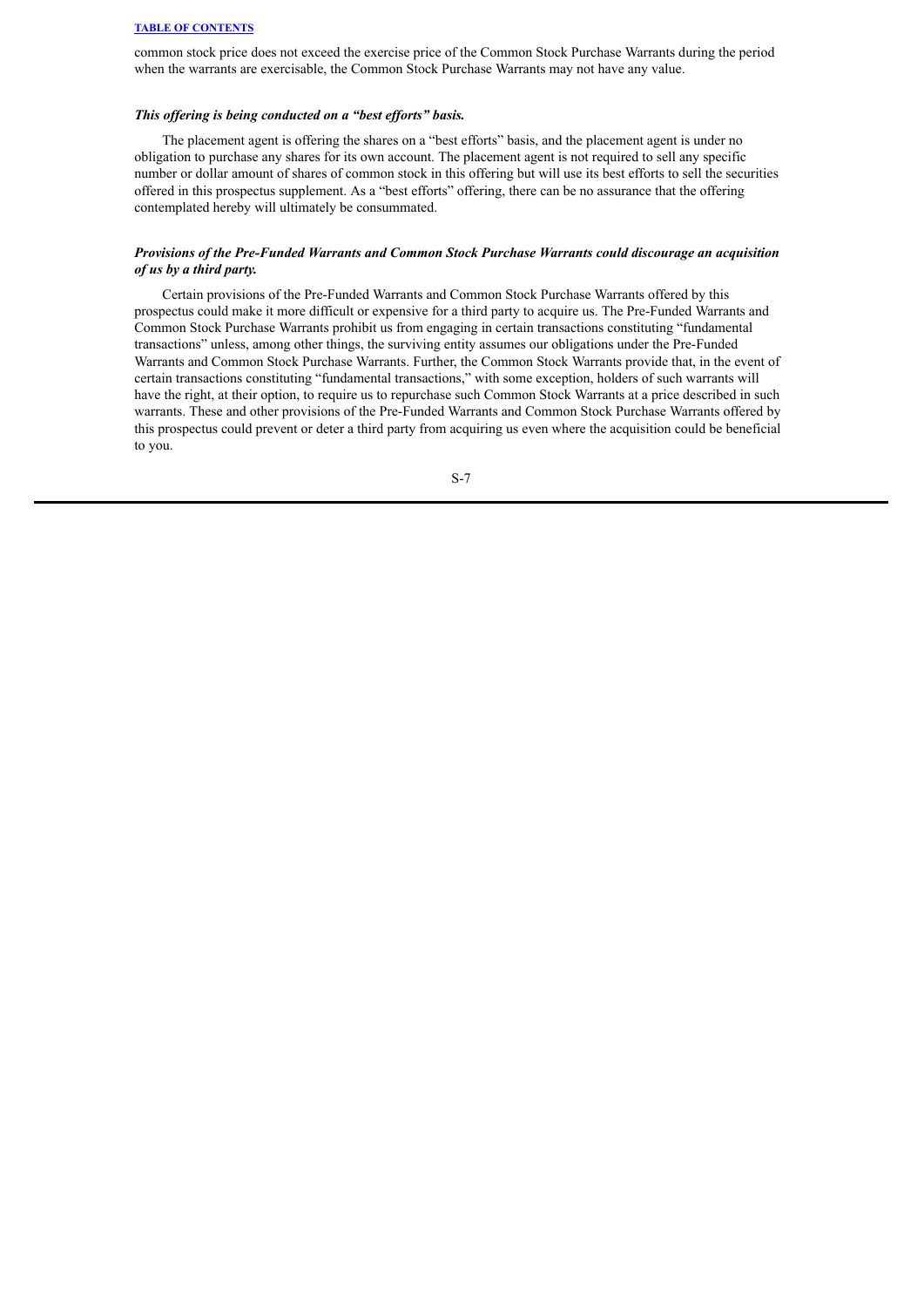#### **SPECIAL NOTE REGARDING FORWARD-LOOKING STATEMENTS**

<span id="page-9-0"></span>This prospectus supplement and the accompanying prospectus and the documents that we incorporate by reference in each contain "forward-looking statements" within the meaning of the Private Securities Litigation Reform Act of 1995 (set forth in Section 27A of the Securities Act and Section 2 1E of the Exchange Act). These are based on our management's current beliefs, expectations and assumptions about future events, conditions and results and on information currently available to us. Discussions containing these forward-looking statements may be found, among other places, in the Sections entitled "Business," "Risk Factors" and "Management's Discussion and Analysis of Financial Condition and Results of Operations" incorporated by reference from our most recent Annual Report on Form 10-K and Quarterly Reports on Form 10-Q, as well as any amendments thereto, filed with the SEC. Also, documents we subsequently file with the SEC and incorporate by reference may contain forwardlooking statements. Such risks and uncertainties include, but are not limited to, risks associated with the Company's development work, including any delays or changes to the timing, cost and success of our product development activities and clinical trials and plans; risk of delays in regulatory advancement through the FDA of Libervant and our other drug candidates or failure to receive approval, including the failure to receive orphan drug exclusivity; risk related to the FDA's delay on the Prescription Drug User Fee Act ("PDUFA") date for Libervant; risk that a competitor obtains orphan drug exclusively and blocks our product for the same indication for seven years or obtains ability to address the concerns identified in the FDA's Complete Response Letter dated September 25, 2020 regarding the New Drug Application for Libervant; risk of our ability to demonstrate to the FDA "clinical superiority" within the meaning of the FDA regulations of Libervant relative to FDA-approved diazepam rectal gel and nasal spray products including by establishing a major contribution to patient care within the meaning of FDA regulations relative to the approved products as well as risks related to other potential pathways or positions which are or may in the future be advanced to the FDA to overcome the seven year orphan drug exclusivity granted by the FDA for the approved nasal spray product of a competitor in the U.S. and there can be no assurance that we will be successful; other FDA marketing exclusivity that blocks U.S. market access for any of our product candidates; risk inherent in commercializing a new product (including technology risks, financial risks, market risks and implementation risks and regulatory limitations); risks and uncertainties concerning the revenue stream from the monetization of the Company's royalty rights for the product KYNMOBI®, as well as the achievement of royalty targets worldwide or in any jurisdiction and certain other commercial targets required for contingent payments under the KYNMOBI monetization transaction; risk of development of our sales and marketing capabilities; risk of sufficient capital and cash resources, including access to available debt and equity financing and revenues from operations, to satisfy all of our short-term and longer-term cash requirements and other cash needs, at the times and in the amounts needed; risk of our ability to pay our outstanding debt obligations when they come due; risk of failure to satisfy all financial and other debt covenants and of any default; risk related to government antitrust claims against Indivior PLC/Inc ("Indivior") for which we license, manufacture and sell Suboxone® and which accounts for the substantial part of our current operating revenues; risks regarding the advancement and related timing of AQST-109 through the regulatory and development pipeline; risks associated with the our development work, including any delays or changes to the timing, cost and success of our product development activities and clinical trials for AQST-109 and our other product candidates; risks related to the outsourcing of certain marketing and other operational and staff functions to third parties; risk of the rate and degree of market acceptance of our product and product candidates; the success of any competing products including generics, risk of the size and growth of our product markets; risk of compliance with all FDA and other governmental and customer requirements for our manufacturing facilities; risks associated with intellectual property rights and infringement claims relating to the Company's products; risk of unexpected patent developments; risk of legislation and regulatory actions and changes in laws or regulations affecting our business; risk of loss of significant customers; risks related to legal proceedings including patent infringement, securities, investigative, product safety or efficacy and antitrust litigation matters; risk of product recalls and withdrawals; uncertainties related to general economic, political, business, industry, regulatory and market conditions and other unusual items; and other uncertainties affecting the Company including those described in the "Risk Factors" section of this prospectus supplement, in our most recent Annual Report on Form 10-K, in our subsequent Quarterly Reports on Form 10-Q, and in our Current Reports on Form 8-K filed with the Securities and Exchange Commission (SEC).

In some cases, forward-looking statements are identified by terminology such as "may," "will," "could," "should," "expects," "plans," "anticipates," "believes," "intends," "estimates," "predicts," "potential," or "continue" or the negative of these terms or other comparable terminology. Such forward-looking statements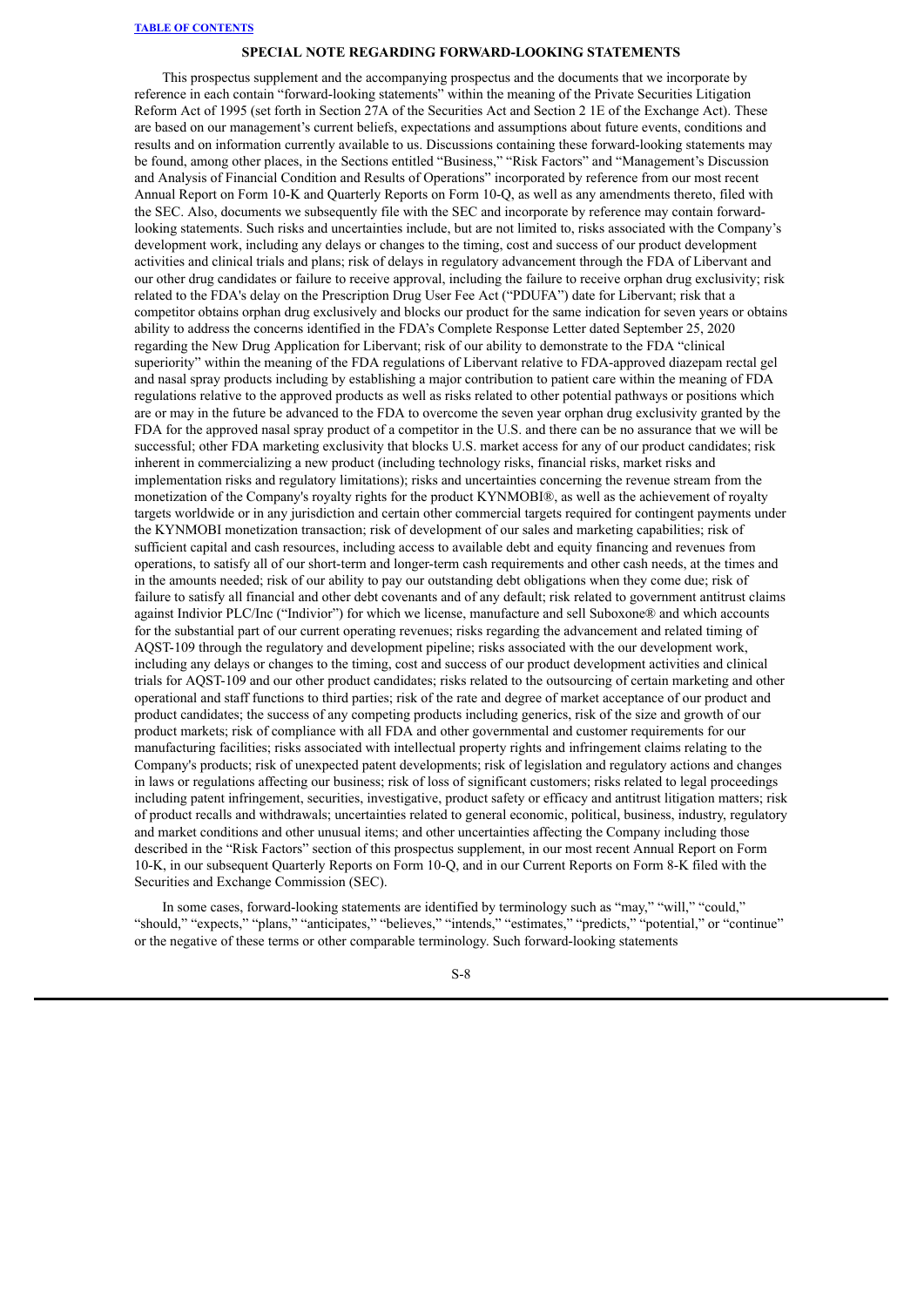involve known and unknown risks, uncertainties and other factors that may cause actual results or performance to differ materially from those projected. These statements are only current predictions and are subject to known and unknown risks, uncertainties, and other factors that may cause our or our industry's actual results, levels of activity, performance or achievements to be materially different from those anticipated by the forward-looking statements. In addition, historic results of scientific research and clinical and preclinical trials do not guarantee that the conclusions of future research or trials would not be different, and historic results referred to in our most recent Annual Report on Form 10-K, may be interpreted differently in light of additional research and clinical and preclinical trials results. Readers are cautioned not to place undue reliance on these forward-looking statements, which speak only as of the date hereof. Although we believe that the expectations reflected in the forward-looking statements are reasonable, we cannot guarantee future results, levels of activity, performance, or achievements. Except as required by law, we are under no duty to (and expressly disclaim any such obligation to) update or revise any of the forward-looking statements, whether as a result of new information, future events or otherwise, after the date of this prospectus supplement.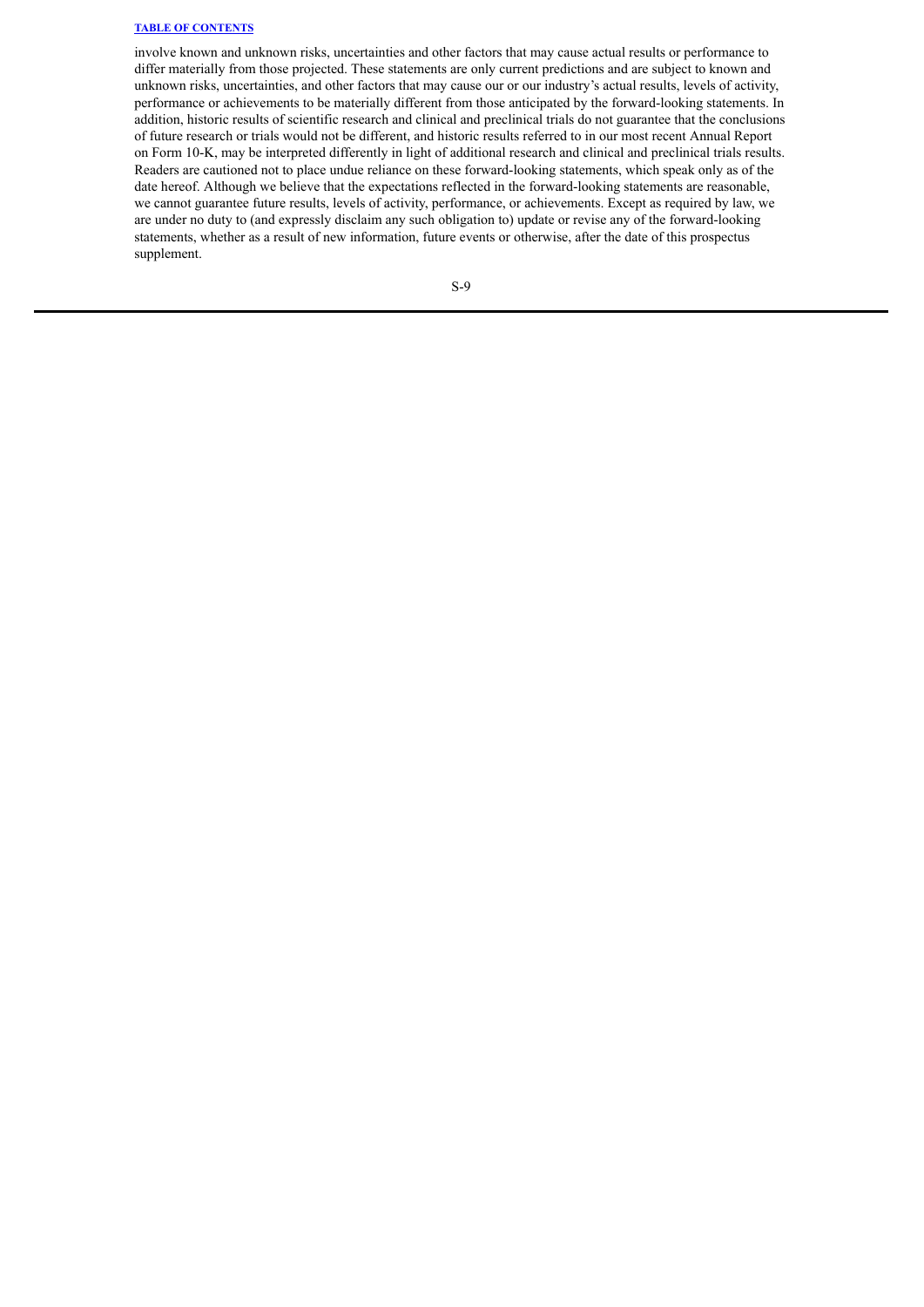## **USE OF PROCEEDS**

<span id="page-11-0"></span>We intend to use the net proceeds from this offering for general corporate purposes, which may include the scheduled repayment of debt and interest thereon, working capital, clinical trial expenditures and capital expenditures.

Our expected use of net proceeds from this offering represents our intentions based on our present plans and business conditions, which could change as our plans and business conditions evolve. The amounts and timing of our actual expenditures will depend on numerous factors, including our development timeline, costs associated with drug development, the impact of the COVID-19 pandemic, and any unforeseen cash needs and other factors described under "Risk Factors" in this prospectus supplement, the accompanying prospectus and the documents incorporated by reference herein and therein, as well as the amount of cash used in our operations. We may find it necessary or advisable to use the net proceeds for other purposes, and we will have broad discretion in the application of the net proceeds.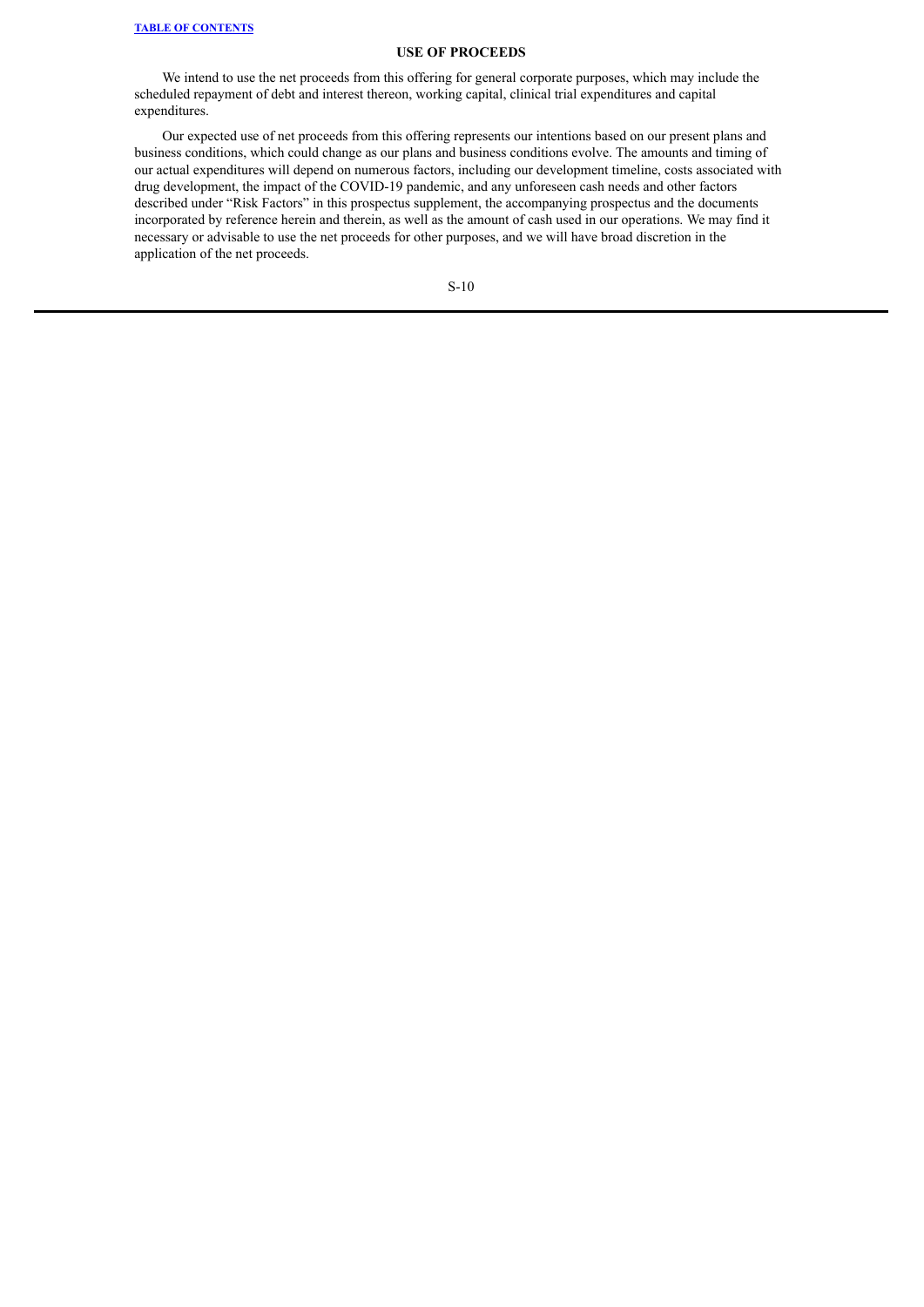## **DIVIDEND POLICY**

We have never declared or paid any cash dividends on our common stock and do not anticipate paying any cash dividends in the foreseeable future. Any future determination to pay dividends will be at the discretion of our board of directors and will depend on our financial condition, operating results, capital requirements and other factors that our board of directors considers to be relevant.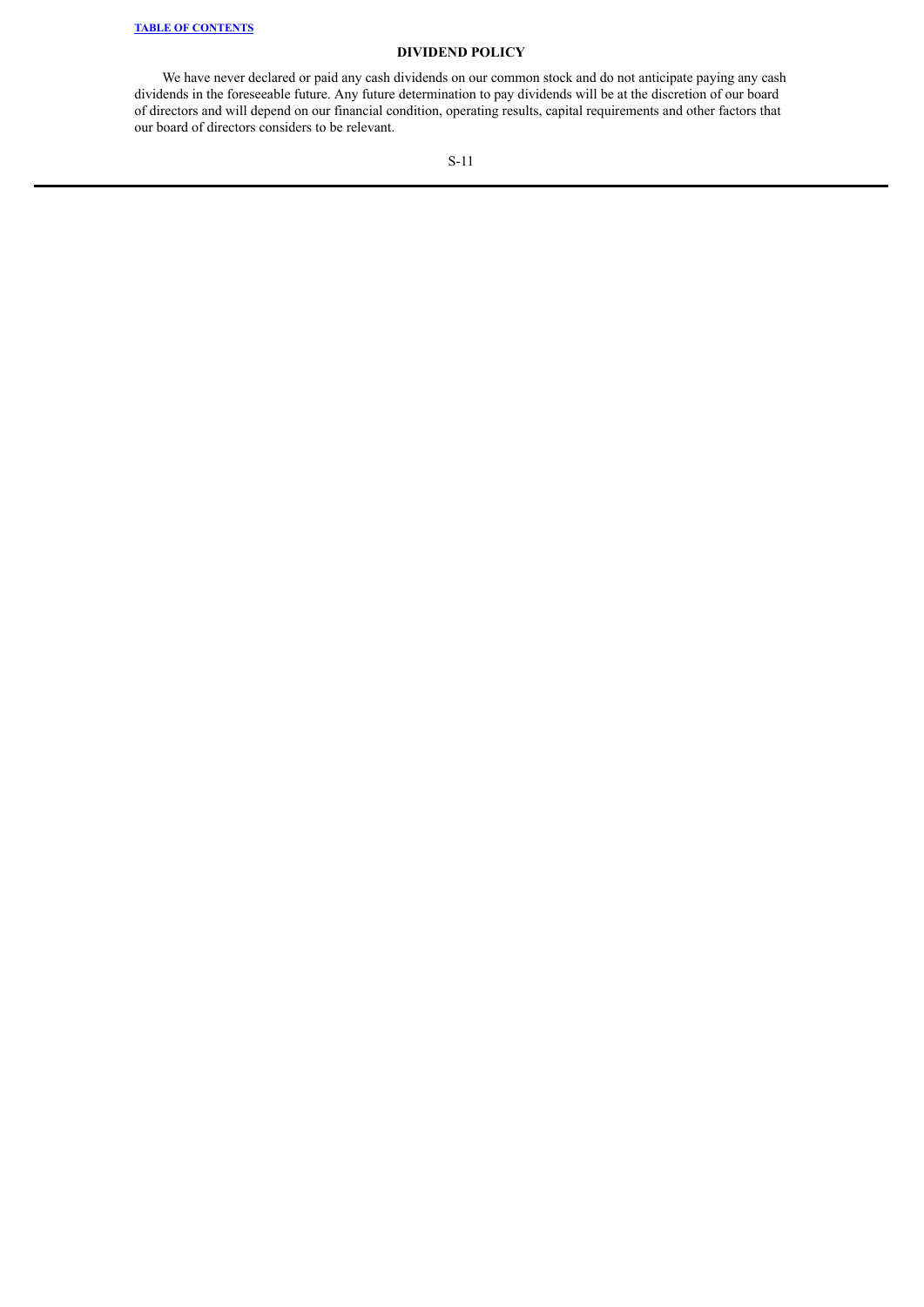#### **DILUTION**

<span id="page-13-0"></span>If you purchase our common stock in this offering, your interest will be diluted to the extent of the difference between the public offering price per share and the net tangible book value per share of our common stock after this offering. Our net tangible book value as of March 31, 2022, was approximately \$(93.2) million, or \$(2.24) per share of common stock. Net tangible book value per share is determined by dividing the net of total tangible assets less total liabilities, by the aggregate number of shares of common stock outstanding as of March 31, 2022.

The following table illustrates this per share dilution:

| Public offering price per Share                                                                             |          | \$0.96   |
|-------------------------------------------------------------------------------------------------------------|----------|----------|
| Net tangible book value per share as of March 31, 2022                                                      | \$(2.24) |          |
| Increase per share attributable to new investors                                                            | \$0.55   |          |
| As adjusted net tangible book value per share as of March 31, 2022, after giving effect to this<br>offering |          | \$(1.69) |
| Dilution per share to new investors purchasing shares in this offering                                      |          | \$(0.73) |

The number of shares of our common stock used in the calculations above is based on 41,620,388 shares of our common stock outstanding as of March 31, 2022, assumes the exercise of the Pre-Funded Warrants, and does not take into account 2,668,876 shares of common stock issued subsequent to March 31, 2022 and prior to this offering and the proceeds from such issuance and excludes:

- 5,259,847 shares of common stock issuable upon exercise of outstanding options pursuant to our stock incentive plans at a weighted average option exercise price of \$6.27 per share as of March 31, 2022;
- 1,714,429 shares of common stock issuable upon exercise of outstanding warrants as of March 31, 2022: 1,571,429 of which are exercisable at a weighted average exercise price of \$4.25 per share and 143,000 of which are exercisable at a weighted average exercise price of \$5.55 per share;
- 1,050,358 shares of common stock reserved for future issuance under the 2018 Equity Incentive Plan as of March 31, 2022; and
- 120,490 shares of common stock available for future purchases under our Employee Stock Purchase Plan as of March 31, 2022.

Except as otherwise indicated, all information in this prospectus supplement assumes no exercise or forfeiture of the outstanding options or warrants after March 31, 2022, including, for the avoidance of doubt, any Common Stock Purchase Warrants but not the Pre-Funded Warrants, which are assumed will be exercised for purposes of the above dilution calculation.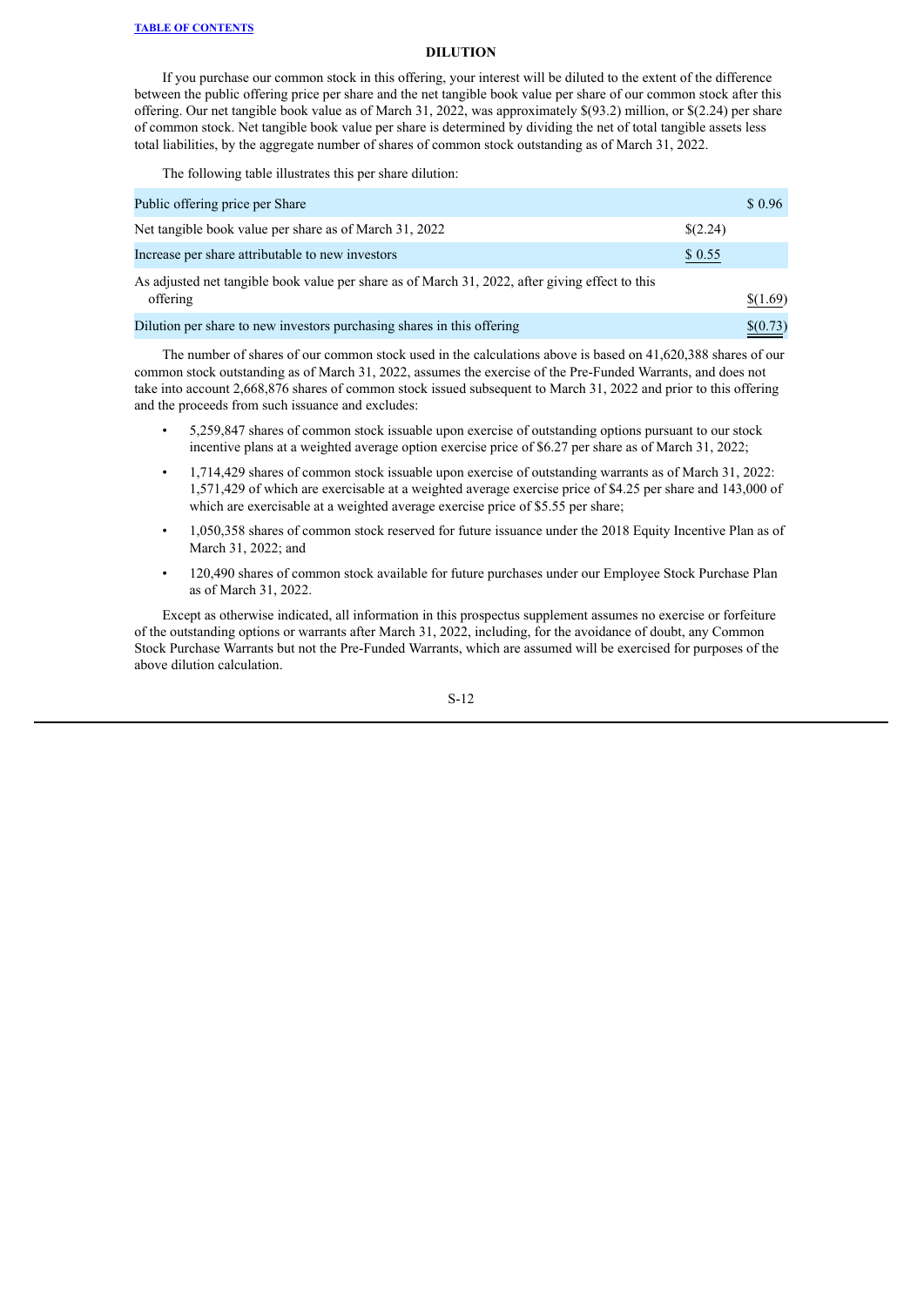#### **DESCRIPTION OF SECURITIES WE ARE OFFERING**

<span id="page-14-0"></span>We are offering (i) 4,850,000 Shares of our Common Stock, (ii) Pre-Funded Warrants to purchase 4,000,000 shares of our Common Stock and (iii) Common Warrants to purchase up to 8,850,000 shares of our Common Stock. Each share of Common Stock and Pre-Funded Warrant is being sold together with a Common Warrant to purchase one (1) share of Common Stock. The Shares of Common Stock, Pre-Funded Warrants and accompanying Common Warrants will be issued separately. We are also registering the Shares of Common Stock issuable from time to time upon exercise of the Pre-Funded Warrants and Common Warrants offered hereby.

#### **Common Stock**

The material terms and provisions of our Common Stock and each other class of our securities that qualifies or limits our common stock are described in the section entitled "*Description of Capital Stock*" beginning on page [10](#page-32-0) of the accompanying prospectus.

## **Pre-Funded Warrants**

The following summary of certain terms and provisions of Pre-Funded Warrants that are being offered hereby is not complete and is subject to, and qualified in its entirety by, the provisions of the Pre-Funded Warrant, the form of which is filed as an exhibit to the registration statement of which this prospectus forms a part. Prospective investors should carefully review the terms and provisions of the form of Pre-Funded Warrant for a complete description of the terms and conditions of the Pre-Funded Warrants.

#### *Duration and Exercise Price*

Each Pre-Funded Warrant offered hereby will have an initial exercise price per share equal to \$0.0001. The Pre-Funded Warrants will be immediately exercisable and may be exercised at any time until the Pre-Funded Warrants are exercised in full. The exercise price and number of shares of Common Stock issuable upon exercise is subject to appropriate adjustment in the event of stock dividends, stock splits, reorganizations or similar events affecting our Common Stock and the exercise price.

#### *Exercisability*

The Pre-Funded Warrants will be exercisable, at the option of each holder, in whole or in part, by delivering to us a duly executed exercise notice accompanied by payment in full for the number of shares of our Common Stock purchased upon such exercise (except in the case of a cashless exercise as discussed below). A holder (together with its affiliates) may not exercise any portion of the Pre-Funded Warrant to the extent that the holder would own more than 9.99% of the outstanding Common Stock immediately after exercise, except that upon at least 61 days' prior notice from the holder to us, the holder may decrease the amount of ownership of outstanding stock after exercising the holder's Pre-Funded Warrants. No fractional shares of Common Stock will be issued in connection with the exercise of a Pre-Funded Warrant. In lieu of fractional shares, we will pay the holder an amount in cash equal to the fractional amount multiplied by the exercise price.

## *Cashless Exercise*

In lieu of making the cash payment otherwise contemplated to be made to us upon such exercise in payment of the aggregate exercise price, the holder may elect instead to receive upon such exercise (either in whole or in part) the net number of shares of Common Stock determined according to a formula set forth in the Pre-Funded Warrants.

## *Fundamental Transaction*

In the event of a fundamental transaction, as described in the Pre-Funded Warrants and generally including any reorganization, recapitalization or reclassification of our Common Stock, the sale, transfer or other disposition of all or substantially all of our properties or assets, our consolidation or merger with or into another person, the acquisition of more than 50% of our outstanding Common Stock, or any person or group becoming the beneficial owner of 50% of the voting power represented by our outstanding Common Stock, the holders of the Pre-Funded Warrants will be entitled to receive upon exercise of the Pre-Funded Warrants the kind and amount of securities, cash or other property that the holders would have received had they exercised the Pre-Funded Warrants immediately prior to such fundamental transaction.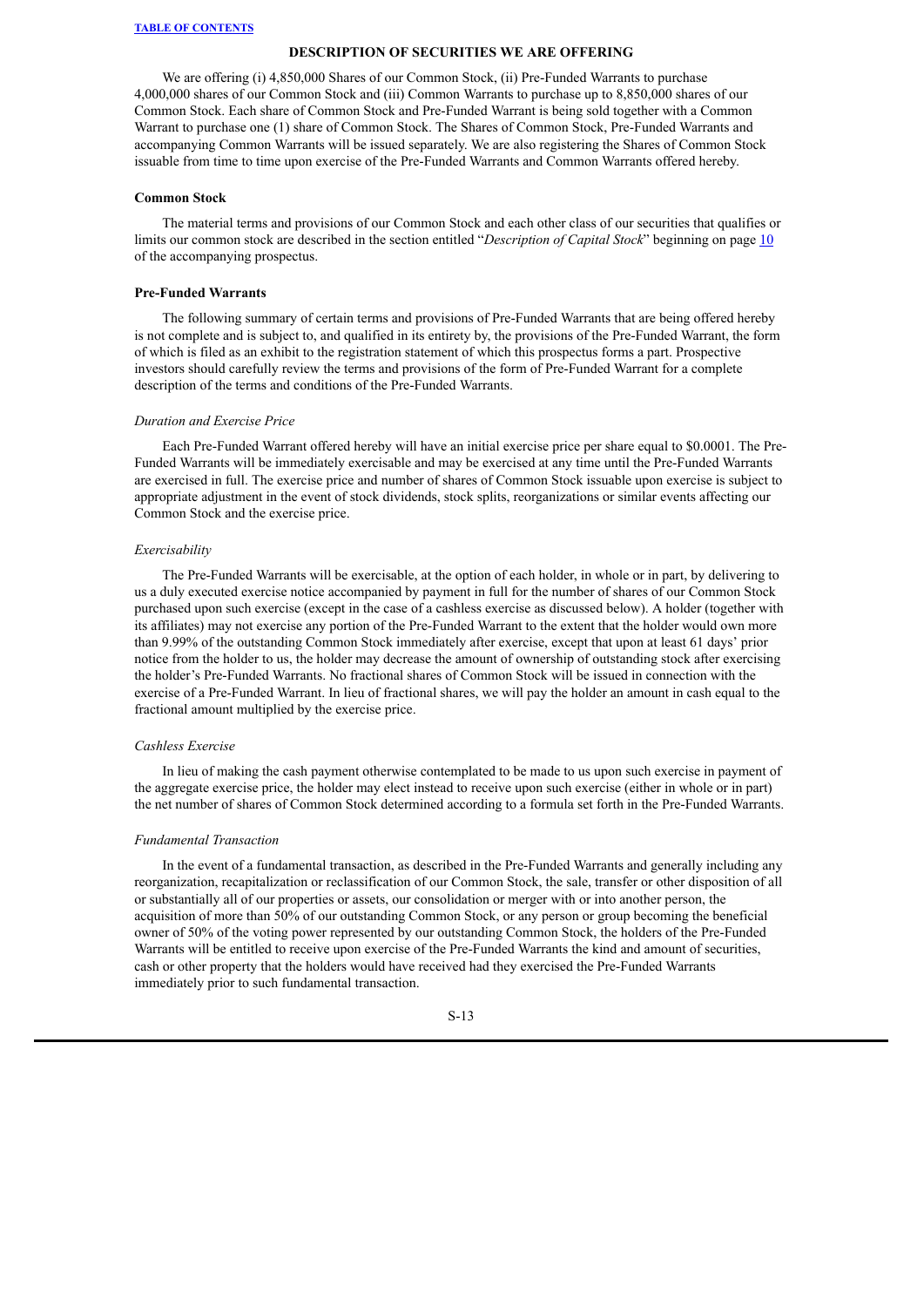#### *Transferability*

Subject to applicable laws, a Pre-Funded Warrant may be transferred at the option of the holder upon surrender of the Pre-Funded Warrant to us together with the appropriate instruments of transfer.

#### *Exchange Listing*

We do not intend to list the Pre-Funded Warrants on any securities exchange or nationally recognized trading system.

#### *Rights as a Stockholder*

Except as otherwise provided in the Pre-Funded Warrants or by virtue of such holder's ownership of shares of our Common Stock, the holders of the Pre-Funded Warrants do not have the rights or privileges of holders of our Common Stock, including any voting rights, until they exercise their Pre-Funded Warrants.

## **Common Warrants**

The following summary of certain terms and provisions of the Common Warrants that are being offered hereby is not complete and is subject to, and qualified in its entirety by, the provisions of the Common Warrants, the form of which is filed as an exhibit to the registration statement of which this prospectus forms a part. Prospective investors should carefully review the terms and provisions of the form of Common Warrant for a complete description of the terms and conditions of the Common Warrants.

#### *Duration and Exercise Price*

Each Common Warrant offered will have an initial exercise price per share equal to \$0.96 per share. The Common Warrants will be exercisable six months after their issuance and will expire on the fifth anniversary of the original issuance date. The exercise price and number of shares of Common Stock issuable upon exercise is subject to appropriate adjustment in the event of stock dividends, stock splits, reorganizations or similar events affecting our Common Stock and the exercise price. Common Warrants will be issued separately from the Common Stock and Pre-Funded Warrants and may be transferred separately immediately thereafter. A Common Warrant to purchase one share of our Common Stock will be issued for every one share of Common Stock (or Pre-Funded Warrant, as applicable) purchased in this offering.

#### *Exercisability*

The Common Warrants will be exercisable, at the option of each holder, in whole or in part, by delivering a duly executed exercise notice accompanied by payment in full for the number of shares of our Common Stock purchased upon such exercise (except in the case of a cashless exercise as discussed below). A holder (together with its affiliates) may not exercise any portion of the Common Warrant to the extent that the holder would own more than 9.99% of the outstanding Common Stock immediately after exercise, except that upon at least 61 days' prior notice from the holder to us, the holder may decrease the amount of ownership of outstanding stock after exercising the holder's warrants. No fractional shares of Common Stock will be issued in connection with the exercise of a Common Warrant. In lieu of fractional shares, we will pay the holder an amount in cash equal to the fractional amount multiplied by the exercise price.

#### *Cashless Exercise*

If, at the time a holder exercises its Common Warrants, a registration statement registering the issuance of the shares of Common Stock underlying the Common Warrants under the Securities Act is not then effective or available, then in lieu of making the cash payment otherwise contemplated to be made to us upon such exercise in payment of the aggregate exercise price, the holder may elect instead to receive upon such exercise (either in whole or in part) the net number of shares of Common Stock determined according to a formula set forth in the Common Warrants.

#### *Fundamental Transaction*

In the event of a fundamental transaction, as described in the common warrants and generally including any reorganization, recapitalization or reclassification of our Common Stock, the sale, transfer or other disposition of all or substantially all of our properties or assets, our consolidation or merger with or into another person, the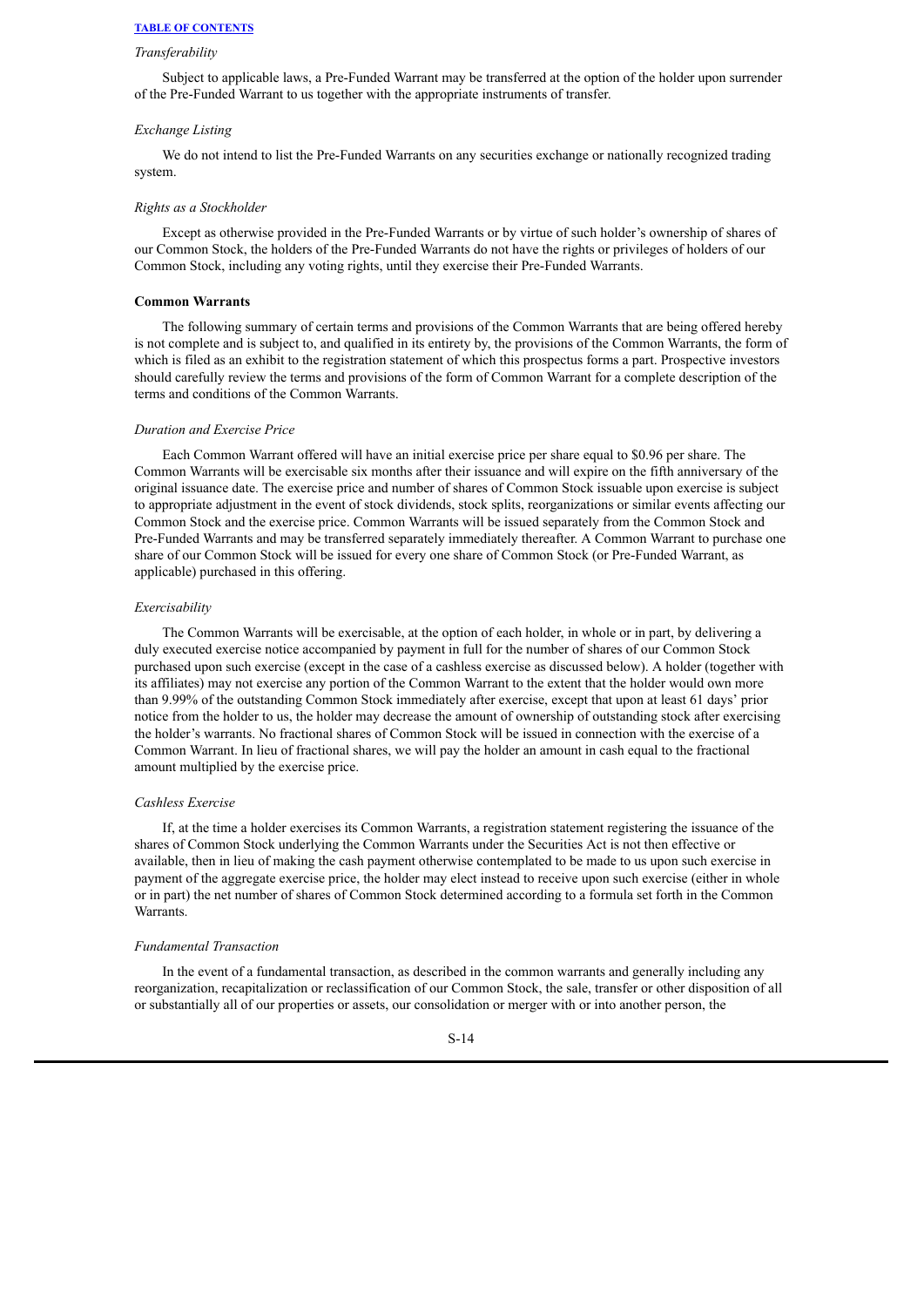acquisition of more than 50% of our outstanding Common Stock, or any person or group becoming the beneficial owner of 50% of the voting power represented by our outstanding Common Stock, the holders of the Pre-Funded Warrants will be entitled to receive upon exercise of the Common Warrants the kind and amount of securities, cash or other property that the holders would have received had they exercised the Pre-Funded Warrants immediately prior to such fundamental transaction. In addition, the holders of the Common Warrants have the right to require us or a successor entity to redeem the Common Warrant for the consideration paid in the fundamental transaction in the amount of the Black Scholes value of the unexercised portion of the Common Warrant on the date of the consummation of the fundamental transaction.

## *Transferability*

Subject to applicable laws, a Common Warrant may be transferred at the option of the holder upon surrender of the Common Warrant together with the appropriate instruments of transfer.

#### *Exchange Listing*

We do not intend to list the Common Warrants on any securities exchange or nationally recognized trading system.

#### *Right as a Stockholder*

Except as otherwise provided in the Common Warrants or by virtue of such holder's ownership of shares of our Common Stock, the holders of the Common Warrants do not have the rights or privileges of holders of our Common Stock, including any voting rights, until they exercise their Common Warrants.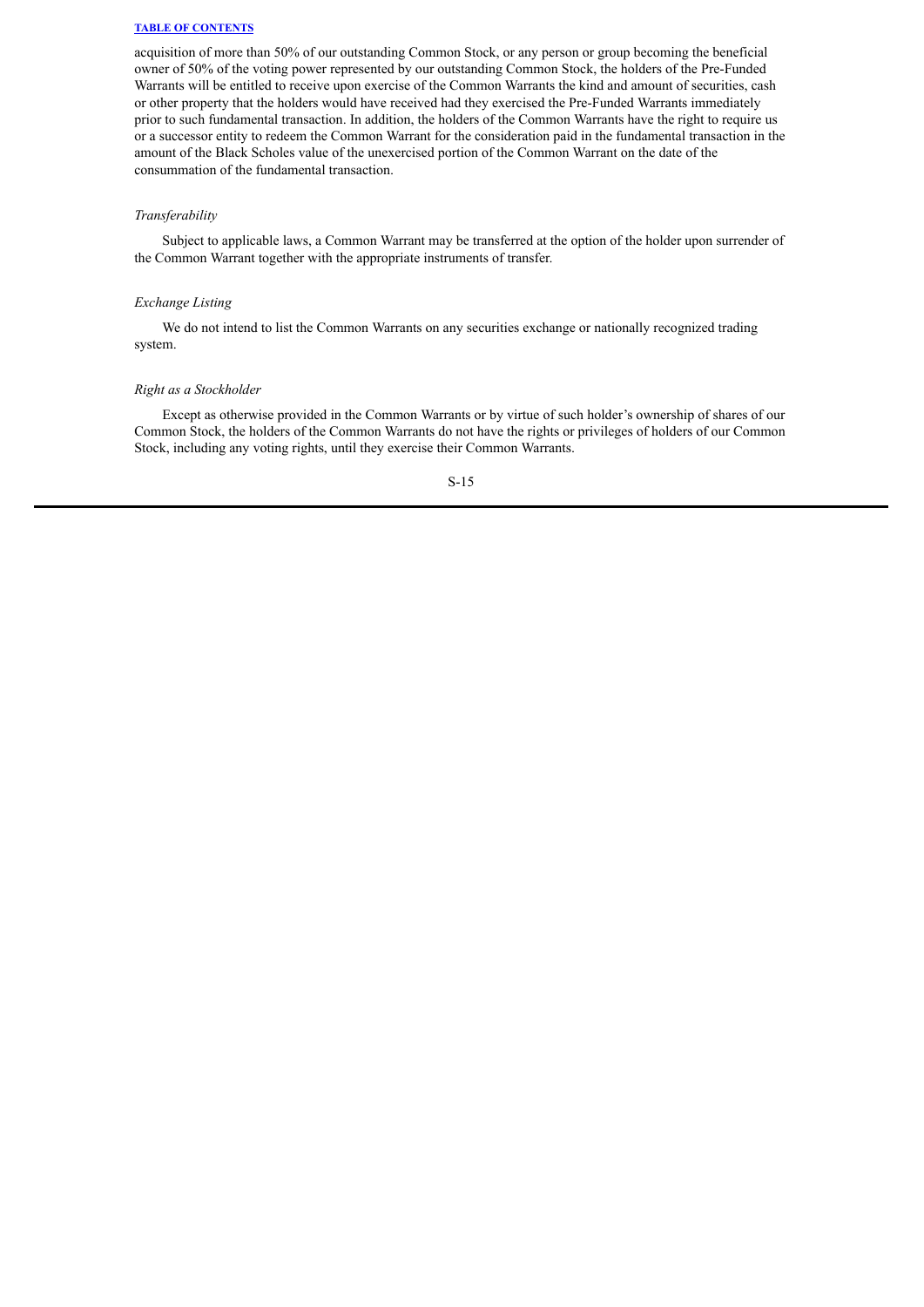#### **PLAN OF DISTRIBUTION**

<span id="page-17-0"></span>A.G.P./Alliance Global Partners, which we refer to herein as the placement agent, has agreed to act as our exclusive placement agent in connection with this offering subject to the terms and conditions of the placement agency agreement dated June 6, 2022. The placement agent is not purchasing or selling any of the Securities offered by this prospectus supplement, nor is it required to arrange the purchase or sale of any specific number or dollar amount of Securities, but has agreed to use its best efforts to arrange for the sale of all of the Securities offered hereby. Therefore, we will enter into a securities purchase agreement directly with investors in connection with this offering and we may not sell the entire amount of Securities offered pursuant to this prospectus supplement.

We will deliver the Securities being issued to the investors upon receipt of investor funds for the purchase of the Securities offered pursuant to this prospectus supplement. We expect to deliver the Shares, Pre-Funded Warrants and Common Stock Purchase Warrants being offered pursuant to this prospectus supplement on or about June 8, 2022.

We have agreed to indemnify the placement agent against specified liabilities, including liabilities under the Securities Act, and to contribute to payments the placement agent may be required to make in respect thereof.

#### **Fees and Expenses**

We have engaged A.G.P. / Alliance Global Partners, or the placement agent, as our exclusive placement agent in connection with this offering. This offering is being conducted on a "best efforts" basis and the placement agent has no obligation to buy any of the Securities from us or to arrange for the purchase or sale of any specific number or dollar amount of Securities. We have agreed to pay the placement agent fees set forth in the table below.

|                                    | PER SHARE AND<br><b>ACCOMPANYING</b><br>WARRANT | <b>PER PRE-FUNDED</b><br>WARRANT AND<br><b>ACCOMPANYING</b><br><b>WARRANT</b> | TOTAL          |
|------------------------------------|-------------------------------------------------|-------------------------------------------------------------------------------|----------------|
| Offering price $(1)$               | \$0.96                                          | \$0.9599                                                                      | \$8,516,471.24 |
| Placement agent fees $(2)$         | \$0.06                                          | 0.06<br>S.                                                                    | \$ 500,488.44  |
| Proceeds to AQST (before expenses) | \$0.90                                          | \$0.8999                                                                      | \$8,015,982.80 |

(1) Insiders purchasing in this offering have agreed to pay \$1.09 per share and accompanying warrant.

(2) We have agreed to pay the placement agent a placement agent's fee equal to 6% of the aggregate purchase price of the Shares and Pre-Funded Warrants sold in this offering, excluding any Shares sold to Insiders.

We have also agreed to reimburse the placement agent at closing for legal and other expenses incurred by them in connection with the offering in an amount not to exceed \$50,000. In addition, we have agreed to pay Brookline Capital Markets, a division of Arcadia Securities, LLC, approximately \$42,000 for acting as a financial advisor to us for this offering. We estimate the total expenses payable by us for this offering, excluding the placement agent fees and expenses, will be approximately \$182,000.

The placement agent may be deemed to be an underwriter within the meaning of Section  $2(a)(11)$  of the Securities Act, and any commissions received by it and any profit realized on the resale of the shares sold by it while acting as principal might be deemed to be underwriting discounts or commissions under the Securities Act. As an underwriter, the placement agent would be required to comply with the requirements of the Securities Act and the Exchange Act, including, without limitation, Rule 415(a)(4) under the Securities Act and Rule 10b-5 and Regulation M under the Exchange Act. These rules and regulations may limit the timing of purchases and sales of shares by the placement agent acting as principal. Under these rules and regulations, the placement agent:

- may not engage in any stabilization activity in connection with our securities; and
- may not bid for or purchase any of our securities or attempt to induce any person to purchase any of our securities, other than as permitted under the Exchange Act, until it has completed its participation in the distribution.

#### **Listing**

Our common stock is listed on the Nasdaq Global Market under the trading symbol "AQST."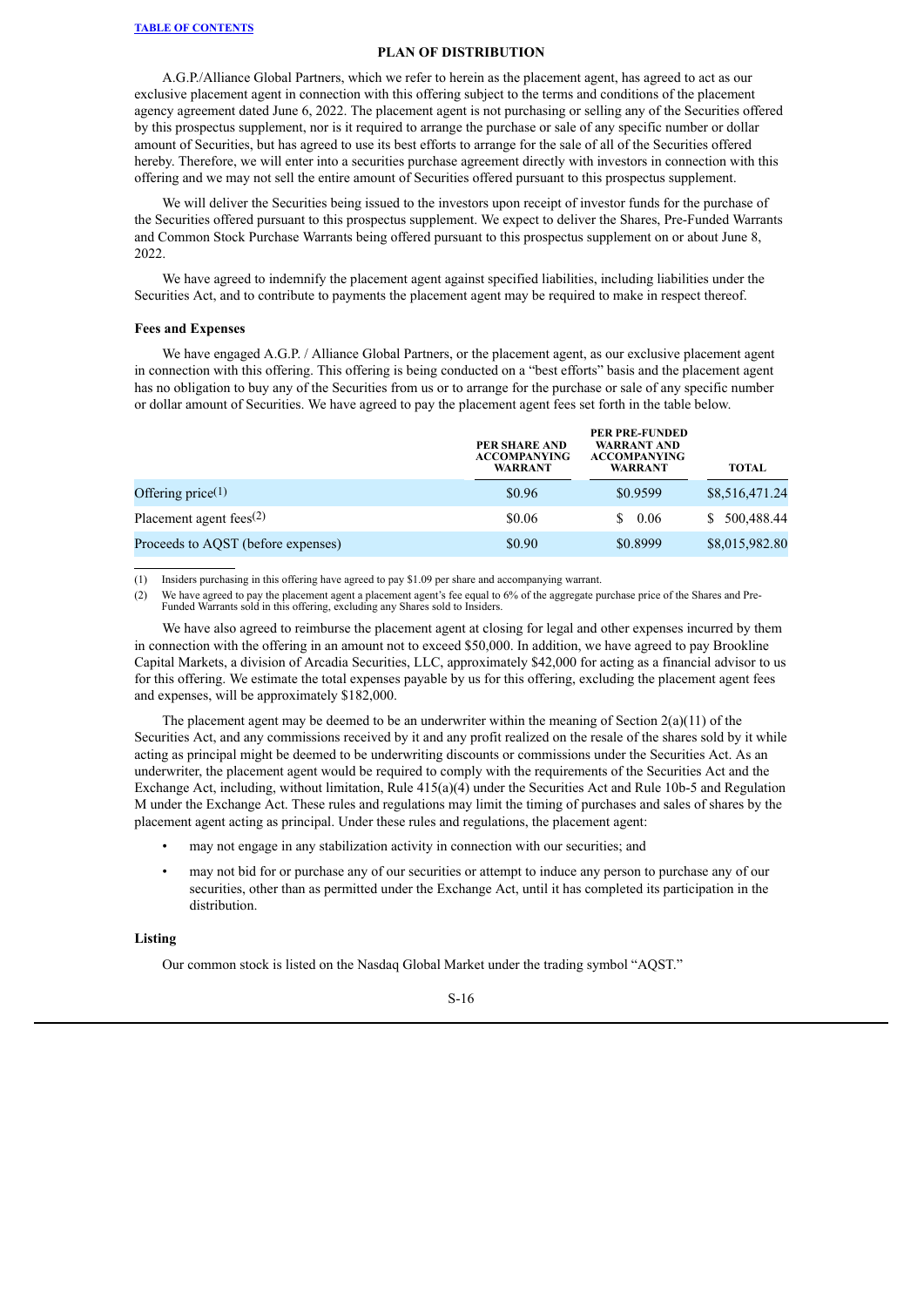#### **Lock-Up Agreements**

Our directors and officers have entered into lock-up agreements. Under these agreements, these individuals have agreed, subject to specified exceptions, not to sell or transfer any shares of common stock or securities convertible into, or exchangeable or exercisable for, our shares of common stock during a period ending 90 days after the date of this prospectus supplement, without first obtaining the written consent of A.G.P./Alliance Global Partners. Specifically, these individuals have agreed, in part, not to:

- sell, offer, contract or grant any option to sell (including any short sale), pledge, transfer, establish an open "put equivalent position" within the meaning of Rule 16a-l(h) under the Securities Exchange Act of 1934, as amended;
- enter into any swap or other arrangement that transfers to another, in whole or in part, any of the economic consequences of ownership of our securities, whether any such transaction is to be settled by delivery of our shares of common stock, in cash or otherwise;
- make any demand for or exercise any right with respect to the registration of any of our securities;
- publicly disclose the intention to make any offer, sale, pledge or disposition, or to enter into any transaction, swap, hedge;
- or other arrangement relating to any of our securities.

Notwithstanding these limitations, these shares of common stock may be transferred under limited circumstances, including, without limitation, by gift, will or intestate succession.

In addition, we have agreed that (i) we will not conduct any issuances of our common stock for a period of 90 days following closing of this offering, and that (ii) we will not enter into a variable rate transaction for a period of 90 days following the closing of this offering.

## **Discretionary Accounts**

The placement agent does not intend to confirm sales of the securities offered hereby to any accounts over which it has discretionary authority.

## **Other Activities and Relationships**

The placement agent and certain of its affiliates are full service financial institutions engaged in various activities, which may include securities trading, commercial and investment banking, financial advisory, investment management, investment research, principal investment, hedging, financing and brokerage activities. The placement agent and certain of its affiliates have, from time to time, performed, and may in the future perform, various commercial and investment banking and financial advisory services for us and our affiliates, for which they received or will receive customary fees and expenses.

In the ordinary course of their various business activities, the placement agent and certain of its affiliates may make or hold a broad array of investments and actively trade debt and equity securities (or related derivative securities) and financial instruments (including bank loans) for their own account and for the accounts of their customers, and such investment and securities activities may involve securities and/or instruments issued by us and our affiliates. If the placement agent or its affiliates have a lending relationship with us, they routinely hedge their credit exposure to us consistent with their customary risk management policies. The placement agent and its affiliates may hedge such exposure by entering into transactions that consist of either the purchase of credit default swaps or the creation of short positions in our securities or the securities of our affiliates, including potentially the common stock offered hereby. Any such short positions could adversely affect future trading prices of the common stock offered hereby. The placement agent and certain of its affiliates may also communicate independent investment recommendations, market color or trading ideas and/or publish or express independent research views in respect of such securities or instruments and may at any time hold, or recommend to clients that they acquire, long and/or short positions in such securities and instruments.

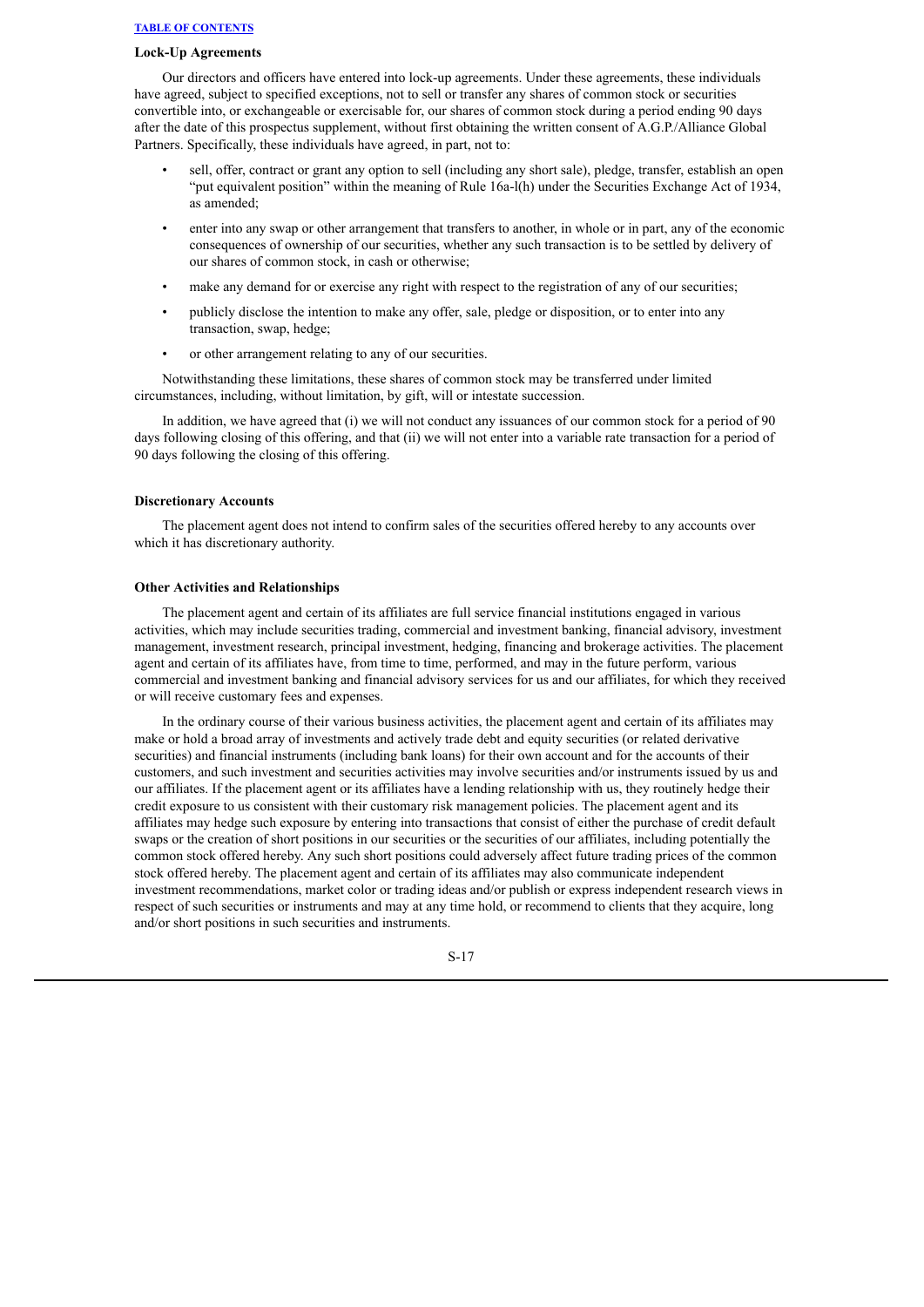#### **LEGAL MATTERS**

<span id="page-19-0"></span>The validity of the Securities offered hereby will be passed upon by Dechert LLP. Blank Rome LLP is counsel for the placement agent in connection with this offering.

#### **EXPERTS**

<span id="page-19-1"></span>The consolidated financial statements of Aquestive Therapeutics, Inc. as of December 31, 2021 and 2020, and for each of the years in the two-year period ended December 31, 2021, have been incorporated by reference herein and in the registration statement in reliance upon the report of KPMG LLP, independent registered public accounting firm, incorporated by reference herein, and upon the authority of said firm as experts in accounting and auditing. The audit report covering the December 31, 2020 consolidated financial statements refers to a change in the method of accounting for leases as of January 1, 2020 due to the adoption of Accounting Standards Codification 842, Leases.

#### **WHERE YOU CAN FIND MORE INFORMATION**

<span id="page-19-2"></span>We have filed with the SEC a registration statement on Form S-3, of which this prospectus supplement is a part, with respect to the common stock that we will offer. This prospectus supplement and the accompanying prospectus do not contain all the information contained in the registration statement, including its exhibits and schedules. You should refer to the registration statement, including the exhibits and schedules, for further information about us and the common stock we may offer. Statements we make in this prospectus supplement and the accompanying prospectus about certain contracts or other documents are not necessarily complete. When we make such statements, we refer you to the copies of the contracts or documents that are filed as exhibits to the registration statement, because those statements are qualified in all respects by reference to those exhibits. The registration statement, including exhibits and schedules, is on file at the office of the SEC and may be inspected without charge.

We file annual, quarterly and current reports, proxy statements and other information with the SEC under the Exchange Act. Our SEC filings are available to the public at the SEC's website at www.sec.gov.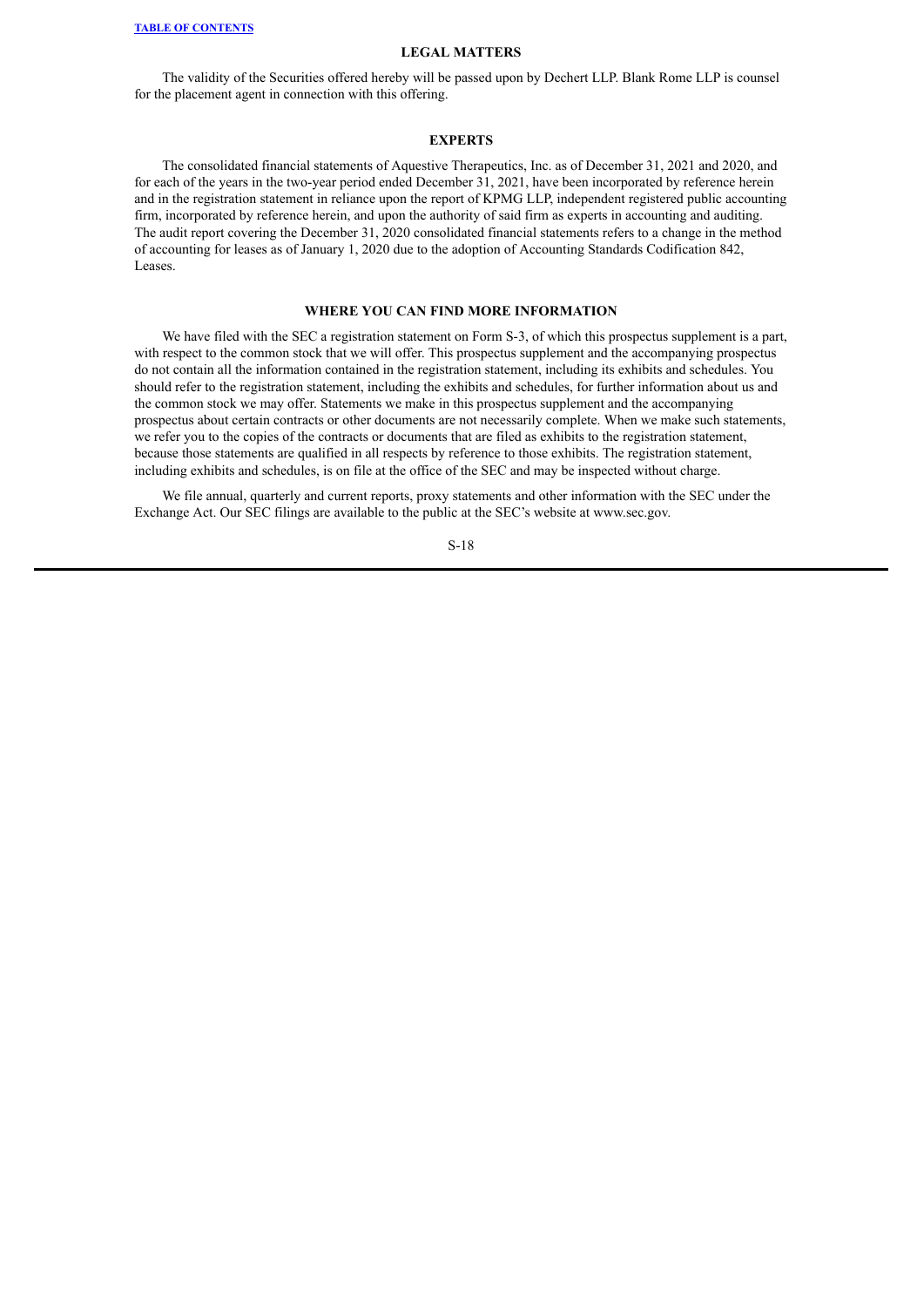## **INCORPORATION BY REFERENCE**

<span id="page-20-0"></span>The SEC allows us to "incorporate by reference" the information we file with them which means that we can disclose important information to you by referring you to those documents instead of having to repeat the information in this prospectus supplement. The information incorporated by reference is considered to be part of this prospectus supplement, and later information that we file with the SEC will automatically update and supersede this information. Any statement contained in a previously filed document incorporated by reference will be deemed to be modified or superseded for purposes of this prospectus supplement to the extent that a statement contained in this prospectus supplement modifies or replaces that statement. We incorporate by reference the documents listed below and any future information filed (rather than furnished) with the SEC under Sections 13(a), 13(c), 14, or 15(d) of the Exchange Act between the date of this prospectus supplement and the termination of this offering, provided, however, that we are not incorporating any information furnished under Item 2.02 or Item 7.01 of any current report on Form 8-K:

- our Annual Report on Form 10-K for the year ended [December](https://www.sec.gov/ix?doc=/Archives/edgar/data/1398733/000162828022005393/aqst-20211231.htm) 31, 2021, filed with the SEC on March 8, 2022;
- our [Quarterly](https://www.sec.gov/ix?doc=/Archives/edgar/data/1398733/000162828022012115/aqst-20220331.htm) Report on Form 10-Q for the quarter ended March 31, 2022 filed with the SEC on May 4, 2022;
- our Current Reports on Form 8-K filed with the SEC on [F](https://www.sec.gov/ix?doc=/Archives/edgar/data/1398733/000117184322001488/f8k_030122.htm)[ebruary](https://www.sec.gov/ix?doc=/Archives/edgar/data/1398733/000117184322001397/f8k_022522.htm) 25, 2022, [February](https://www.sec.gov/ix?doc=/Archives/edgar/data/1398733/000117184322001396/f8k_022522.htm) 25, 2022, March 1, 2022, [March](https://www.sec.gov/ix?doc=/Archives/edgar/data/1398733/000117184322001598/f8k_030322.htm) 3, 2022, [April](https://www.sec.gov/ix?doc=/Archives/edgar/data/1398733/000162828022009093/aqst-20220412.htm) 13, 2022, May 3, [2022,](https://www.sec.gov/ix?doc=/Archives/edgar/data/1398733/000162828022012052/aqst-20220503.htm) May 17, [2022](https://www.sec.gov/ix?doc=/Archives/edgar/data/1398733/000114036122019495/brhc10037825_8k.htm) and May 17, [2022](https://www.sec.gov/ix?doc=/Archives/edgar/data/1398733/000114036122019590/brhc10037837_8k.htm); and
- the description of our common stock contained in our registration statement on Form 8-A filed with the SEC on July 20, [2018,](https://www.sec.gov/Archives/edgar/data/1398733/000114036118033010/s002128x10_8a12b.htm) including any amendments or reports filed for the purpose of updating such description.

These documents may also be accessed on our website at www.aquestive.com. Except as otherwise specifically incorporated by reference in this prospectus supplement, information contained in, or accessible through, our website is not a part of this prospectus supplement.

We will furnish without charge to you, upon written or oral request, a copy of any or all of the documents incorporated by reference, including exhibits to these documents by writing or telephoning us at the following address:

> Aquestive Therapeutics, Inc. 30 Technology Drive Warren, New Jersey 07059 (908) 941-1900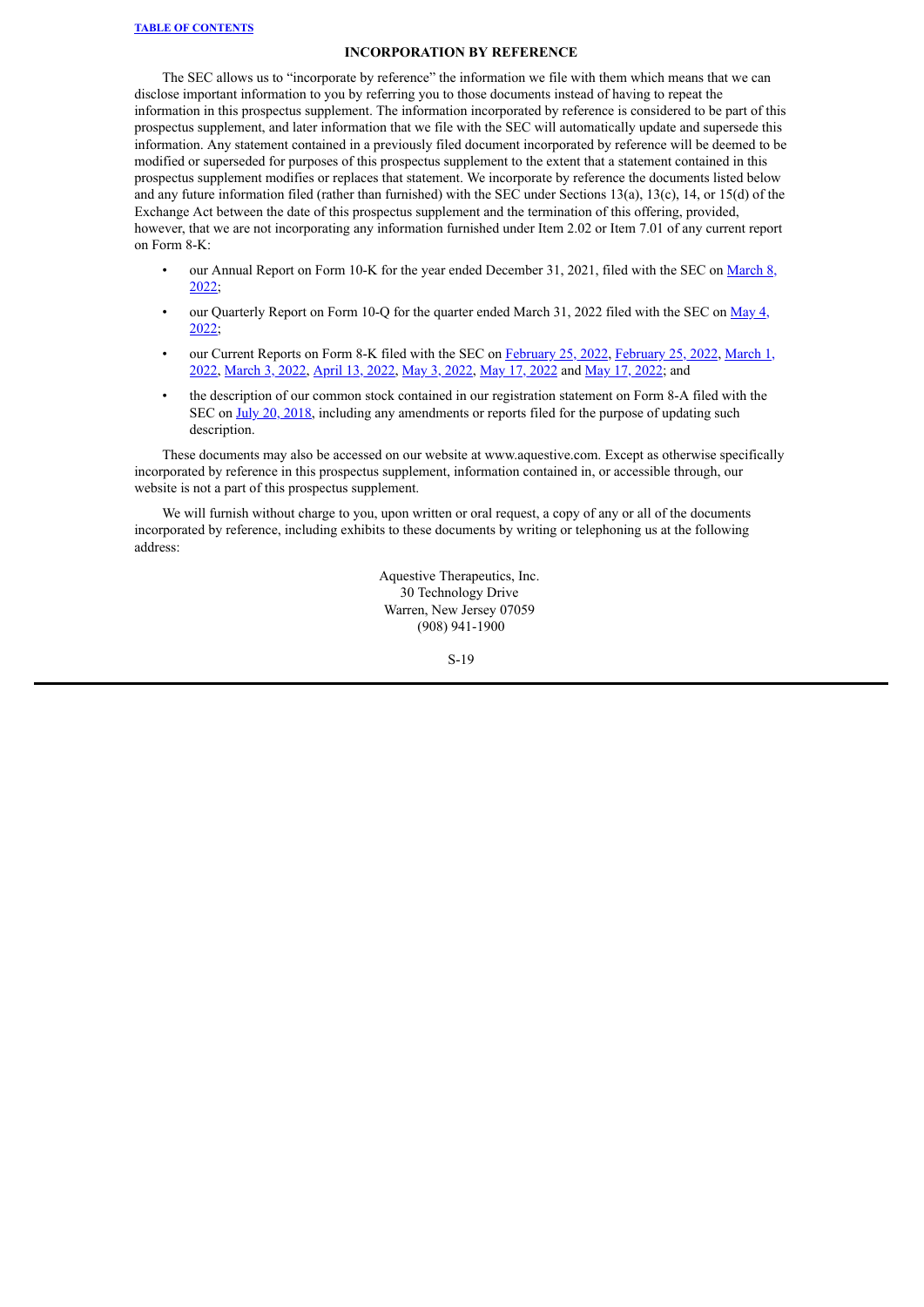

## **Aquestive Pharmaceuticals, Inc.**

## **\$250,000,000**

**Common Stock Preferred Stock Debt Securities Warrants Rights Units**

From time to time, we may offer up to \$250,000,000 of any combination of the securities described in this prospectus in one or more offerings. We may also offer securities as may be issuable upon conversion, redemption, repurchase, exchange or exercise of any securities registered hereunder, including any applicable anti-dilution provisions.

This prospectus provides a general description of the securities we may offer. Each time we offer securities, we will provide specific terms of the securities offered in a supplement to this prospectus. We may also authorize one or more free writing prospectuses to be provided to you in connection with these offerings. The prospectus supplement and any related free writing prospectus may also add, update or change information contained in this prospectus. You should carefully read this prospectus, the applicable prospectus supplement and any related free writing prospectus, as well as any documents incorporated by reference, before you invest in any of the securities being offered.

## This prospectus may not be used to consummate a sale of any securities unless accompanied by a prospectus **supplement.**

Our common stock is traded on the Nasdaq Global Select Market under the symbol "AQST." On March 24, 2021, the last reported sale price of our common stock was \$4.36 per share. The applicable prospectus supplement will contain information, where applicable, as to any other listing on the Nasdaq Global Select Market or any securities market or other exchange of the securities, if any, covered by the prospectus supplement.

We will sell these securities directly to investors, through agents designated from time to time or to or through underwriters or dealers, on a continuous or delayed basis. For additional information on the methods of sale, you should refer to the section titled "Plan of Distribution" in this prospectus. If any agents or underwriters are involved in the sale of any securities with respect to which this prospectus is being delivered, the names of such agents or underwriters and any applicable fees, commissions, discounts or over-allotment options will be set forth in a prospectus supplement. The price to the public of such securities and the net proceeds we expect to receive from such sale will also be set forth in a prospectus supplement.

Investing in our securities involves a high degree of risk. You should review carefully the risks and uncertainties described under the heading "Risk Factors" contained in the applicable prospectus supplement and any related free writing prospectus, and under similar headings in the other documents that are incorporated by reference into this prospectus as described on page *[6](#page-28-0) of this prospectus.*

**NEITHER THE SECURITIES AND EXCHANGE COMMISSION NOR ANY STATE SECURITIES COMMISSION HAS APPROVED OR DISAPPROVED OF THESE SECURITIES OR DETERMINED IF THIS PROSPECTUS IS TRUTHFUL OR COMPLETE. ANY REPRESENTATION TO THE CONTRARY IS A CRIMINAL OFFENSE.**

**The date of this prospectus is April 5, 2021.**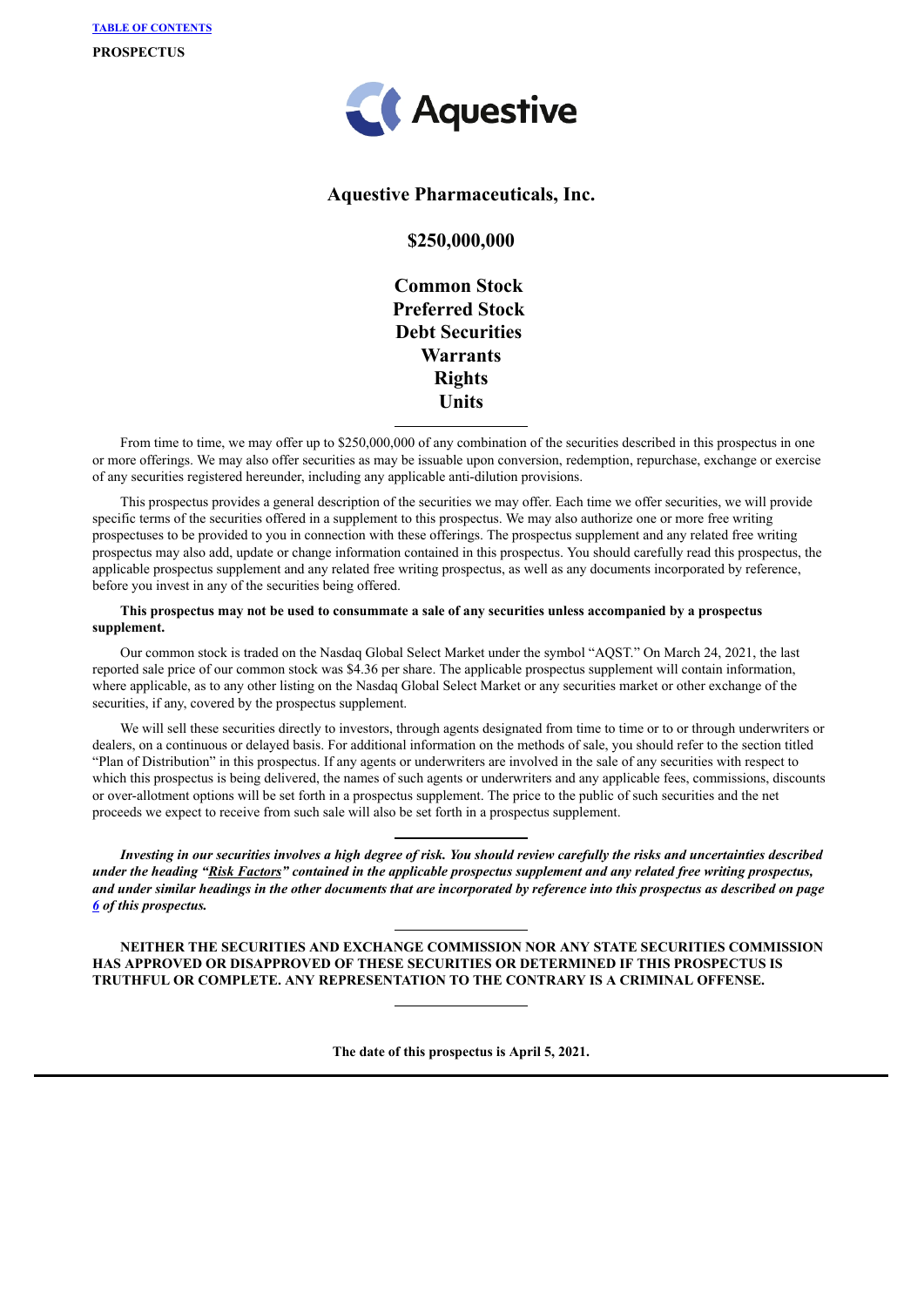|                                                          | Page            |
|----------------------------------------------------------|-----------------|
| <b>ABOUT THIS PROSPECTUS</b>                             | <u>1</u>        |
| <b>SUMMARY</b>                                           | $\overline{2}$  |
| <b>RISK FACTORS</b>                                      | $6\overline{6}$ |
| <b>SPECIAL NOTE REGARDING FORWARD-LOOKING STATEMENTS</b> | $\overline{1}$  |
| <b>USE OF PROCEEDS</b>                                   | $\overline{9}$  |
| <b>DESCRIPTION OF CAPITAL STOCK</b>                      | <u>10</u>       |
| <b>DESCRIPTION OF DEBT SECURITIES</b>                    | <u>14</u>       |
| <b>DESCRIPTION OF WARRANTS</b>                           | <u>21</u>       |
| <b>DESCRIPTION OF RIGHTS</b>                             | 23              |
| <b>DESCRIPTION OF UNITS</b>                              | 25              |
| <b>PLAN OF DISTRIBUTION</b>                              | 26              |
| <b>LEGAL MATTERS</b>                                     | 28              |
| <b>EXPERTS</b>                                           | 28              |
| WHERE YOU CAN FIND MORE INFORMATION                      | 28              |
| <b>INCORPORATION OF CERTAIN INFORMATION BY REFERENCE</b> | 29              |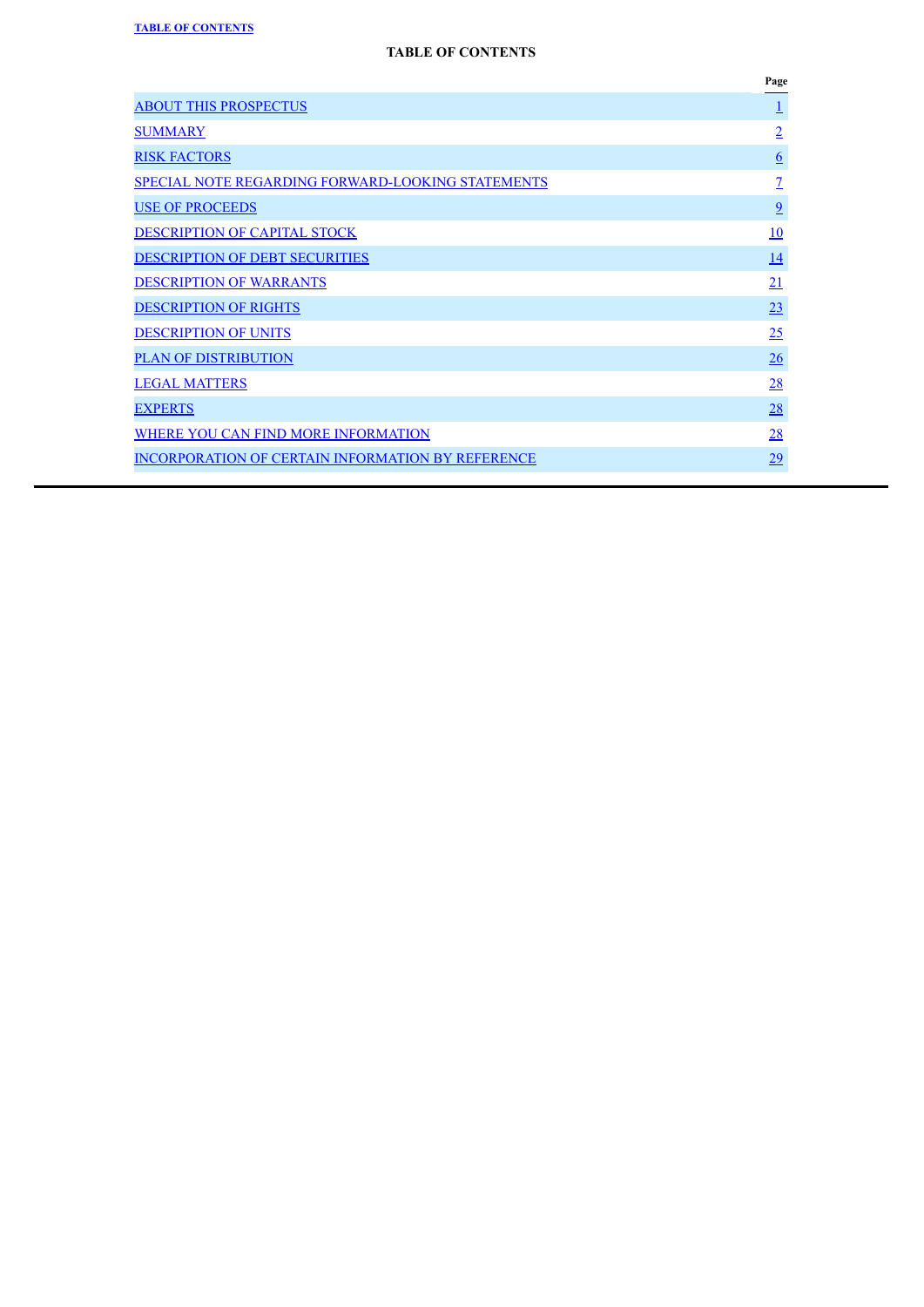#### **ABOUT THIS PROSPECTUS**

<span id="page-23-0"></span>This prospectus is a part of a registration statement on Form S-3 that we filed with the Securities and Exchange Commission, or SEC, utilizing a "shelf" registration process. Under this shelf registration process, we may sell any combination of the securities described in this prospectus in one or more offerings up to a total aggregate offering price of \$250,000,000. This prospectus provides you with a general description of the securities we may offer.

Each time we sell securities under this prospectus, we will provide a prospectus supplement that will contain specific information about the terms of that offering. We may also authorize one or more free writing prospectuses to be provided to you that may contain material information relating to these offerings. The prospectus supplement and any related free writing prospectus that we may authorize to be provided to you may also add, update or change information contained in this prospectus or in any documents that we have incorporated by reference into this prospectus. You should read this prospectus, any applicable prospectus supplement and any related free writing prospectus, together with the information incorporated herein by reference as described under the heading "Incorporation of Certain Information by Reference," before investing in any of the securities offered.

## **THIS PROSPECTUS MAY NOT BE USED TO CONSUMMATE A SALE OF SECURITIES UNLESS IT IS ACCOMPANIED BY A PROSPECTUS SUPPLEMENT.**

Neither we, nor any agent, underwriter or dealer has authorized any person to give any information or to make any representation other than those contained or incorporated by reference in this prospectus, any applicable prospectus supplement or any related free writing prospectus prepared by or on behalf of us or to which we have referred you. This prospectus, any applicable supplement to this prospectus or any related free writing prospectus does not constitute an offer to sell or the solicitation of an offer to buy any securities other than the registered securities to which they relate, nor does this prospectus, any applicable supplement to this prospectus or any related free writing prospectus constitute an offer to sell or the solicitation of an offer to buy securities in any jurisdiction to any person to whom it is unlawful to make such offer or solicitation in such jurisdiction.

You should not assume that the information contained in this prospectus, any applicable prospectus supplement or any related free writing prospectus is accurate on any date subsequent to the date set forth on the front of the document or that any information we have incorporated by reference is correct on any date subsequent to the date of the document incorporated by reference, even if this prospectus, any applicable prospectus supplement or any related free writing prospectus is delivered, or securities are sold, on a later date.

This prospectus and the information incorporated herein by reference contains summaries of certain provisions contained in some of the documents described herein, but reference is made to the actual documents for complete information. All of the summaries are qualified in their entirety by the actual documents. Copies of some of the documents referred to herein have been filed, will be filed or will be incorporated by reference as exhibits to the registration statement of which this prospectus is a part, and you may obtain copies of those documents as described below under the heading "Where You Can Find More Information."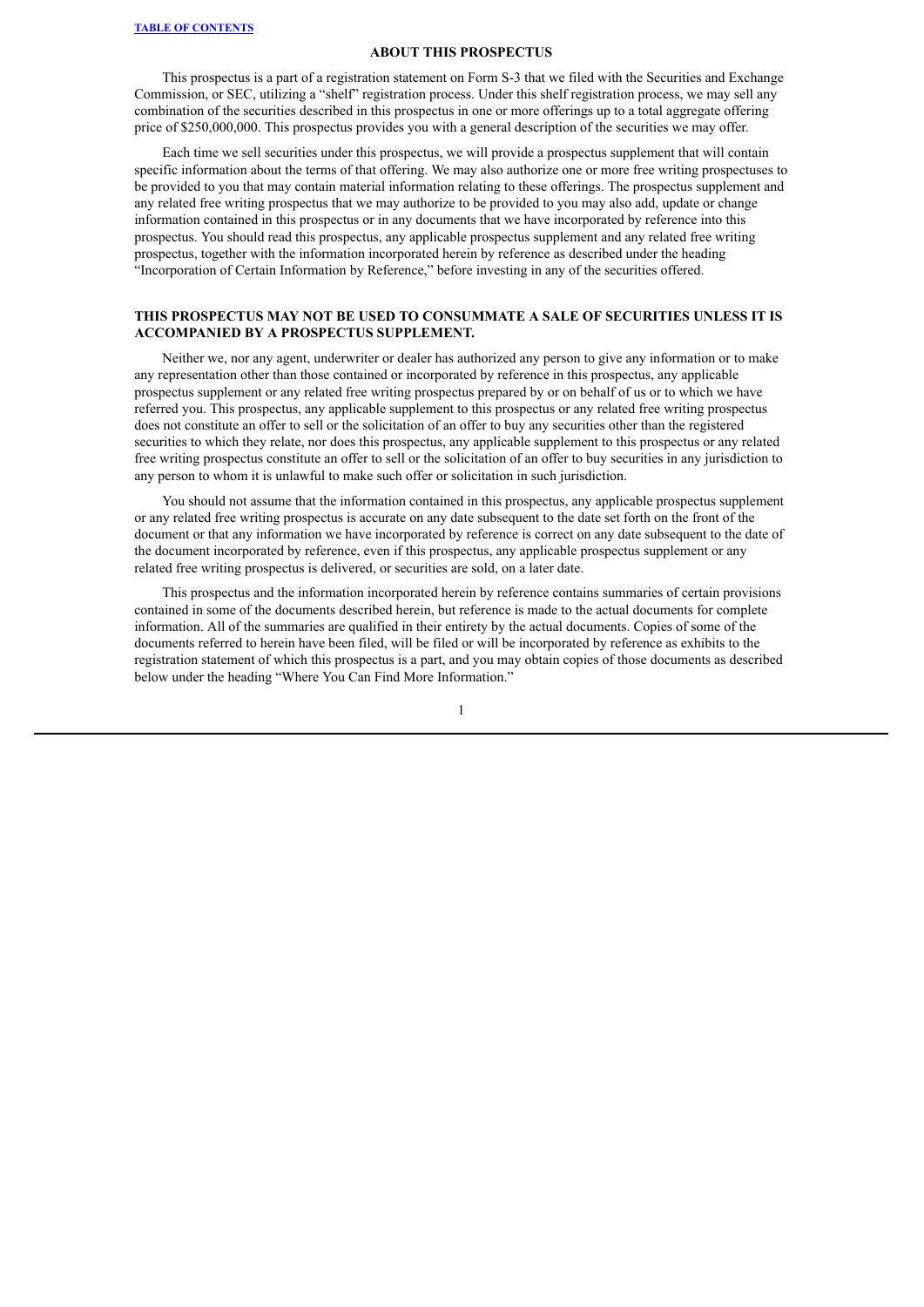## **SUMMARY**

<span id="page-24-0"></span>*This summary highlights information contained in other parts of this prospectus or incorporated by reference* into this prospectus from our filings with the Securities and Exchange Commission (the "SEC"). As it is only a summary, it does not contain all of the information that you should consider before purchasing our securities and it is qualified in its entirety by, and should be read in conjunction with, the applicable prospectus supplement and the *more detailed information appearing elsewhere or incorporated by reference into this prospectus. You should read* the entire prospectus, the applicable prospectus supplement, the registration statement of which this prospectus is a part, and the information incorporated by reference herein in their entirety, including the "Risk Factors" and our financial statements and the related notes contained in and incorporated by reference into this prospectus, before *purchasing our securities.*

*Unless the context indicates otherwise, references in this prospectus to "Aquestive," "Company," "we," "us" and "our" refer to Aquestive Therapeutics, Inc. and its consolidated subsidiaries.*

#### **Company Overview**

We are a pharmaceutical company focused on developing and commercializing differentiated products which leverage our proprietary PharmFilm® technology to meet patients' unmet medical needs and to solve patients' therapeutic problems. We have five products approved by the U.S. Food and Drug Administration, or FDA, both proprietary and out-licensed, as well as a late-stage proprietary product pipeline focused on the treatment of central nervous system, or CNS, diseases and an earlier stage pipeline including for the treatment of anaphylaxis. Our licensees market their products in the U.S. and in some instances outside the U.S. The Company markets its proprietary product in the U.S. We believe that our proprietary and licensed products address the needs of these patient populations and the shortcomings of available treatments create opportunities for the development and commercialization of meaningfully differentiated medicines.

Our largest commercialized licensed product to date is Suboxone®, a sublingual film formulation of buprenorphine and naloxone, for the treatment of opioid dependence. We have a sole and exclusive worldwide agreement with our licensee for this product, Indivior Inc., to manufacture Suboxone. As of January 31, 2021, Suboxone branded products retain approximately 40% of film market share as generic film-based products have penetrated this market. Indivior accounted for 57% of our total revenues during fiscal year 2020. Our total revenue mix is expected to shift in coming years to a higher proportionate share of proprietary product sales as we continue to grow revenues for our proprietary product, Sympazan**®**, and pursue the launch of other products in our pipeline, assuming FDA approvals for U.S. market access.

We manufacture all of our licensed and proprietary products at our FDA, Australian Government Department of Health's Therapeutics Goods Administration, and Drug Enforcement Agency inspected facilities and anticipate that our current manufacturing capacity is sufficient for commercial quantities of our products and product candidates currently in development. We have produced over 2.2 billion doses of Suboxone since 2010. Not all collaborative or licensed products of the Company that may be commercially launched in the future will necessarily be manufactured by us, such as the case with KYNMOBI® under our License Agreement with Sunovion Pharmaceuticals Inc.

#### **Corporate Information**

Aquestive Therapeutics, Inc. was formed effective on January 1, 2018 via the conversion of MonoSol Rx, LLC to a Delaware corporation and a simultaneous name change. Prior to that date, the business operated as MonoSol Rx, LLC, a Delaware limited liability company. The financial statement information presented or incorporated by reference herein from periods prior to January 1, 2018 are that of MonoSol Rx, LLC.

The Company conducts its production activities at facilities located in Portage, Indiana, and maintains its headquarters, sales and commercialization operations and its primary research laboratory in Warren, New Jersey. Our principal executive office is at 30 Technology Drive, Warren, New Jersey 07059. Our telephone number there is (908) 941-1900. The address of our website is www.aquestive.com. The information set forth on, or connected to, our website is expressly not incorporated by reference into, and does not constitute a part of, this prospectus.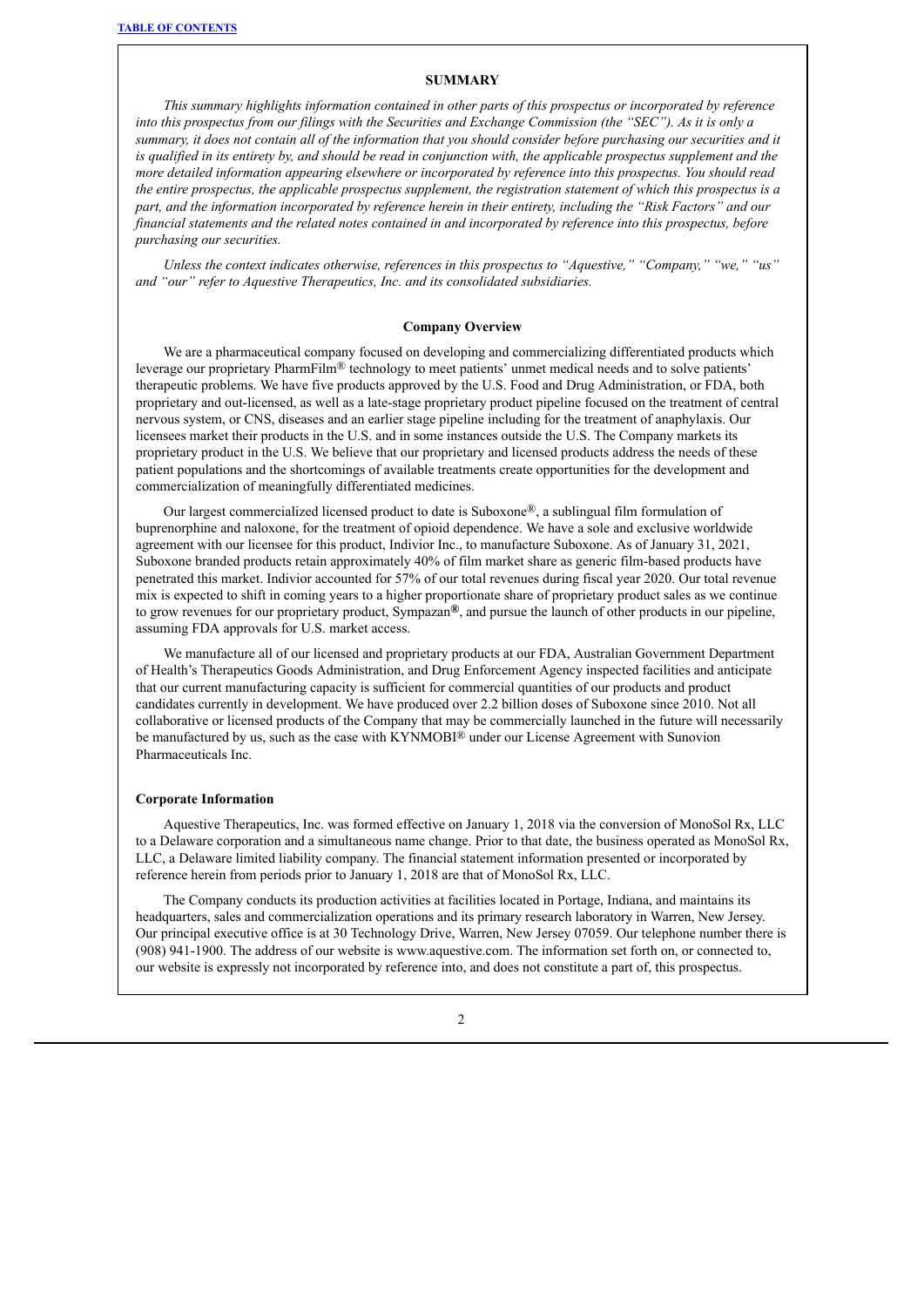## **Implications of Being an Emerging Growth Company and a Smaller Reporting Company**

We qualify as an "emerging growth company" as defined in the Jumpstart Our Business Startups Act of 2012, as amended, or the JOBS Act. As an emerging growth company, we may take advantage of specified reduced disclosure and other requirements that are otherwise applicable generally to public companies. We would cease to be an emerging growth company on the date that is the earliest of (i) the last day of the fiscal year in which we have total annual gross revenues of \$1.07 billion or more; (ii) the last day of our fiscal year following the fifth anniversary of the date of the completion of our initial public offering; (iii) the date on which we have issued more than \$1.0 billion in nonconvertible debt during the previous three years; or (iv) the last day of the fiscal year in which we are deemed to be a large accelerated filer under the rules of the SEC, which means the market value of our Common Stock that is held by non-affiliates exceeds \$700 million as of the prior June 30th.

We are also a "smaller reporting company" as defined in the Securities Exchange Act of 1934, as amended (the "Exchange Act"). We may continue to be a smaller reporting company even after we are no longer an emerging growth company. We may take advantage of certain of the scaled disclosures available to smaller reporting companies until the fiscal year following the determination that our voting and non-voting common stock held by non-affiliates is more than \$250 million measured on the last business day of our second fiscal quarter, or our annual revenues are more than \$100 million during the most recently completed fiscal year and our voting and non-voting common stock held by non-affiliates is more than \$700 million measured on the last business day of our second fiscal quarter.

#### **The Securities We May Offer**

We may offer shares of our common stock and preferred stock, various series of debt securities, warrants and rights to purchase shares of common stock or preferred stock, debt securities or units, as well as units to purchase any of such securities, from time to time under this prospectus, together with any applicable prospectus supplement and related free writing prospectus, at prices and on terms to be determined by market conditions at the time of offering. This prospectus provides you with a general description of the securities we may offer. Each time we offer a type or series of securities, we will provide a prospectus supplement that will describe the specific amounts, prices and other important terms of the securities, including, to the extent applicable:

- designation or classification;
- aggregate principal amount or aggregate offering price;
- maturity;
- original issue discount, if any;
- rates and times of payment of interest or dividends, if any;
- redemption, conversion, exchange or sinking fund terms, if any;
- conversion or exchange prices or rates, if any, and, if applicable, any provisions for changes to or adjustments in the conversion or exchange prices or rates and in the securities or other property receivable upon conversion or exchange;
- ranking;
- restrictive covenants, if any;
- voting or other rights, if any; and
- important U.S. federal income tax considerations.

The prospectus supplement and any related free writing prospectus that we may authorize to be provided to you may also add, update or change information contained in this prospectus or in documents we have incorporated by reference into this prospectus. However, no prospectus supplement or free writing prospectus will offer a security that is not registered and described in this prospectus at the time of the effectiveness of the registration statement of which this prospectus is a part.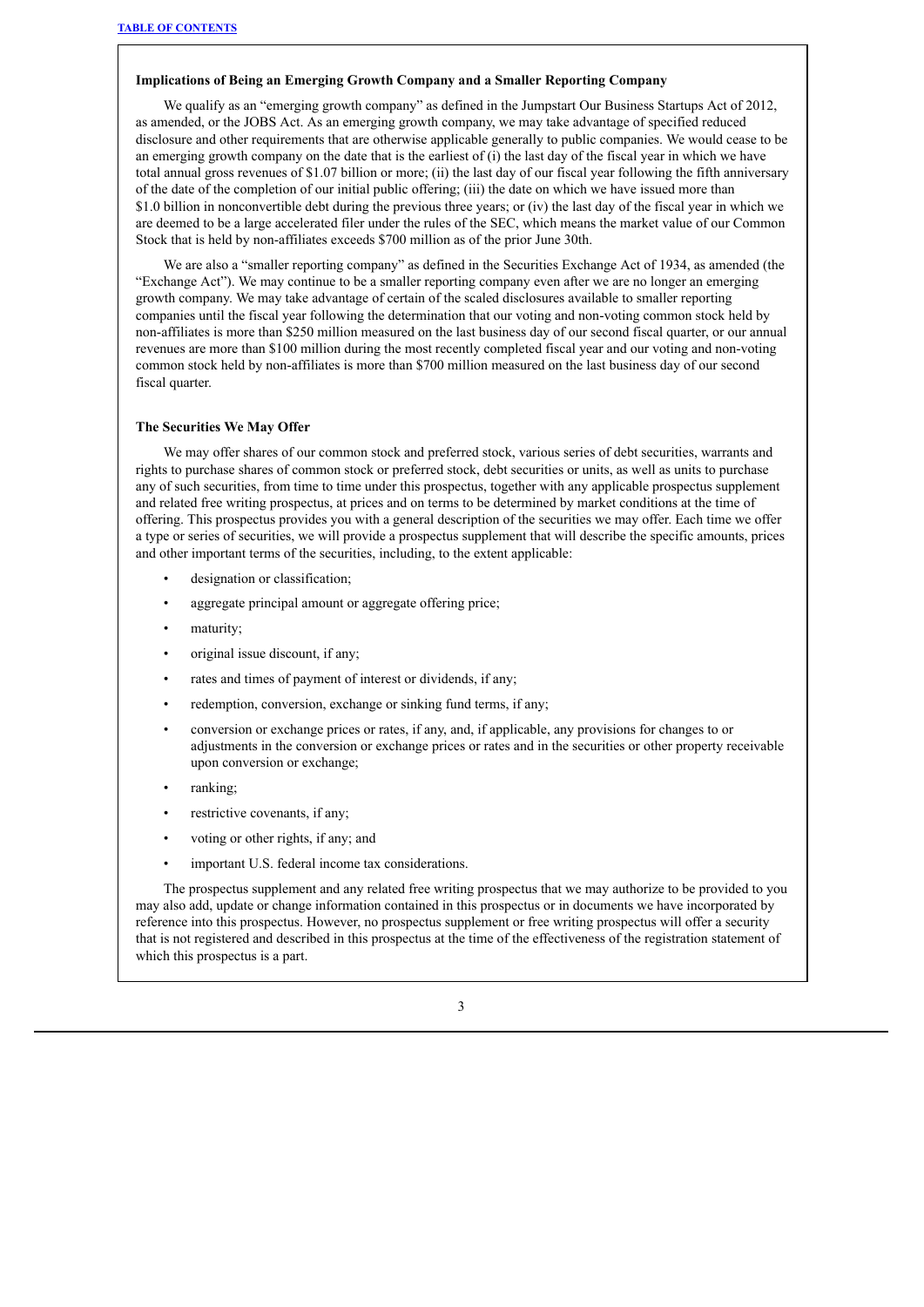## This prospectus may not be used to consummate a sale of securities unless it is accompanied by a prospectus **supplement.**

We may sell the securities directly to investors or through underwriters, dealers or agents. We, and our underwriters or agents, reserve the right to accept or reject all or part of any proposed purchase of securities. If we do offer securities through underwriters or agents, we will include in the applicable prospectus supplement:

- the names of those underwriters or agents;
- applicable fees, discounts and commissions to be paid to them;
- details regarding over-allotment options, if any; and
- the estimated net proceeds to us.

#### **Common Stock**

We may offer shares of our common stock, par value \$0.001 per share, either alone or underlying other registered securities convertible into or exercisable for our common stock. Holders of our common stock are entitled to dividends as our board of directors may declare from time to time out of legally available funds, subject to the preferential rights of the holders of any shares of our preferred stock that we may issue in the future. Currently, we do not pay any dividends and we do not have any issued and outstanding preferred stock. Each holder of our common stock is entitled to one vote per share. In this prospectus, we provide a general description of, among other things, the rights and restrictions that apply to holders of our common stock. Our common stock is described in greater detail in this prospectus under "Description of Capital Stock—Common Stock."

## **Preferred Stock**

We may issue shares of preferred stock in one or more classes or series. Our board of directors or a committee designated by our board of directors will determine the dividend, voting and conversion rights and other provisions at the time of sale. The particular terms of each class or series of preferred stock, including redemption privileges, liquidation preferences, voting rights, dividend rights and/or conversion rights, will be more fully described in the applicable prospectus supplement relating to the preferred stock offered thereby. Our preferred stock is described in greater detail in this prospectus under "Description of Capital Stock—Preferred Stock."

#### **Debt Securities**

We may offer debt securities from time to time, in one or more series, as either senior or subordinated debt or as senior or subordinated convertible debt. The senior debt securities will rank equally with any other unsubordinated debt that we may have and may be secured or unsecured. The subordinated debt securities will be subordinate and junior in right of payment, to the extent and in the manner described in the instrument governing the debt, to all or some portion of our indebtedness. Any convertible debt securities that we issue will be convertible into or exchangeable for our common stock or other securities of ours. Conversion may be mandatory or at the holder's option and would be at prescribed conversion rates.

The debt securities will be issued under one or more documents called indentures, which are contracts between us and a trustee for the holders of the debt securities. In this prospectus, we have summarized certain general features of the debt securities under "Description of Debt Securities." We urge you, however, to read the prospectus supplements and any free writing prospectus that we may authorize to be provided to you related to the series of debt securities being offered, as well as the complete indentures that contain the terms of the debt securities. A form of an indenture has been filed as an exhibit to the registration statement of which this prospectus is a part, and supplemental indentures and forms of debt securities containing the terms of debt securities being offered will be incorporated by reference into the registration statement of which this prospectus is a part from reports we file with the SEC.

#### **Warrants**

We may from time to time offer warrants for the purchase of our common stock, preferred stock and/or debt securities in one or more series. We may issue warrants independently or together with common stock, preferred stock and/or debt securities, and the warrants may be attached to or separate from those securities.

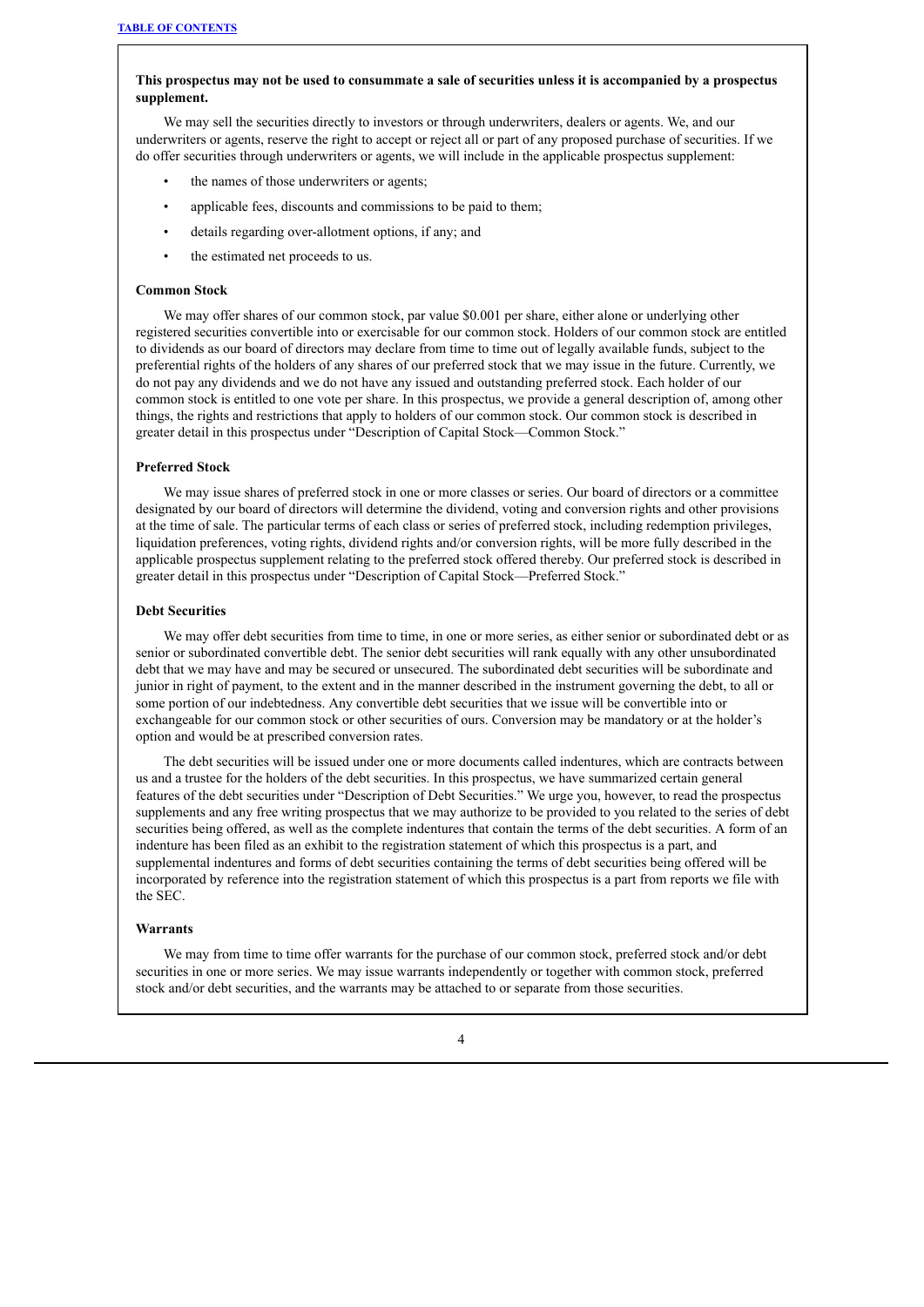The warrants will be evidenced by warrant certificates issued under one or more warrant agreements, which are contracts between us and an agent for the holders of the warrants. In this prospectus, we have summarized certain general features of the warrants under "Description of Warrants." We urge you, however, to read the prospectus supplements and any free writing prospectus that we may authorize to be provided to you related to the series of warrants being offered, as well as the complete warrant agreements and warrant certificates that contain the terms of the warrants. Specific warrant agreements will contain additional important terms and provisions and will be incorporated by reference as an exhibit to the registration statement which includes this prospectus.

#### **Rights**

We may from time to time issue rights to purchase shares of our common stock or preferred stock, debt securities or units. The rights may be issued independently or together with other securities and may or may not be transferable by the persons purchasing or receiving the rights. In connection with any rights offering, we may enter into a standby underwriting or other arrangement with one or more underwriters or other persons pursuant to which such underwriters or other persons would purchase any offered securities remaining unsubscribed for after such rights offering. In connection with a rights offering to our stockholders, we would make available a prospectus supplement to our stockholders on or about the record date that we set for receiving rights in such rights offering.

In this prospectus, we have summarized certain general features of the rights under "Description of Rights." We urge you, however, to read the prospectus supplements and any free writing prospectus that we may authorize to be provided to you related to the series of rights being offered.

#### **Units**

We may offer units consisting of common stock, preferred stock, debt securities and/or warrants to purchase any of such securities in one or more series. In this prospectus, we have summarized certain general features of the units under "Description of Units." We urge you, however, to read the prospectus supplements and any free writing prospectus that we may authorize to be provided to you related to the series of units being offered, as well as the unit agreements that contain the terms of the units. We will file as exhibits to the registration statement of which this prospectus is a part, or will incorporate by reference from a current report on Form 8-K that we file with the SEC, the form of unit agreement and any supplemental agreements that describe the terms of the series of units we are offering before the issuance of the related series of units.

We will evidence each series of units by unit certificates that we will issue under a separate agreement. We will enter into the unit agreements with a unit agent. Each unit agent will be a bank or trust company that we select. We will indicate the name and address of the unit agent in the applicable prospectus supplement relating to a particular series of units.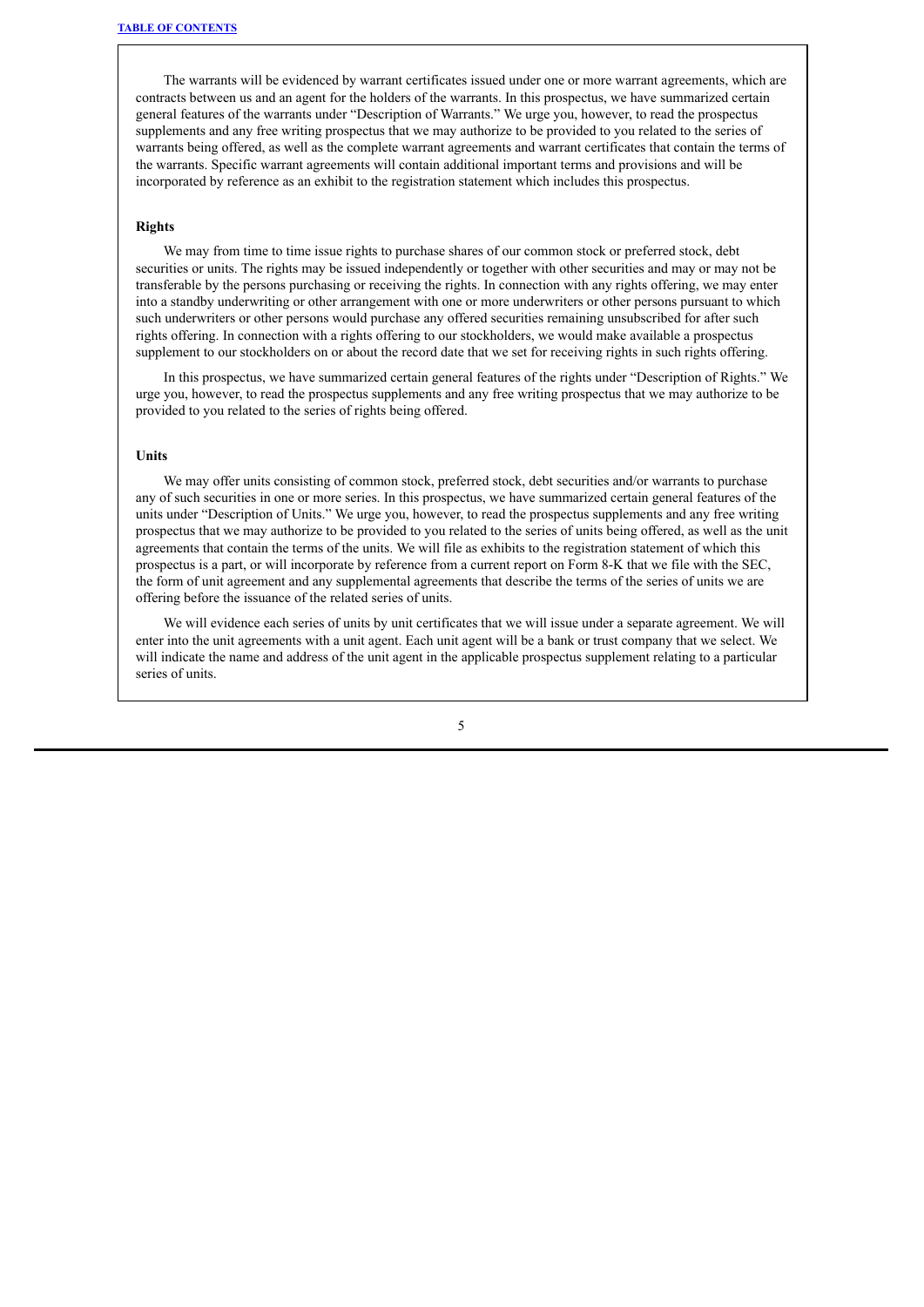## **RISK FACTORS**

<span id="page-28-0"></span>Investing in our securities involves a high degree of risk. You should carefully review the risks and uncertainties described under the heading "Risk Factors" contained in the applicable prospectus supplement and any related free writing prospectus, and under similar headings in our Annual Report on Form 10-K for the year ended December 31, 2020, as updated by our annual, quarterly and other reports and documents that are incorporated by reference into this prospectus or the applicable prospectus supplement, before deciding whether to purchase any of the securities being registered pursuant to the registration statement of which this prospectus is a part. Each of these risk factors could have a material and adverse effect on our business, results of operations, financial position or cash flows, which may result in the loss of all or part of your investment.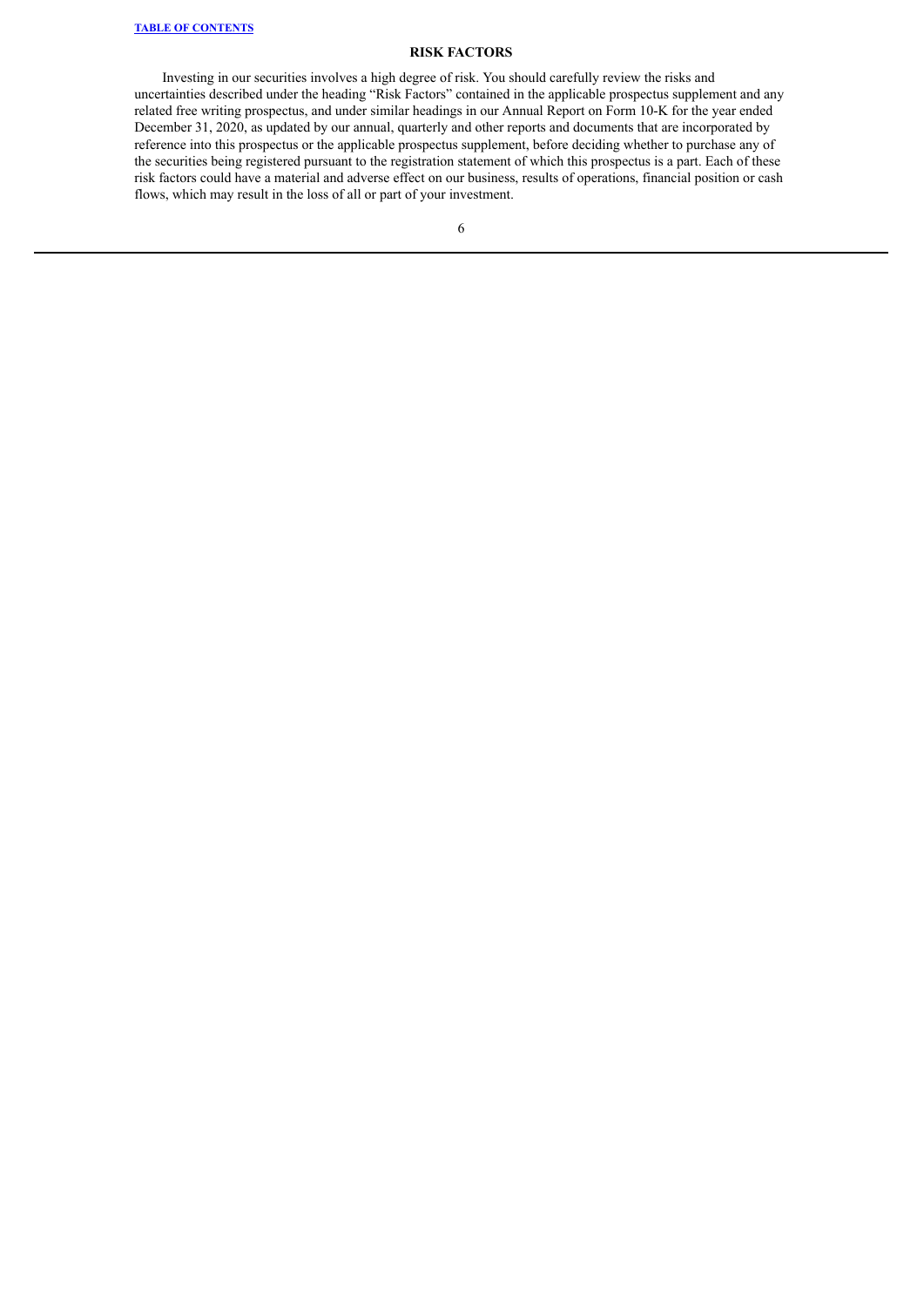## **SPECIAL NOTE REGARDING FORWARD-LOOKING STATEMENTS**

<span id="page-29-0"></span>This prospectus and the documents incorporated by reference contain forward-looking statements. Words such as "believe," "anticipate," "plan," "expect," "estimate," "intend," "may," "will," or the negative of those terms, and similar expressions, are intended to identify forward-looking statements within the meaning of the Private Litigation Reform Act of 1995.

These forward-looking statements include, but are not limited to, statements regarding the advancement and related timing of Libervant, AQST-108-SF and our other drug candidates through the regulatory and development pipeline; the focus on growing the Company's commercial sales of Sympazan® and continuing to manufacture Suboxone® and other licensed products; the ability to address the concerns identified in the FDA's Complete Response Letter dated September 25, 2020 regarding the New Drug Application for Libervant and obtain FDA approval of Libervant for U.S. market access; clinical trial timing and plans for AQST-108-SF and our other drug candidates; the 2021 financial outlook; and business strategies, market opportunities, and other statements that are not historical facts. These forward-looking statements are also subject to the uncertain impact of the COVID-19 global pandemic on our business including with respect to our clinical trials including site initiation, patient enrollment and timing and adequacy of clinical trials; on regulatory submissions and regulatory reviews and approvals of our product candidates; pharmaceutical ingredients and other raw materials; supply chain, manufacture, and distribution; sale of and demand for our products; our liquidity and availability of capital resources; customer demand for our products and services; customers' ability to pay for goods and services; and ongoing availability of an appropriate labor force and skilled professionals. Given these uncertainties the Company is unable to provide assurance that operations can be maintained as planned prior to the COVID-19 pandemic.

These forward-looking statements are also based on our current expectations and beliefs and are subject to a number of risks and uncertainties that could cause actual results to differ materially from those described in the forward-looking statements. Such risks and uncertainties include, but are not limited to, the following:

- risks associated with the Company's development work, including any delays or changes to the timing, cost and success of our product development activities and clinical trials and plans;
- risk of delays in regulatory advancement through the FDA of Libervant and our other drug candidates or failure to receive approval, including the failure to receive orphan drug exclusivity;
- risk that a competitor obtains other FDA marketing exclusivity that blocks U.S. market access for Libervant or any of our other product candidates;
- risk inherent in commercializing a new product (including technology risks, financial risks, market risks and implementation risks and regulatory limitations);
- risks and uncertainties concerning the revenue stream from the monetization of the Company's royalty rights for the product KYNMOBI®, as well as the achievement of royalty targets worldwide or in any jurisdiction and certain other commercial targets required for contingent payments under the KYNMOBI monetization transaction;
- risk of development of our sales and marketing capabilities;
- risk of sufficient capital and cash resources, including access to available debt and equity financing and revenues from operations, to satisfy all of our short-term and longer-term cash requirements and other cash needs, at the times and in the amounts needed;
- risk of failure to satisfy all financial and other debt covenants and of any default;
- risk related to government claims against Indivior for which we license, manufacture and sell Suboxone® and which accounts for the substantial part of our current operating revenues;
- risks related to the outsourcing of certain marketing and other operational and staff functions to third parties;
- risk of the rate and degree of market acceptance of our product and product candidates; the success of any competing products, including generics;
- risk of the size and growth of our product markets;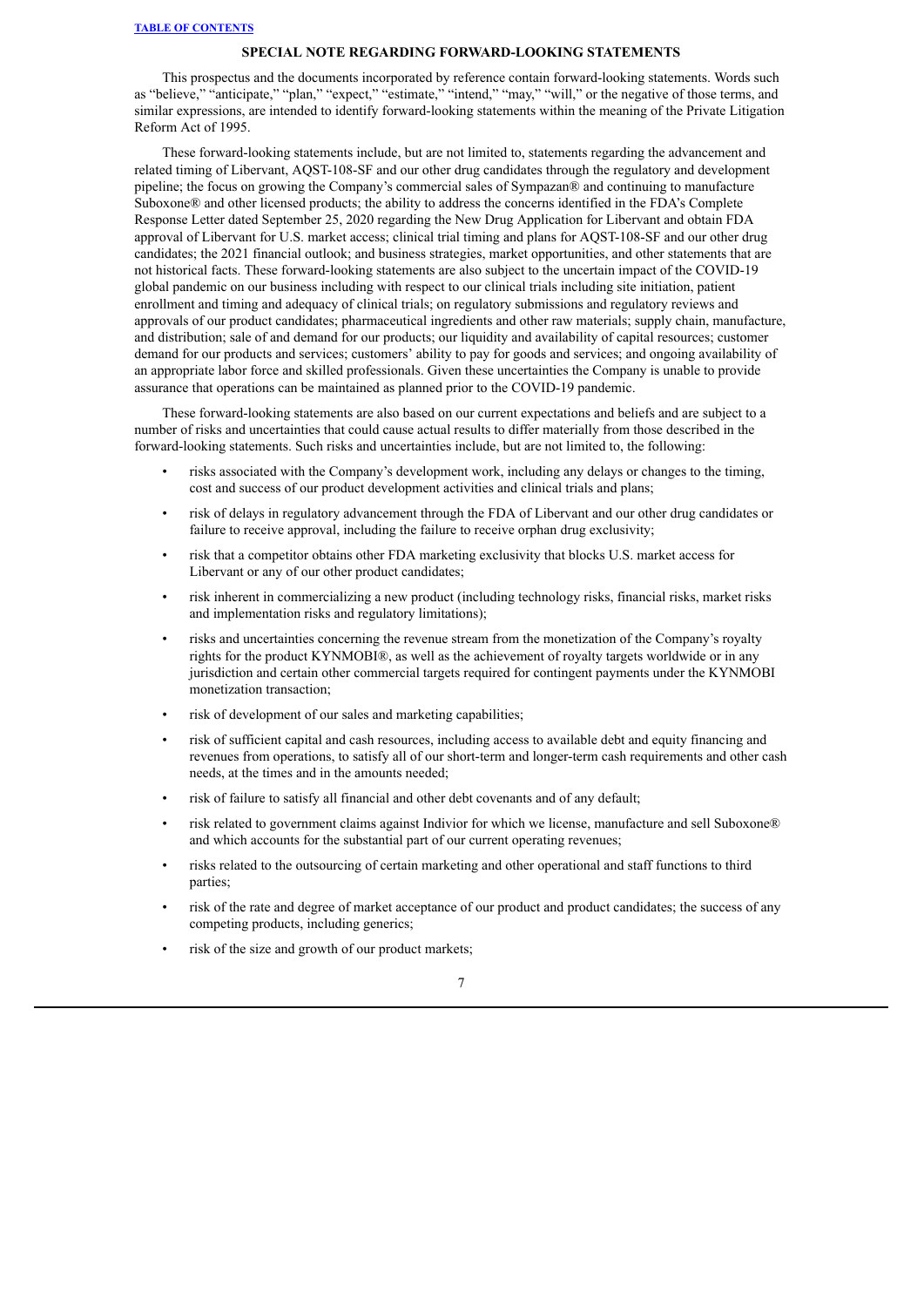- risk of compliance with all FDA and other governmental and customer requirements for our manufacturing facilities;
- risks associated with intellectual property rights and infringement claims relating to the Company's products;
- risk of unexpected patent developments;
- risk of legislation and regulatory actions and changes in laws or regulations affecting our business;
- risk of loss of significant customers;
- risks related to legal proceedings including patent infringement, securities, investigative, product safety or efficacy and antitrust litigation matters;
- risk of product recalls and withdrawals;
- the COVID-19 pandemic and its impact on our business; and
- uncertainties related to general economic, political, business, industry, regulatory and market conditions and other unusual items.

You should also read carefully the factors described in the "Risk Factors" section contained in this prospectus, any applicable prospectus supplement and any related free writing prospectus, and incorporated by reference herein from our Annual Report on Form 10-K for the fiscal year ended December 31, 2020, as updated by annual, quarterly and other reports and documents we file with the SEC after the date of this prospectus and that are incorporated by reference herein to better understand the risks and uncertainties inherent in our business and underlying any forwardlooking statements. As a result of these factors, we cannot assure you that the forward-looking statements contained in or incorporated by reference into this prospectus will prove to be accurate. Furthermore, if our forward-looking statements prove to be inaccurate, the inaccuracy may be material. In light of the significant uncertainties in these forward-looking statements, you should not regard these statements as a representation or warranty by us or any other person that we will achieve our objectives and plans in any specified time frame, or at all.

Any forward-looking statements that we make in or incorporate by reference into this prospectus speak only as of the date of such statement, and, except as required by applicable law, we undertake no obligation to update such statements to reflect events or circumstances after the date of this prospectus or to reflect the occurrence of unanticipated events. Comparisons of results for current and any prior periods are not intended to express any future trends or indications of future performance, unless expressed as such, and should only be viewed as historical data.

For all forward-looking statements, we claim the protection of the safe harbor for forward-looking statements contained in the Private Securities Litigation Reform Act of 1995.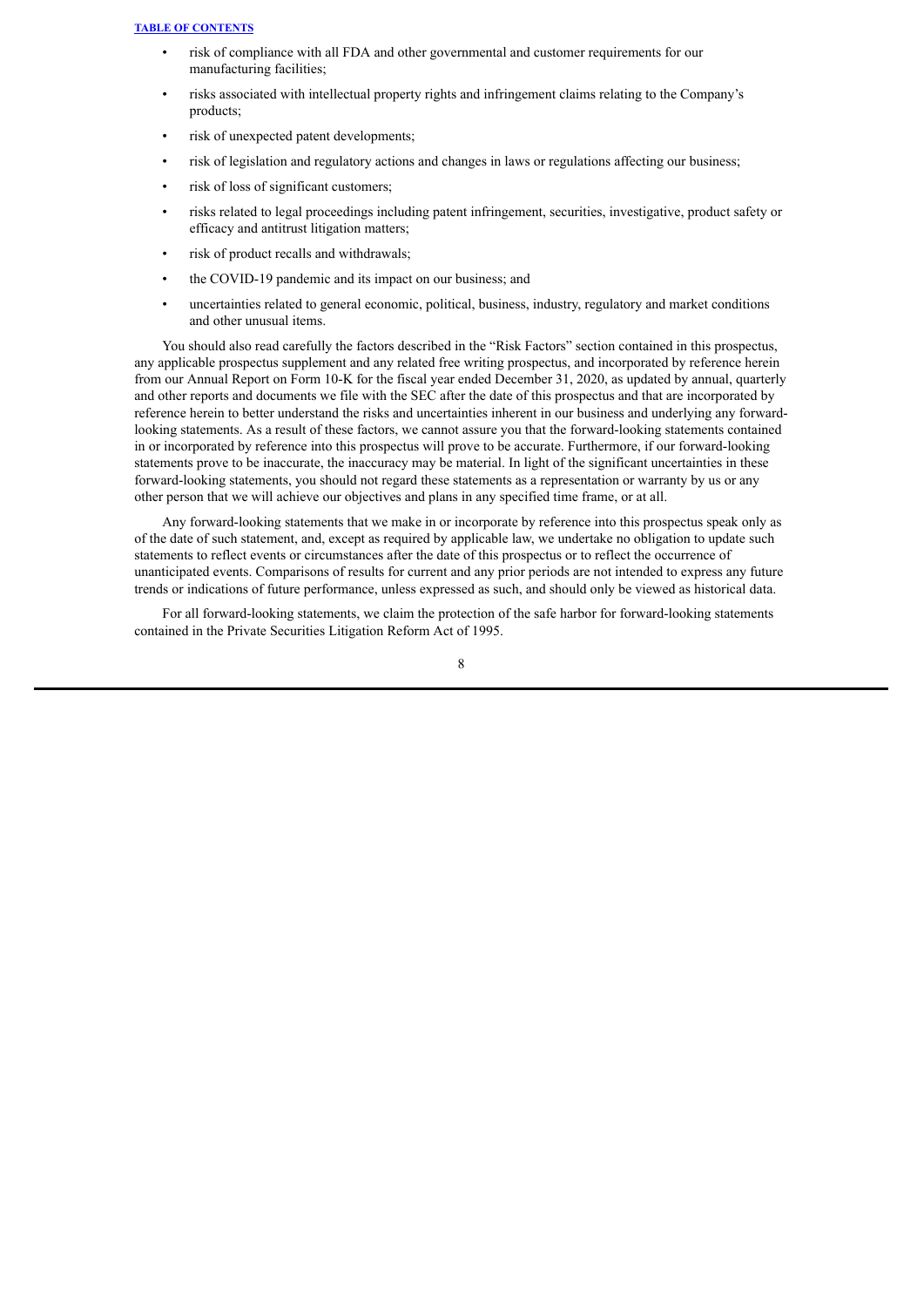#### **USE OF PROCEEDS**

<span id="page-31-0"></span>We will retain broad discretion over the use of the net proceeds from the sale of the securities offered hereby. Except as described in any applicable prospectus supplement or in any free writing prospectuses that we may authorize to be provided to you in connection with a specific offering, we currently intend to use the net proceeds from the sale of the securities offered hereby, if any, for working capital, capital expenditures and general corporate purposes. We may also use a portion of the net proceeds to invest in or acquire businesses or technologies that we believe are complementary to our own, although we have no current plans, commitments or agreements with respect to any acquisitions as of the date of this prospectus. We will set forth in the applicable prospectus supplement or free writing prospectus our intended use for the net proceeds received from the sale of any securities sold pursuant to the prospectus supplement or free writing prospectus. Pending these uses, we plan to invest these net proceeds in shortterm, investment-grade securities.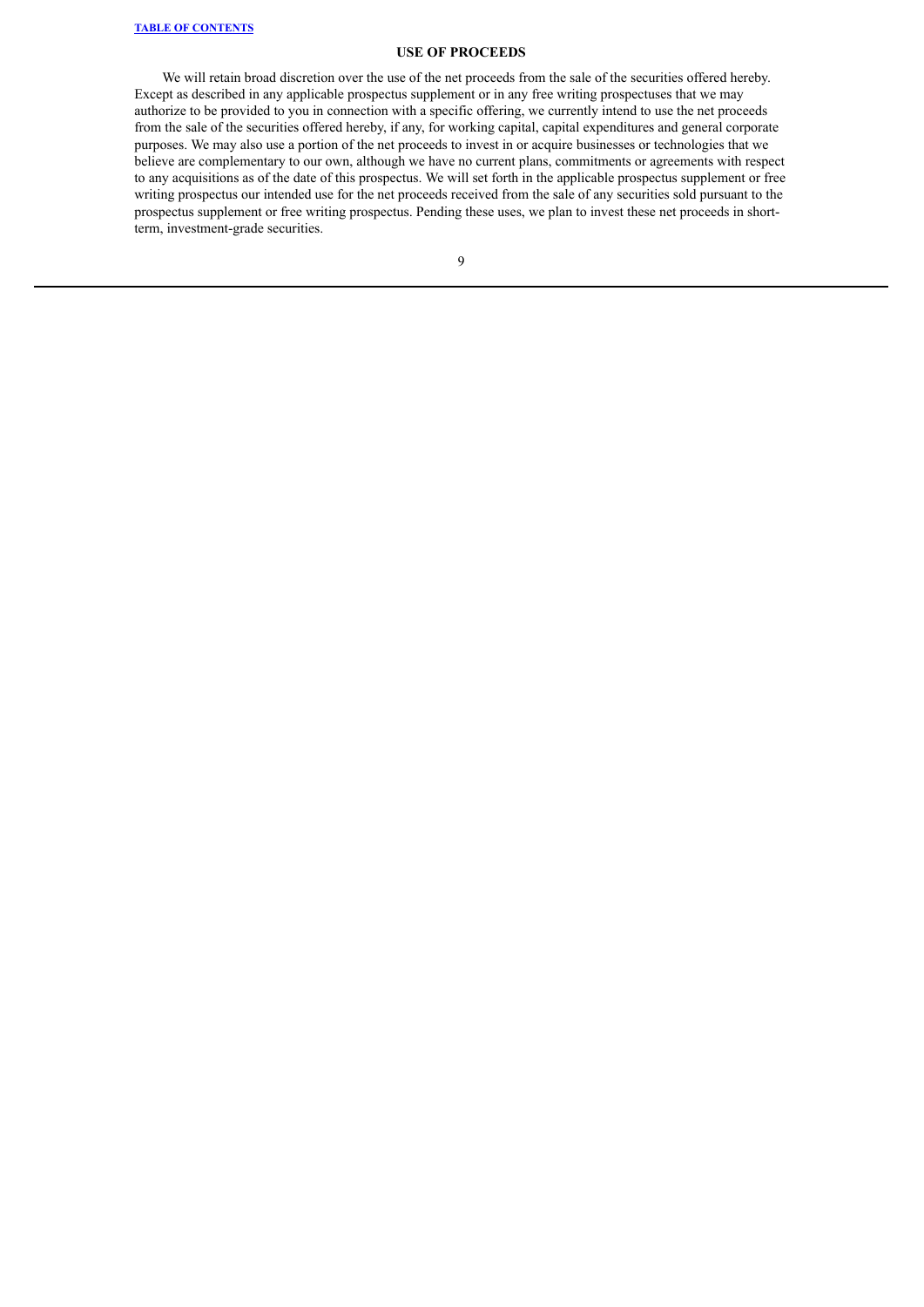## **DESCRIPTION OF CAPITAL STOCK**

<span id="page-32-0"></span>*The following description of our capital stock and provisions of our certificate of incorporation and amended* and restated bylaws are summaries. You should also refer to the amended and restated certificate of incorporation and the amended and restated bylaws, which are filed as exhibits to the registration statement of which this *prospectus is part.*

### **General**

Our certificate of incorporation authorizes us to issue up to 250,000,000 shares of common stock, \$0.001 par value per share, and 10,000,000 shares of preferred stock, \$0.001 par value per share, all of which remains undesignated. The following summary is qualified in its entirety by reference to our certificate of incorporation, as amended, a copy of which is filed as an exhibit to our previous filings with the SEC and incorporated herein by reference.

#### **Common Stock**

## *Outstanding Shares*

The holders of our common stock are entitled to one vote for each share held on all matters submitted to a vote of the stockholders. The holders of our common stock do not have any cumulative voting rights. Holders of our common stock are entitled to receive ratably any dividends declared by the board of directors out of funds legally available for that purpose, subject to any preferential dividend rights of any outstanding preferred stock. Our common stock has no preemptive rights, conversion rights or other subscription rights or redemption or sinking fund provisions.

#### *Voting Rights*

Each holder of common stock is entitled to one vote for each share on all matters submitted to a vote of the stockholders. The affirmative vote of holders of at least  $66^{2/3}\%$  of the voting power of all of the then-outstanding shares of capital stock, voting as a single class, is required to amend certain provisions of our certificate of incorporation, including provisions relating to amending our bylaws, the classified board, the size of our board, removal of directors, director liability, vacancies on our board, special meetings, stockholder notices, actions by written consent and exclusive jurisdiction, provided, however, that this restriction shall not apply to, and such  $66^{2/3}\%$  vote shall not be required for, any such amendment, change or repeal approved by the affirmative vote of at least a majority of the then current duly elected board of directors, in which case such action shall require only the vote of shareholders as required under Delaware law.

#### *Dividends*

Subject to preferences that may apply to any outstanding preferred stock, holders of our common stock are entitled to receive ratably any dividends that our board of directors may declare out of funds legally available for that purpose on a non-cumulative basis. We currently anticipate that we will retain future earnings for the development, operation and expansion of our business and do not anticipate we will declare or pay any cash dividends for the foreseeable future. Further, any future debt agreements may also prohibit us form paying, or place restrictions on our ability to pay, dividends. Any return to stockholders will therefore be limited to the appreciation of their stock.

#### *Liquidation*

In the event of our liquidation, dissolution or winding up, holders of our common stock will be entitled to share ratably in the net assets legally available for distribution to stockholders after the payment of all of our debts and other liabilities, subject to the satisfaction of any liquidation preference granted to the holders of any outstanding shares of preferred stock.

## *Rights and Preferences*

Holders of our common stock have no preemptive, conversion or subscription rights, and there are no redemption or sinking fund provisions applicable to our common stock. The rights, preferences and privileges of the holders of our common stock are subject to, and may be adversely affected by, the rights of the holders of shares of any series of our preferred stock that we may designate and issue in the future.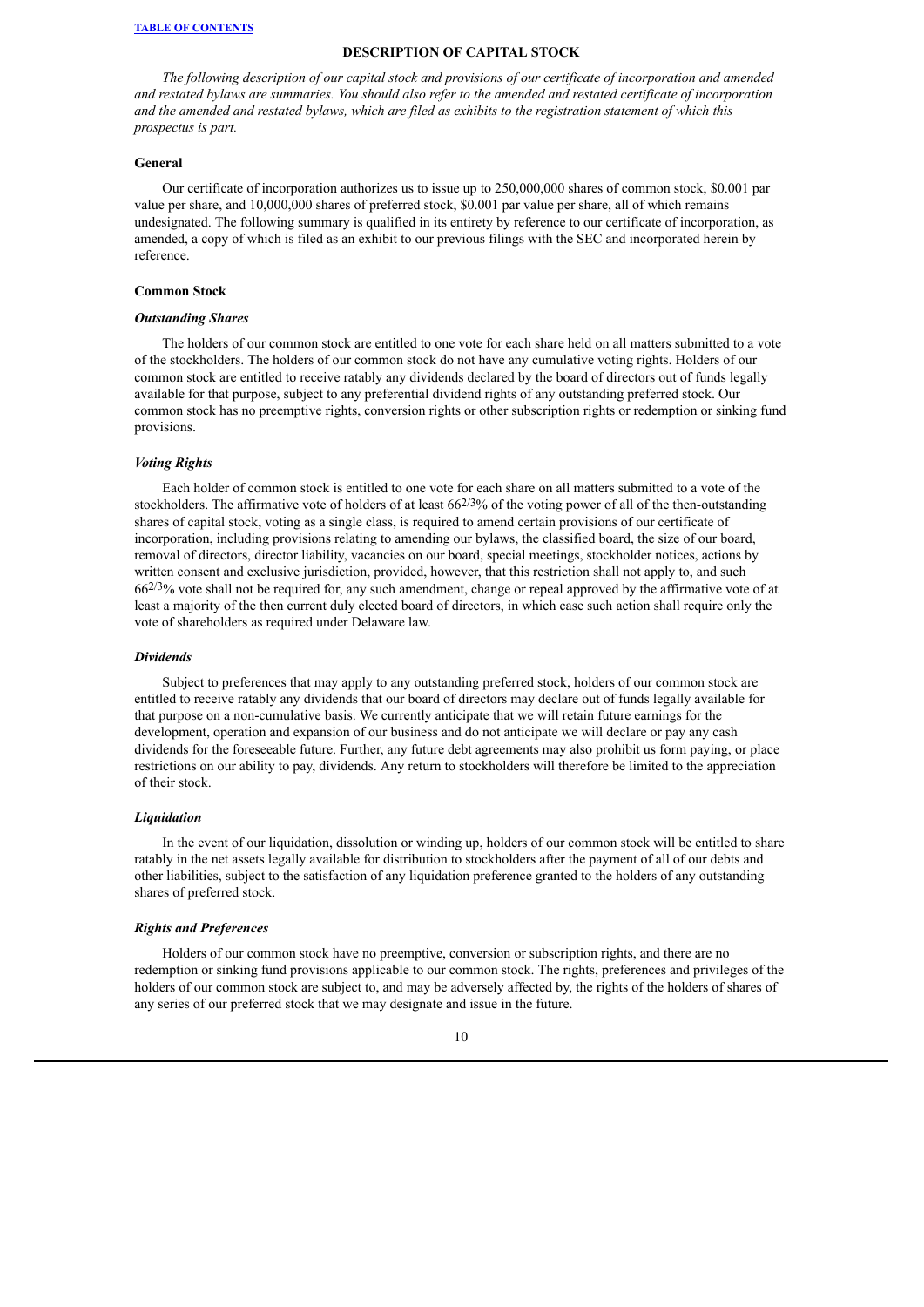## **Preferred Stock**

As of March 26, 2021, we had no shares of preferred stock issued or outstanding. Under our amended and restated certificate of incorporation, our board of directors has the authority, without further action by the stockholders, to issue up to 10,000,000 shares of preferred stock in one or more series, to establish from time to time the number of shares to be included in each such series, to fix the rights, preferences and privileges of the shares of each wholly unissued series and any qualifications, limitations or restrictions thereon and to increase or decrease the number of shares of any such series, but not below the number of shares of such series then outstanding.

Our board of directors may authorize the issuance of preferred stock with voting or conversion rights that could adversely affect the voting power or other rights of the holders of the common stock. The issuance of preferred stock, while providing flexibility in connection with possible acquisitions and other corporate purposes, could, among other things, have the effect of delaying, deferring or preventing a change in our control that may otherwise benefit holders of our common stock and may adversely affect the market price of the common stock and the voting and other rights of the holders of common stock. We have no current plans to issue any shares of preferred stock.

### **Anti-Takeover Effects of Provisions of Our Certificate of Incorporation and Our Bylaws**

Our certificate of incorporation and bylaws contain certain provisions that are intended to enhance the likelihood of continuity and stability in the composition of the board of directors and which may have the effect of delaying, deferring or preventing a future takeover or change in control of the company unless such takeover or change in control is approved by the board of directors.

These provisions include:

*Classified Board.* Our certificate of incorporation provides that our board of directors is divided into three classes of directors, with the classes as nearly equal in number as possible. As a result, approximately one-third of our board of directors are elected each year. The classification of directors has the effect of making it more difficult for stockholders to change the composition of our board. Our certificate of incorporation also provides that, subject to any rights of holders of preferred stock to elect additional directors under specified circumstances, the number of directors will be fixed exclusively pursuant to a resolution adopted by our board of directors.

*Action by Written Consent; Special Meetings of Stockholders.* Our certificate of incorporation provides that stockholder action can be taken only at an annual or special meeting of stockholders and cannot be taken by written consent in lieu of a meeting. Our certificate of incorporation and the bylaws also provides that, except as otherwise required by law, special meetings of the stockholders can be called only by or at the direction of the board of directors pursuant to a resolution adopted by a majority of the total number of directors. Stockholders are not permitted to call a special meeting or to require the board of directors to call a special meeting.

*Removal of Directors.* Our certificate of incorporation provides that our directors may be removed only for cause by the affirmative vote of at least  $66^{2/3}\%$  of the votes that all our stockholders would be entitled to cast in an annual election of directors, voting together as a single class, at a meeting of the stockholders called for that purpose. This requirement of a supermajority vote to remove directors could enable a minority of our stockholders to prevent a change in the composition of our board.

*Advance Notice Procedures.* Our bylaws establish an advance notice procedure for stockholder proposals to be brought before an annual meeting of our stockholders, including proposed nominations of persons for election to the board of directors. Stockholders at an annual meeting are only able to consider proposals or nominations specified in the notice of meeting or brought before the meeting by or at the direction of the board of directors or by a stockholder who was a stockholder of record on the record date for the meeting, who is entitled to vote at the meeting and who has given our secretary timely written notice, in proper form, of the stockholder's intention to bring that business before the meeting. Although the bylaws do not give the board of directors the power to approve or disapprove stockholder nominations of candidates or proposals regarding other business to be conducted at a special or annual meeting, the bylaws may have the effect of precluding the conduct of certain business at a meeting if the proper procedures are not followed or may discourage or deter a potential acquirer from conducting a solicitation of proxies to elect its own slate of directors or otherwise attempting to obtain control of the company.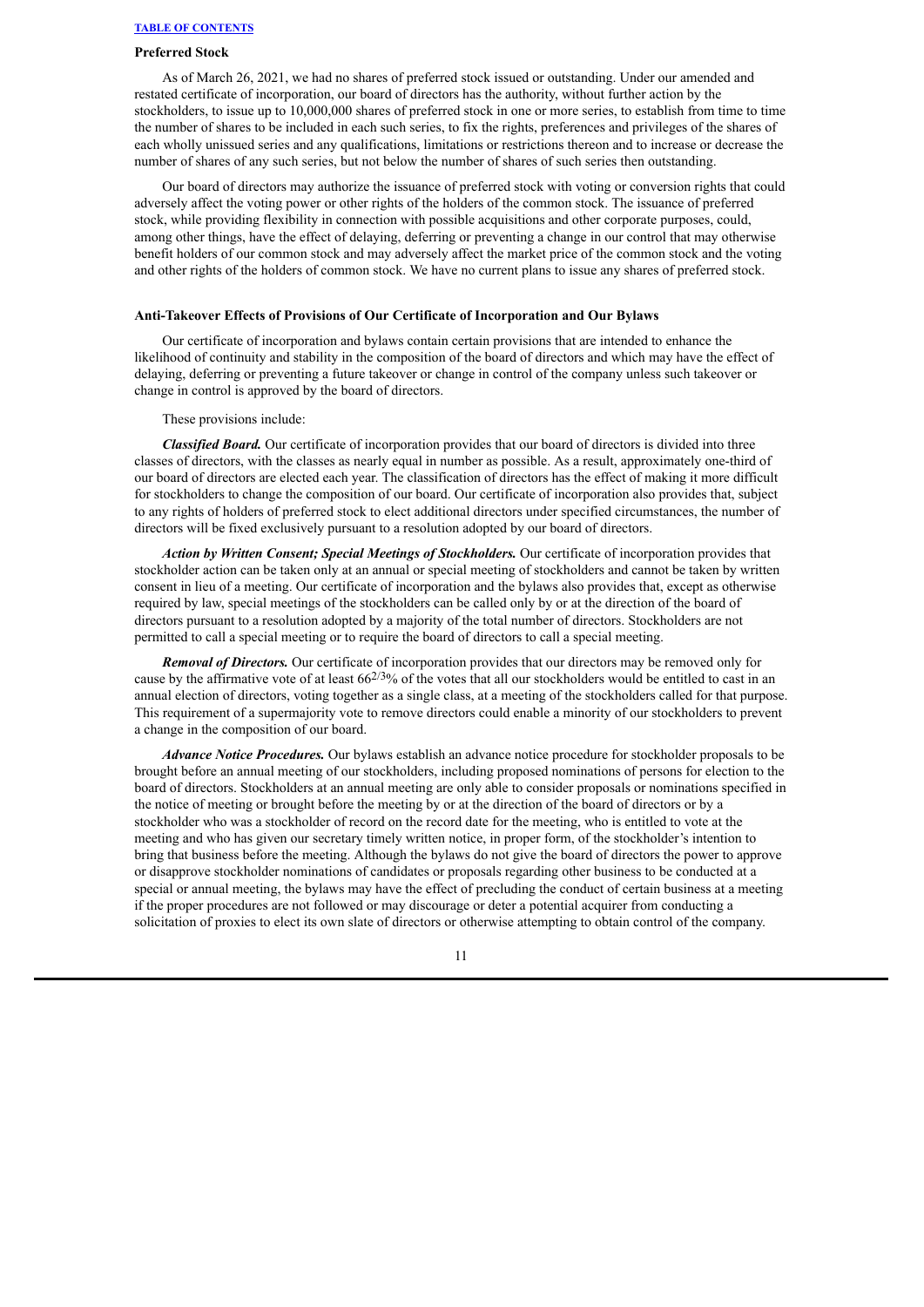*Super Majority Approval Requirements.* The Delaware General Corporation Law generally provides that the affirmative vote of a majority of the shares entitled to vote on any matter is required to amend a corporation's certificate of incorporation or bylaws, unless either a corporation's certificate of incorporation or bylaws requires a greater percentage. A majority vote of our board of directors or the affirmative vote of holders of at least 66<sup>2/3</sup>% of the total votes of the outstanding shares of our capital stock entitled to vote with respect thereto, voting together as a single class, are required to amend, alter, change or repeal the bylaws. In addition, the affirmative vote of the holders of at least  $66^{2/3}\%$  of the total votes of the outstanding shares of our capital stock entitled to vote with respect thereto. voting together as a single class, are required to amend, alter, change or repeal, or to adopt any provisions inconsistent with, any of the provisions in our certificate of incorporation relating to amendments to our certificate of incorporation and bylaws and as described under "Action by Written Consent; Special Meetings of Stockholders", "Classified Board" and "Removal of Directors" above. This requirement of a supermajority vote to approve amendments to our bylaws and certificate of incorporation could enable a minority of our stockholders to exercise veto power over any such amendments.

*Authorized but Unissued Shares.* Our authorized but unissued shares of common stock and preferred stock are available for future issuance without stockholder approval. These additional shares may be utilized for a variety of corporate purposes, including future public offerings to raise additional capital and corporate acquisitions. The existence of authorized but unissued shares of common stock and preferred stock could render more difficult or discourage an attempt to obtain control of a majority of our common stock by means of a proxy contest, tender offer, merger or otherwise. For example, if in the due exercise of its fiduciary obligations, our board of directors were to determine that a takeover proposal is not in the best interests of us or our stockholders, our board of directors could cause shares of preferred stock to be issued without stockholder approval in one or more private offerings or other transactions that might dilute the voting or other rights of the proposed acquirer or insurgent stockholder or stockholder group. In this regard, our certificate of incorporation grants our board of directors broad power to establish the rights and preferences of authorized and unissued shares of preferred stock. The issuance of shares of preferred stock could decrease the amount of earnings and assets available for distribution to holders of shares of common stock. The issuance may also adversely affect the rights and powers, including voting rights, of these holders and may have the effect of delaying, deterring or preventing a change in control of us.

*Exclusive Forum.* Our certificate of incorporation provides that, subject to limited exceptions, the state or federal courts located in the State of Delaware are the sole and exclusive forum for (i) any derivative action or proceeding brought on our behalf, (ii) any action asserting a claim of breach of a fiduciary duty owed by any of our directors, officers or other employees to us or our stockholders, (iii) any action asserting a claim against us arising pursuant to any provision of the Delaware General Corporation Law, our certificate of incorporation or our bylaws, or (iv) any other action asserting a claim against us that is governed by the internal affairs doctrine. This exclusive forum provision would not apply to suits brought to enforce any liability or duty created by the Securities Act or the Exchange Act or any other claim for which the federal courts have exclusive jurisdiction. To the extent that any such claims may be based upon federal law claims, Section 27 of the Exchange Act creates exclusive federal jurisdiction over all suits brought to enforce any duty or liability created by the Exchange Act or the rules and regulations thereunder. Furthermore, Section 22 of the Securities Act creates concurrent jurisdiction for federal and state courts over all suits brought to enforce any duty or liability created by the Securities Act or the rules and regulations thereunder. Our certificate of incorporation also provides that any person or entity purchasing or otherwise acquiring any interest in shares of our capital stock will be deemed to have notice of and to have consented to this choice of forum provision. It is possible that a court of law could rule that the choice of forum provision contained in our certificate of incorporation is inapplicable or unenforceable if it is challenged in a proceeding or otherwise. Any person or entity purchasing or otherwise acquiring any interest in shares of our capital stock shall be deemed to have notice of and to have consented to the provisions of our certificate of incorporation described above. Although we believe these provisions benefit us by providing increased consistency in the application of Delaware law for the specified types of actions and proceedings, the provisions may have the effect of discouraging lawsuits against our directors and officers. The enforceability of similar choice of forum provisions in other companies' certificates of incorporation has been challenged in legal proceedings, and it is possible that, in connection with one or more actions or proceedings described above, a court could find the choice of forum provisions contained in our certificate of incorporation to be inapplicable or unenforceable.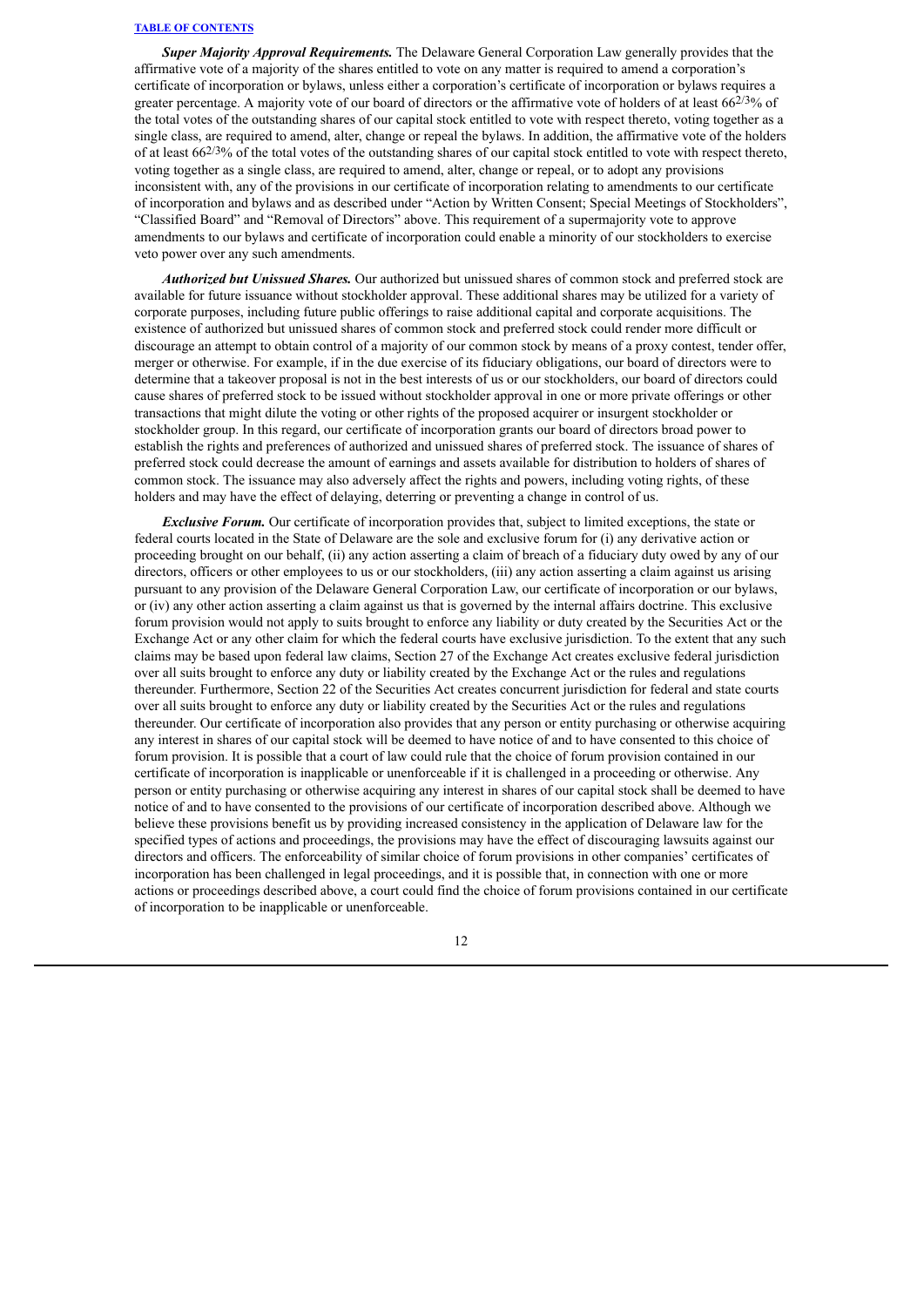### **Section 203 of the Delaware General Corporation Law**

We are subject to the provisions of Section 203 of the Delaware General Corporation Law, or Section 203. In general, Section 203 prohibits a publicly-held Delaware corporation from engaging in a "business combination" with an "interested stockholder" for a three-year period following the time that this stockholder becomes an interested stockholder, unless the business combination is approved in a prescribed manner. A "business combination" includes, among other things, a merger, asset or stock sale or other transaction resulting in a financial benefit to the interested stockholder. An "interested stockholder" is a person who, together with affiliates and associates, owns, or did own within three years prior to the determination of interested stockholder status, 15% or more of the corporation's voting stock.

Under Section 203, a business combination between a corporation and an interested stockholder is prohibited unless it satisfies one of the following conditions: before the stockholder became interested, the board of directors approved either the business combination or the transaction which resulted in the stockholder becoming an interested stockholder; upon consummation of the transaction which resulted in the stockholder becoming an interested stockholder, the interested stockholder owned at least 75% of the voting stock of the corporation outstanding at the time the transaction commenced, excluding for purposes of determining the voting stock outstanding, shares owned by persons who are directors and also officers, and employee stock plans, in some instances; or at or after the time the stockholder became interested, the business combination was approved by the board of directors of the corporation and authorized at an annual or special meeting of the stockholders by the affirmative vote of at least two-thirds of the outstanding voting stock which is not owned by the interested stockholder.

A Delaware corporation may "opt out" of these provisions with an express provision in its original certificate of incorporation or an express provision in its certificate of incorporation or bylaws resulting from a stockholders' amendment approved by at least a majority of the outstanding voting shares. We have not opted out of these provisions. As a result, mergers or other takeover or change in control attempts of us may be discouraged or prevented.

#### **Transfer Agent and Registrar**

The transfer agent and registrar for our common stock is Computershare. The transfer agent's address is 1290 Avenue of the Americas, 9th Floor, New York, NY 10104, and its telephone number is (212) 805-7100. The transfer agent for any series of stock that we may offer under this prospectus will be named and described in the prospectus supplement for that series.

#### **Listing on the Nasdaq Global Select Market**

Our common stock is listed on the Nasdaq Global Select Market under the symbol "AQST."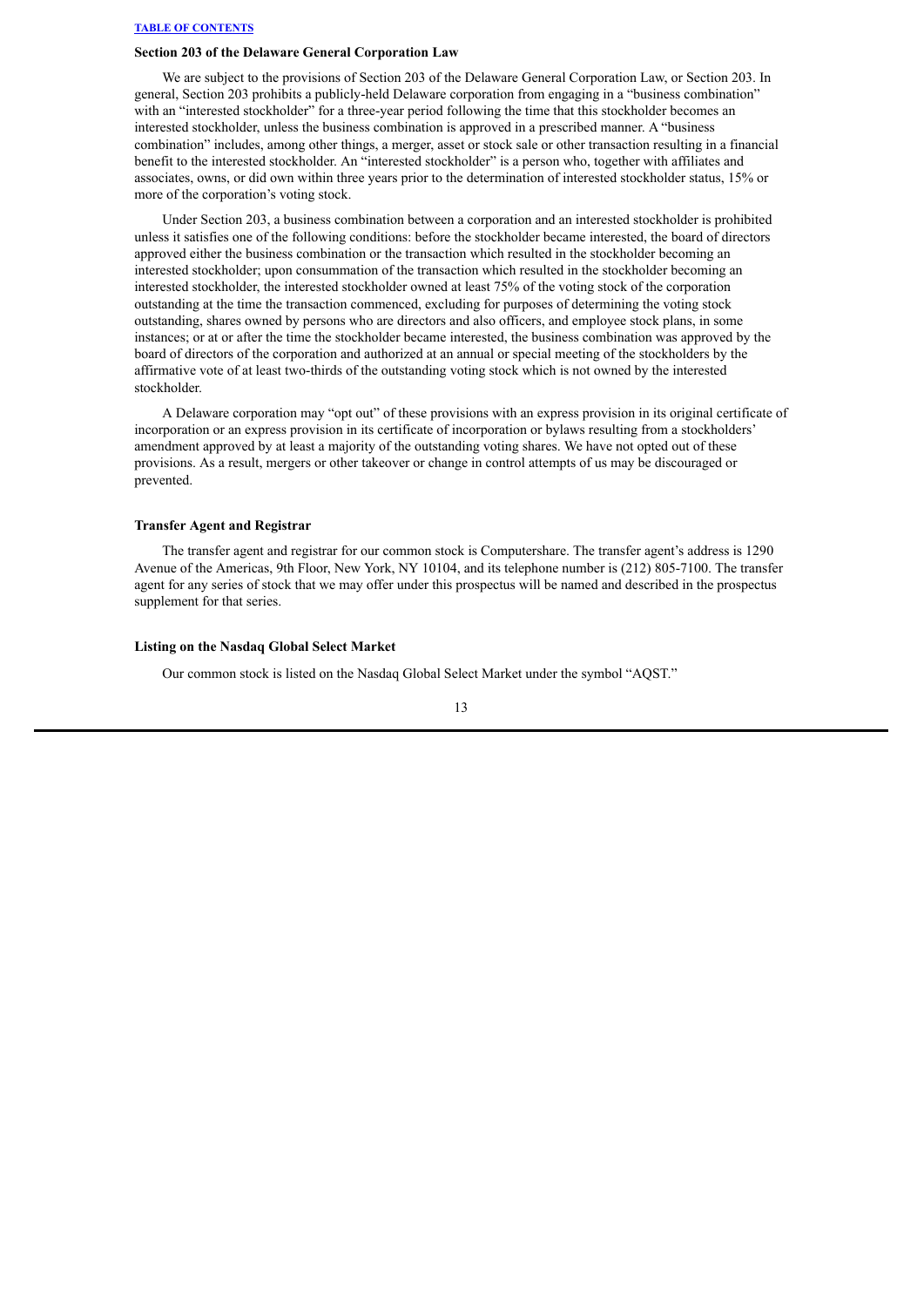#### **DESCRIPTION OF DEBT SECURITIES**

<span id="page-36-0"></span>The following description, together with the additional information we include in any applicable prospectus supplements or free writing prospectuses, summarizes the material terms and provisions of the debt securities that we may offer under this prospectus. We may issue debt securities, in one or more series, as either senior or subordinated debt or as senior or subordinated convertible debt. While the terms we have summarized below will apply generally to any future debt securities we may offer under this prospectus, we will describe the particular terms of any debt securities that we may offer in more detail in the applicable prospectus supplement or free writing prospectus. The terms of any debt securities we offer under a prospectus supplement may differ from the terms we describe below. As of the date of this prospectus, we have no outstanding registered debt securities. Unless the context requires otherwise, whenever we refer to the "indenture," we also are referring to any supplemental indentures that specify the terms of a particular series of debt securities.

We may offer senior debt securities or subordinated debt securities under the indenture and any supplemental indentures that we will enter into with the trustee named in the indenture. We have filed a form of the indenture as an exhibit to the registration statement, of which this prospectus is a part, and supplemental indentures and forms of debt securities containing the terms of the debt securities being offered will be filed as exhibits to the registration statement of which this prospectus is a part or will be incorporated by reference from reports that we file with the SEC.

The indenture will be qualified under the Trust Indenture Act of 1939, as amended (the "Trust Indenture Act").

The following summaries of material provisions of the indenture are subject to, and qualified in their entirety by reference to, all of the provisions of the indenture and any supplemental indentures applicable to a particular series of debt securities. We urge you to read the applicable prospectus supplements and any related free writing prospectuses related to the debt securities that we may offer under this prospectus, as well as the complete indenture that contains the terms of the debt securities.

### **General**

The terms of each series of debt securities will be established by or pursuant to a resolution of our board of directors and set forth or determined in the manner provided in an officer's certificate or by a supplemental indenture. Debt securities may be issued in separate series without limitation as to aggregate principal amount. We may specify a maximum aggregate principal amount for the debt securities of any series. We will describe in the applicable prospectus supplement the terms of the series of debt securities being offered, including:

- the title of the series of debt securities;
- any limit upon the aggregate principal amount that may be issued;
- the maturity date or dates;
- the form of the debt securities of the series;
- the applicability of any guarantees;
- whether or not the debt securities will be secured or unsecured, and the terms of any secured debt;
- whether the debt securities rank as senior debt, senior subordinated debt, subordinated debt or any combination thereof, and the terms of any subordination;
- if the price (expressed as a percentage of the aggregate principal amount thereof) at which such debt securities will be issued is a price other than the principal amount thereof, the portion of the principal amount thereof payable upon declaration of acceleration of the maturity thereof, or if applicable, the portion of the principal amount of such debt securities that is convertible into another security or the method by which any such portion shall be determined;
- the interest rate or rates, which may be fixed or variable, or the method for determining the rate and the date interest will begin to accrue, the dates interest will be payable and the regular record dates for interest payment dates or the method for determining such dates;
- our right, if any, to defer payment of interest and the maximum length of any such deferral period;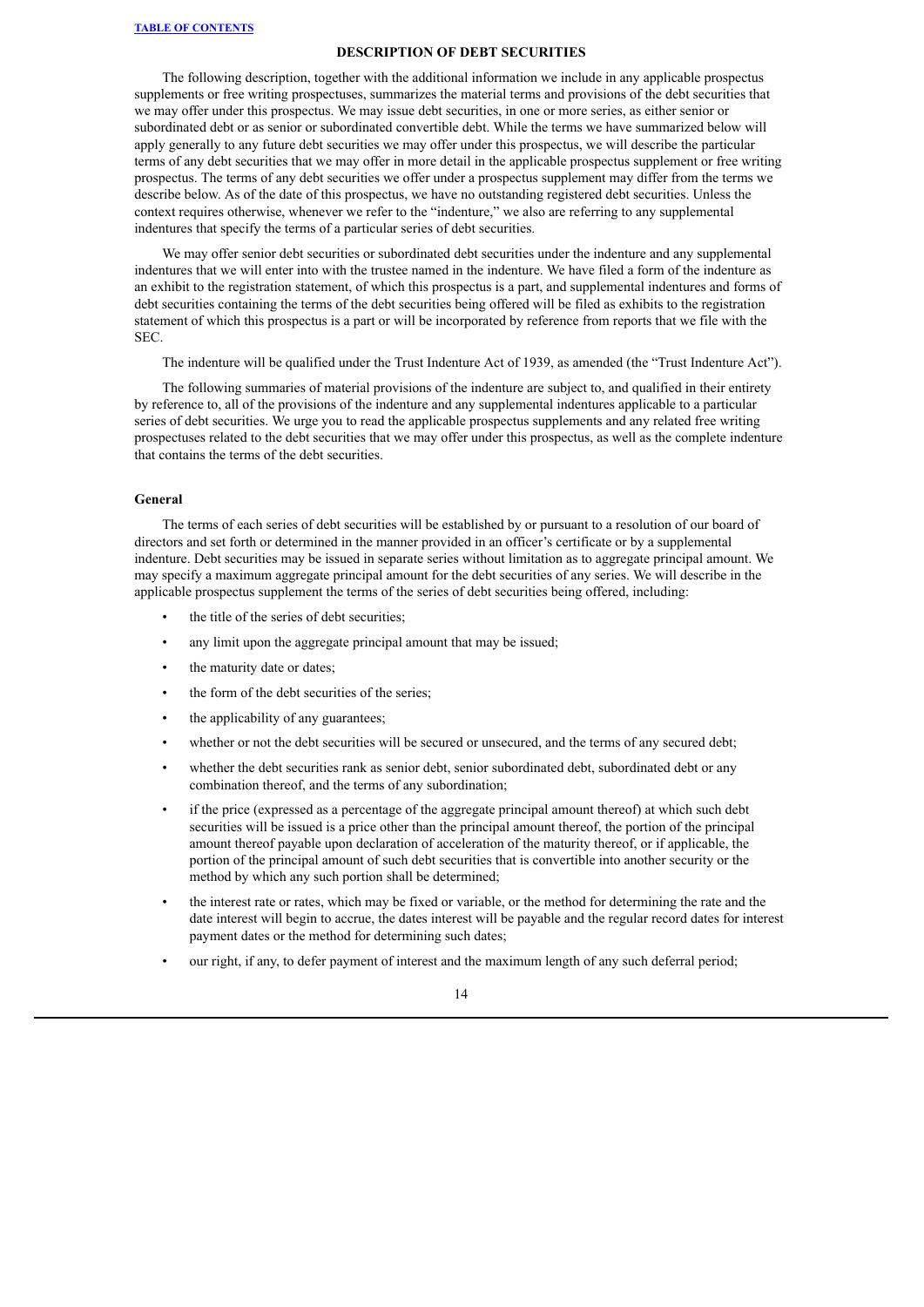- if applicable, the date or dates after which, or the period or periods during which, and the price or prices at which, we may, at our option, redeem the series of debt securities pursuant to any optional or provisional redemption provisions and the terms of those redemption provisions;
- the date or dates, if any, on which, and the price or prices at which we are obligated, pursuant to any mandatory sinking fund or analogous fund provisions or otherwise, to redeem, or at the holder's option to purchase, the series of debt securities and the currency or currency unit in which the debt securities are payable;
- the denominations in which we will issue the series of debt securities, if other than denominations of \$1,000 and any integral multiple thereof;
- any and all terms, if applicable, relating to any auction or remarketing of the debt securities of that series and any security for our obligations with respect to such debt securities and any other terms which may be advisable in connection with the marketing of debt securities of that series;
- whether the debt securities of the series shall be issued in whole or in part in the form of a global security or securities; the terms and conditions, if any, upon which such global security or securities may be exchanged in whole or in part for other individual securities; and the depositary for such global security or securities:
- if applicable, the provisions relating to conversion or exchange of any debt securities of the series and the terms and conditions upon which such debt securities will be so convertible or exchangeable, including the conversion or exchange price, as applicable, or how it will be calculated and may be adjusted, any mandatory or optional (at our option or the holders' option) conversion or exchange features, the applicable conversion or exchange period and the manner of settlement for any conversion or exchange;
- if other than the full principal amount thereof, the portion of the principal amount of debt securities of the series which shall be payable upon declaration of acceleration of the maturity thereof;
- additions to or changes in the covenants applicable to the particular debt securities being issued, including, among others, the consolidation, merger or sale covenant;
- additions to or changes in the events of default with respect to the securities and any change in the right of the trustee or the holders to declare the principal, premium, if any, and interest, if any, with respect to such securities to be due and payable;
- additions to or changes in or deletions of the provisions relating to covenant defeasance and legal defeasance;
- additions to or changes in the provisions relating to satisfaction and discharge of the indenture;
- additions to or changes in the provisions relating to the modification of the indenture both with and without the consent of holders of debt securities issued under the indenture;
- the currency of payment of debt securities if other than U.S. dollars and the manner of determining the equivalent amount in U.S. dollars;
- whether interest will be payable in cash or additional debt securities at our or the holders' option and the terms and conditions upon which the election may be made;
- the terms and conditions, if any, upon which we will pay amounts in addition to the stated interest, premium, if any and principal amounts of the debt securities of the series to any holder that is not a "United States person" for federal tax purposes;
- any restrictions on transfer, sale or assignment of the debt securities of the series; and
- any other specific terms, preferences, rights or limitations of, or restrictions on, the debt securities, any other additions or changes in the provisions of the indenture, and any terms that may be required by us or advisable under applicable laws or regulations.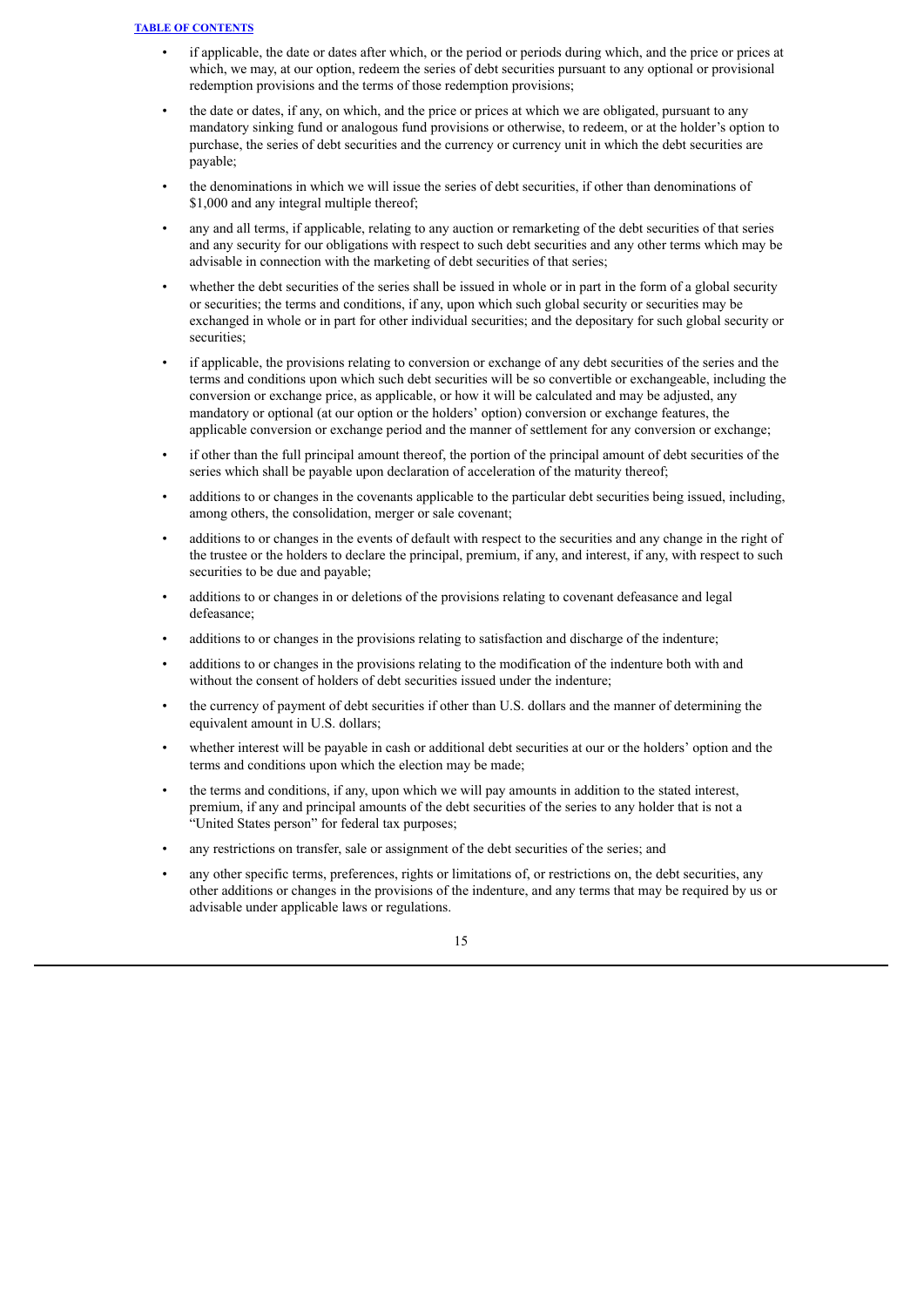## **Conversion or Exchange Rights**

We will set forth in the applicable prospectus supplement the terms under which a series of debt securities may be convertible into or exchangeable for our common stock, our preferred stock or other securities (including securities of a third party). We will include provisions as to whether conversion or exchange is mandatory, at the option of the holder or at our option. We may include provisions pursuant to which the number of shares of our common stock, our preferred stock or other securities (including securities of a third party) that the holders of the series of debt securities receive would be subject to adjustment.

#### **Consolidation, Merger or Sale**

Unless we provide otherwise in the prospectus supplement applicable to a particular series of debt securities, the indenture will not contain any covenant that restricts our ability to merge or consolidate, or sell, convey, transfer or otherwise dispose of all or substantially all of our assets. However, any successor to or acquirer of such assets must assume all of our obligations under the indenture or the debt securities, as appropriate. If the debt securities are convertible into or exchangeable for our other securities or securities of other entities, the person with whom we consolidate or merge or to whom we sell all of our property must make provisions for the conversion of the debt securities into securities that the holders of the debt securities would have received if they had converted the debt securities before the consolidation, merger or sale.

### **Events of Default under the Indenture**

Unless we provide otherwise in the prospectus supplement applicable to a particular series of debt securities, the following are events of default under the indenture with respect to any series of debt securities that we may issue:

- if we fail to pay interest when due and payable and our failure continues for 90 days and the time for payment has not been extended;
- if we fail to pay the principal, premium or sinking fund payment, if any, when due and payable at maturity, upon redemption or repurchase or otherwise, and the time for payment has not been extended;
- if we fail to observe or perform any other covenant contained in the debt securities or the indenture, other than a covenant specifically relating to another series of debt securities, and our failure continues for 90 days after we receive notice from the trustee or we and the trustee receive notice from the holders of at least 25% in aggregate principal amount of the outstanding debt securities of the applicable series; and
- if specified events of bankruptcy, insolvency or reorganization occur.

If an event of default with respect to debt securities of any series occurs and is continuing, other than an event of default specified in the last bullet point above, the trustee or the holders of at least 25% in aggregate principal amount of the outstanding debt securities of that series, by notice to us in writing, and to the trustee if notice is given by such holders, may declare the unpaid principal, premium, if any, and accrued interest, if any, due and payable immediately. If an event of default arises due to the occurrence of certain specified bankruptcy, insolvency or reorganization events, the unpaid principal, premium, if any, and accrued interest, if any, of each issue of debt securities then outstanding shall be due and payable without any notice or other action on the part of the trustee or any holder.

The holders of a majority in principal amount of the outstanding debt securities of an affected series may waive any default or event of default with respect to the series and its consequences, except defaults or events of default regarding payment of principal, premium, if any, or interest, unless we have cured the default or event of default in accordance with the indenture. Any waiver shall cure the default or event of default.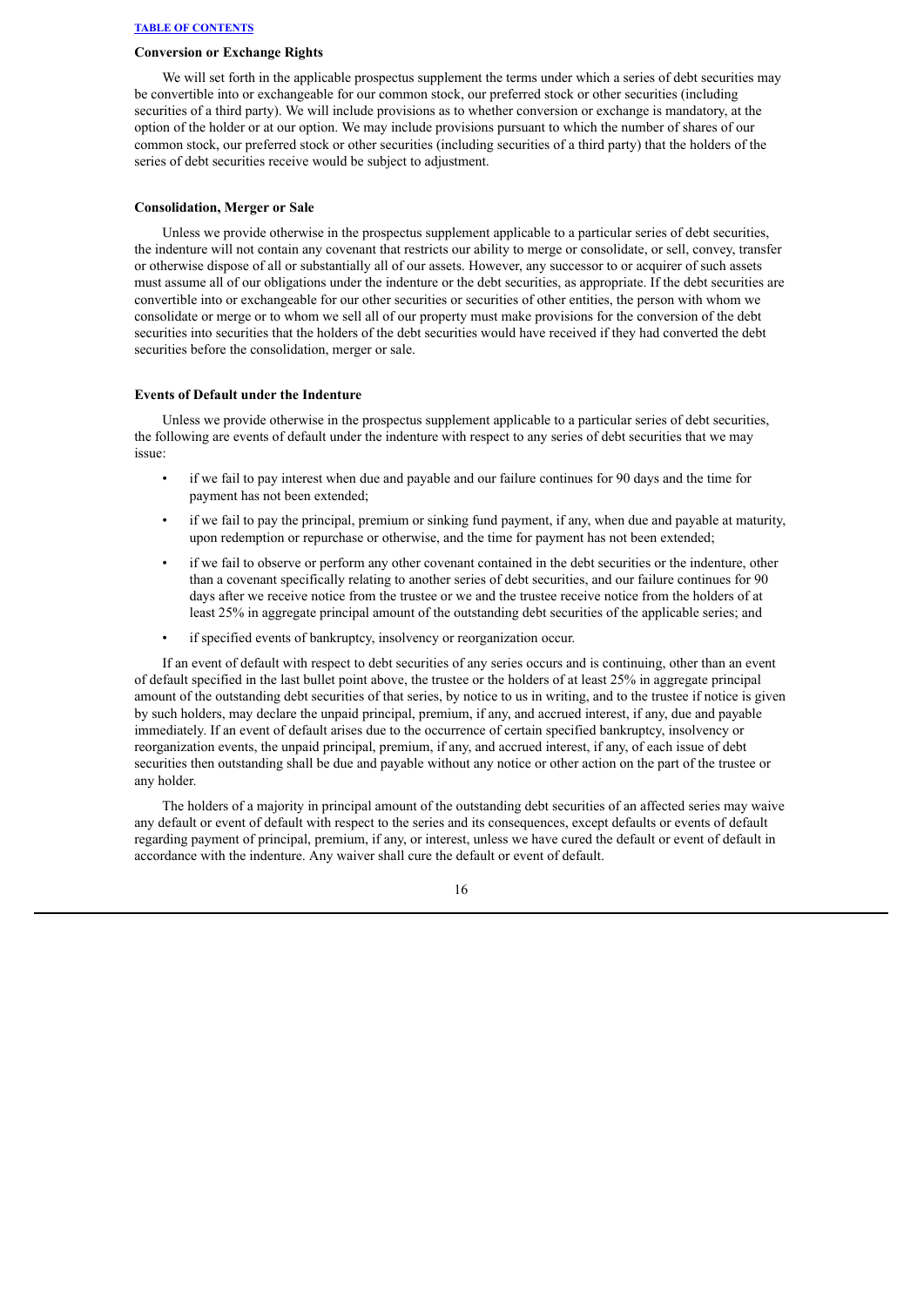Subject to the terms of the indenture, if an event of default under the indenture shall occur and be continuing, the trustee will be under no obligation to exercise any of its rights or powers under the indenture at the request or direction of any of the holders of the applicable series of debt securities, unless such holders have offered the trustee reasonable indemnity or security satisfactory to it against any loss, liability or expense. The holders of a majority in principal amount of the outstanding debt securities of any series will have the right to direct the time, method and place of conducting any proceeding for any remedy available to the trustee, or exercising any trust or power conferred on the trustee, with respect to the debt securities of that series, provided that:

- the direction so given by the holder is not in conflict with any law or the applicable indenture; and
- subject to its duties under the Trust Indenture Act, the trustee need not take any action that might involve it in personal liability or might be unduly prejudicial to the holders not involved in the proceeding.

The indenture provides that if an event of default has occurred and is continuing, the trustee will be required in the exercise of its powers to use the degree of care that a prudent person would use in the conduct of its own affairs. The trustee, however, may refuse to follow any direction that conflicts with law or the indenture, or that the trustee determines is unduly prejudicial to the rights of any other holder of the relevant series of debt securities, or that would involve the trustee in personal liability. Prior to taking any action under the indenture, the trustee will be entitled to indemnification against all costs, expenses and liabilities that would be incurred by taking or not taking such action.

Unless we provide otherwise in the prospectus supplement applicable to a particular series of debt securities, a holder of the debt securities of any series will have the right to institute a proceeding under the indenture or to appoint a receiver or trustee, or to seek other remedies only if:

- the holder has given written notice to the trustee of a continuing event of default with respect to that series;
- the holders of at least 25% in aggregate principal amount of the outstanding debt securities of that series have made a written request and such holders have offered reasonable indemnity to the trustee or security satisfactory to it against any loss, liability or expense or to be incurred in compliance with instituting the proceeding as trustee; and
- the trustee does not institute the proceeding and does not receive from the holders of a majority in aggregate principal amount of the outstanding debt securities of that series other conflicting directions within 90 days after the notice, request and offer.

These limitations do not apply to a suit instituted by a holder of debt securities if we default in the payment of the principal, premium, if any, or interest on, the debt securities, or other defaults that may be specified in the applicable prospectus supplement.

We will periodically file statements with the trustee regarding our compliance with specified covenants in the indenture.

#### **Modification of Indenture; Waiver**

Subject to the terms of the indenture for any series of debt securities that we may issue, we and the trustee may change the indenture without the consent of any holders with respect to the following specific matters:

- to cure any ambiguity, defect or inconsistency in the indenture;
- to comply with the provisions described above under "Description of Debt Securities—Consolidation, Merger or Sale;"
- to comply with any requirements of the SEC in connection with the qualification of any indenture under the Trust Indenture Act;
- to add to, delete from or revise the conditions, limitations, and restrictions on the authorized amount, terms, or purposes of issue, authentication and delivery of debt securities, as set forth in the indenture;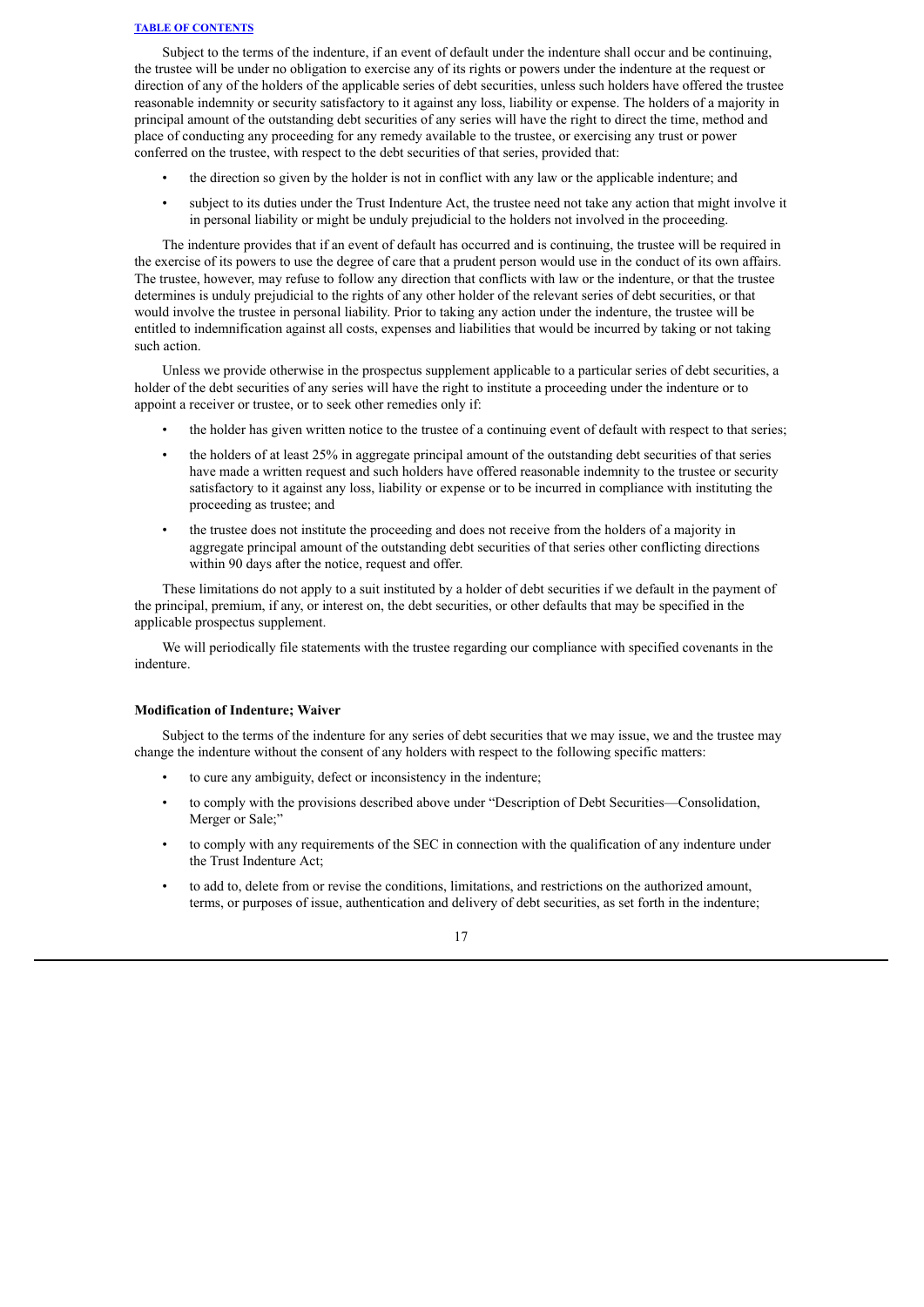- to provide for the issuance of and establish the form and terms and conditions of the debt securities of any series as provided above under "Description of Debt Securities—General" to establish the form of any certifications required to be furnished pursuant to the terms of the indenture or any series of debt securities, or to add to the rights of the holders of any series of debt securities;
- to evidence and provide for the acceptance of appointment under any indenture by a successor trustee;
- to provide for uncertificated debt securities and to make all appropriate changes for such purpose;
- to add such new covenants, restrictions, conditions or provisions for the benefit of the holders, to make the occurrence, or the occurrence and the continuance, of a default in any such additional covenants, restrictions, conditions or provisions an event of default or to surrender any right or power conferred to us in the indenture; or
- to make any change that does not adversely affect the interests of any holder of debt securities of any series in any material respect.

In addition, under the indenture, the rights of holders of a series of debt securities may be changed by us and the trustee with the written consent of the holders of at least a majority in aggregate principal amount of the outstanding debt securities of each series that is affected.

However, subject to the terms of the indenture for any series of debt securities that we may issue or otherwise provided in the prospectus supplement applicable to a particular series of debt securities, we and the trustee may only make the following changes with the consent of each holder of any outstanding debt securities affected:

- extending the fixed maturity of any debt securities of any series;
- reducing the principal amount, reducing the rate of or extending the time of payment of interest, or reducing any premium payable upon the redemption of any series of any debt securities; or
- reducing the percentage of debt securities, the holders of which are required to consent to any amendment, supplement, modification or waiver.

#### **Discharge**

The indenture may provide that, subject to the terms of the indenture and any limitation otherwise provided in the prospectus supplement applicable to a particular series of debt securities, we may elect to be discharged from our obligations with respect to one or more series of debt securities, except for specified obligations, including obligations to:

- register the transfer or exchange of debt securities of the series;
- replace stolen, lost or mutilated debt securities of the series;
- maintain paying agencies;
- hold monies for payment in trust;
- recover excess money held by the trustee;
- compensate and indemnify the trustee; and
- appoint any successor trustee.

In order to exercise our rights to be discharged, we must deposit with the trustee money or government obligations sufficient to pay all the principal of, and any premium and interest on, the debt securities of the series on the dates payments are due.

#### **Form, Exchange and Transfer**

Unless we provide otherwise in the prospectus supplement applicable to a particular series of debt securities, we will issue the debt securities of each series only in fully registered form without coupons and, unless we otherwise specify in the applicable prospectus supplement, in denominations of \$1,000 and any integral multiple thereof. The indenture provides that we may issue debt securities of a series in temporary or permanent global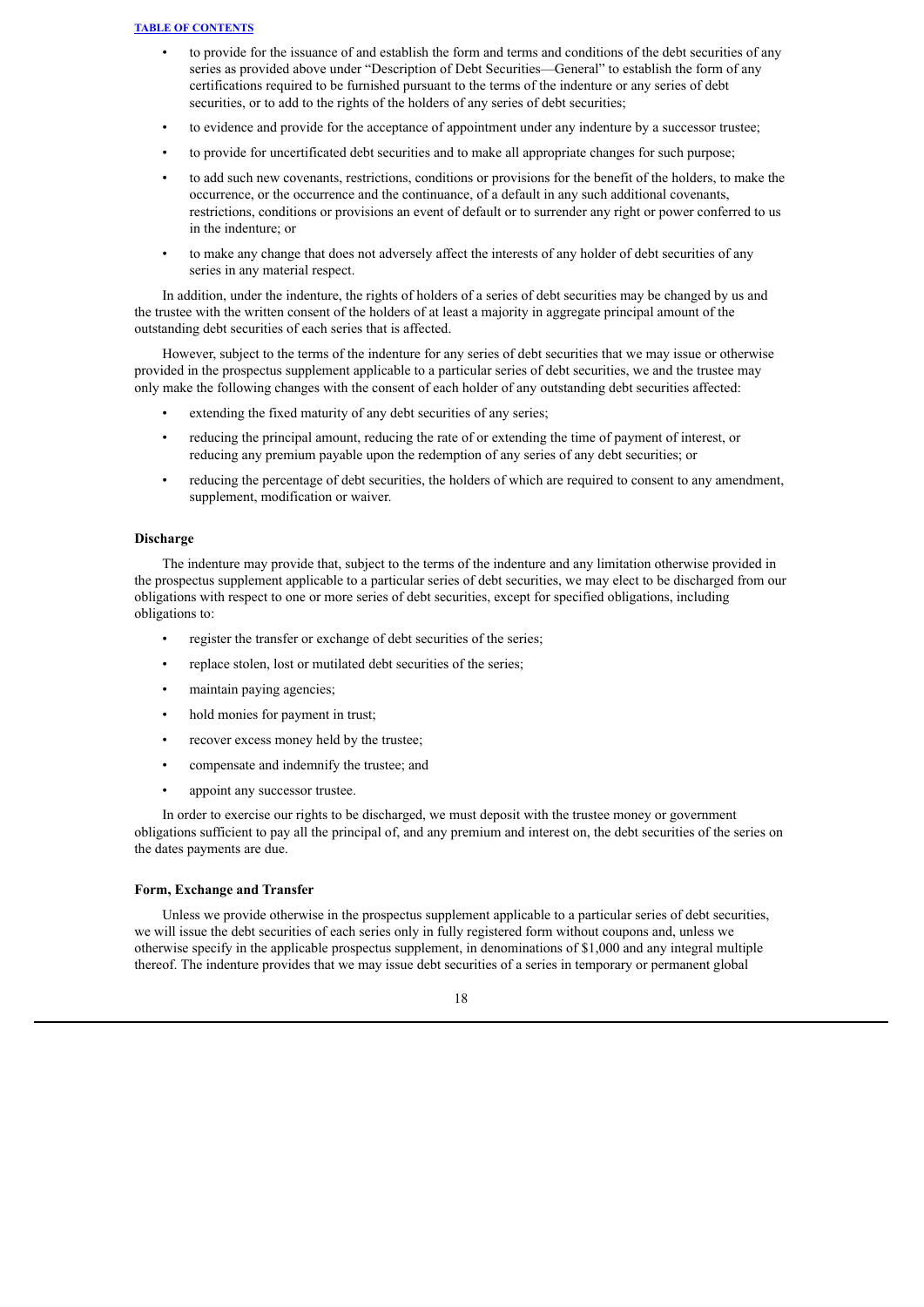form and as book-entry securities that will be deposited with, or on behalf of, The Depository Trust Company or another depositary named by us and identified in a prospectus supplement with respect to that series. To the extent the debt securities of a series are issued in global form and as book-entry, a description of terms related to any bookentry securities will be set forth in the applicable prospectus supplement.

At the option of the holder, subject to the terms of the indenture and the limitations applicable to global securities described in the applicable prospectus supplement, the holder of the debt securities of any series can exchange the debt securities for other debt securities of the same series, in any authorized denomination and of like tenor and aggregate principal amount.

Subject to the terms of the indenture and the limitations applicable to global securities set forth in the applicable prospectus supplement, holders of the debt securities may present the debt securities for exchange or for registration of transfer, duly endorsed or with the form of transfer endorsed thereon duly executed if so required by us or the security registrar, at the office of the security registrar or at the office of any transfer agent designated by us for this purpose. Unless otherwise provided in the debt securities that the holder presents for transfer or exchange, we will make no service charge for any registration of transfer or exchange, but we may require payment of any taxes or other governmental charges.

We will name in the applicable prospectus supplement the security registrar, and any transfer agent in addition to the security registrar, that we initially designate for any debt securities. We may at any time designate additional transfer agents or rescind the designation of any transfer agent or approve a change in the office through which any transfer agent acts, except that we will be required to maintain a transfer agent in each place of payment for the debt securities of each series.

If we elect to redeem the debt securities of any series, we will not be required to:

- issue, register the transfer of, or exchange any debt securities of that series during a period beginning at the opening of business 15 days before the day of mailing a notice of redemption of any debt securities that may be selected for redemption and ending at the close of business on the day of the mailing; or
- register the transfer of or exchange any debt securities so selected for redemption, in whole or in part, except the unredeemed portion of any debt securities we are redeeming in part.

#### **Information Concerning the Trustee**

The trustee, other than during the occurrence and continuance of an event of default under the indenture, undertakes to perform only those duties as are specifically set forth in the indenture and is under no obligation to exercise any of the powers given it by the indenture at the request of any holder of debt securities unless it is offered reasonable security and indemnity against the costs, expenses and liabilities that it might incur. However, upon an event of default under the indenture, the trustee must use the same degree of care as a prudent person would exercise or use in the conduct of his or her own affairs.

#### **Payment and Paying Agents**

Unless we otherwise indicate in the applicable prospectus supplement, we will make payment of the interest on any debt securities on any interest payment date to the person in whose name the debt securities, or one or more predecessor securities, are registered at the close of business on the regular record date for the interest payment.

We will pay principal of and any premium and interest on the debt securities of a particular series at the office of the paying agents designated by us, except that unless we otherwise indicate in the applicable prospectus supplement, we will make interest payments by check that we will mail to the holder or by wire transfer to certain holders. Unless we otherwise indicate in the applicable prospectus supplement, we will designate the corporate trust office of the trustee as our sole paying agent for payments with respect to debt securities of each series. We will name in the applicable prospectus supplement any other paying agents that we initially designate for the debt securities of a particular series. We will maintain a paying agent in each place of payment for the debt securities of a particular series.

All money we pay to a paying agent or the trustee for the payment of the principal of or any premium or interest on any debt securities that remains unclaimed at the end of two years after such principal, premium or interest has become due and payable will be repaid to us, and the holder of the debt security thereafter may look only to us for payment thereof.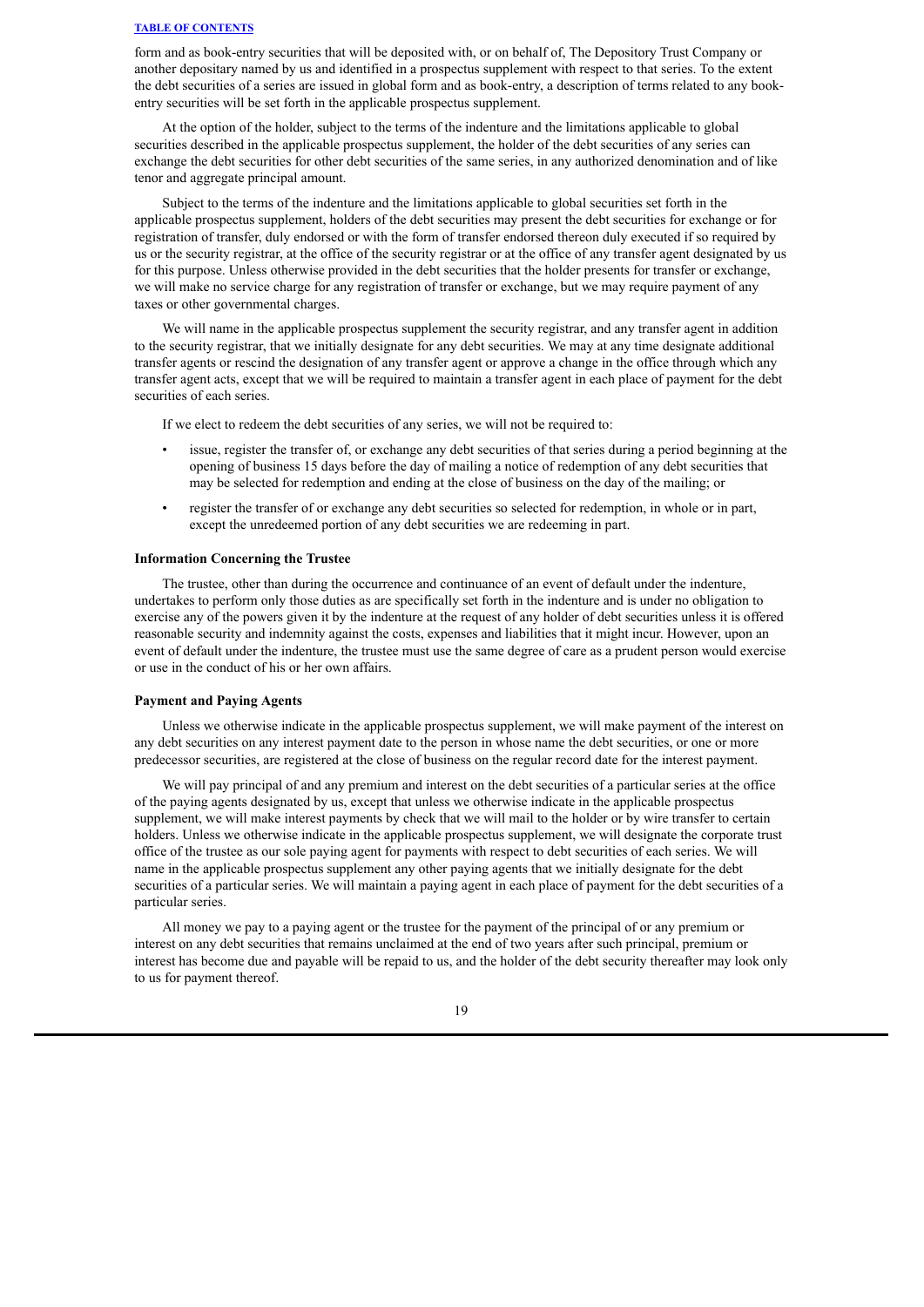## **Governing Law**

The indenture and the debt securities will be governed by and construed in accordance with the laws of the State of New York, except to the extent that the Trust Indenture Act is applicable.

## **Ranking Debt Securities**

The subordinated debt securities that we may offer will be unsecured and will be subordinate and junior in priority of payment to certain other indebtedness to the extent described in a prospectus supplement.

The senior debt securities that we may offer will be unsecured and will rank equally in right of payment to all our other senior unsecured debt.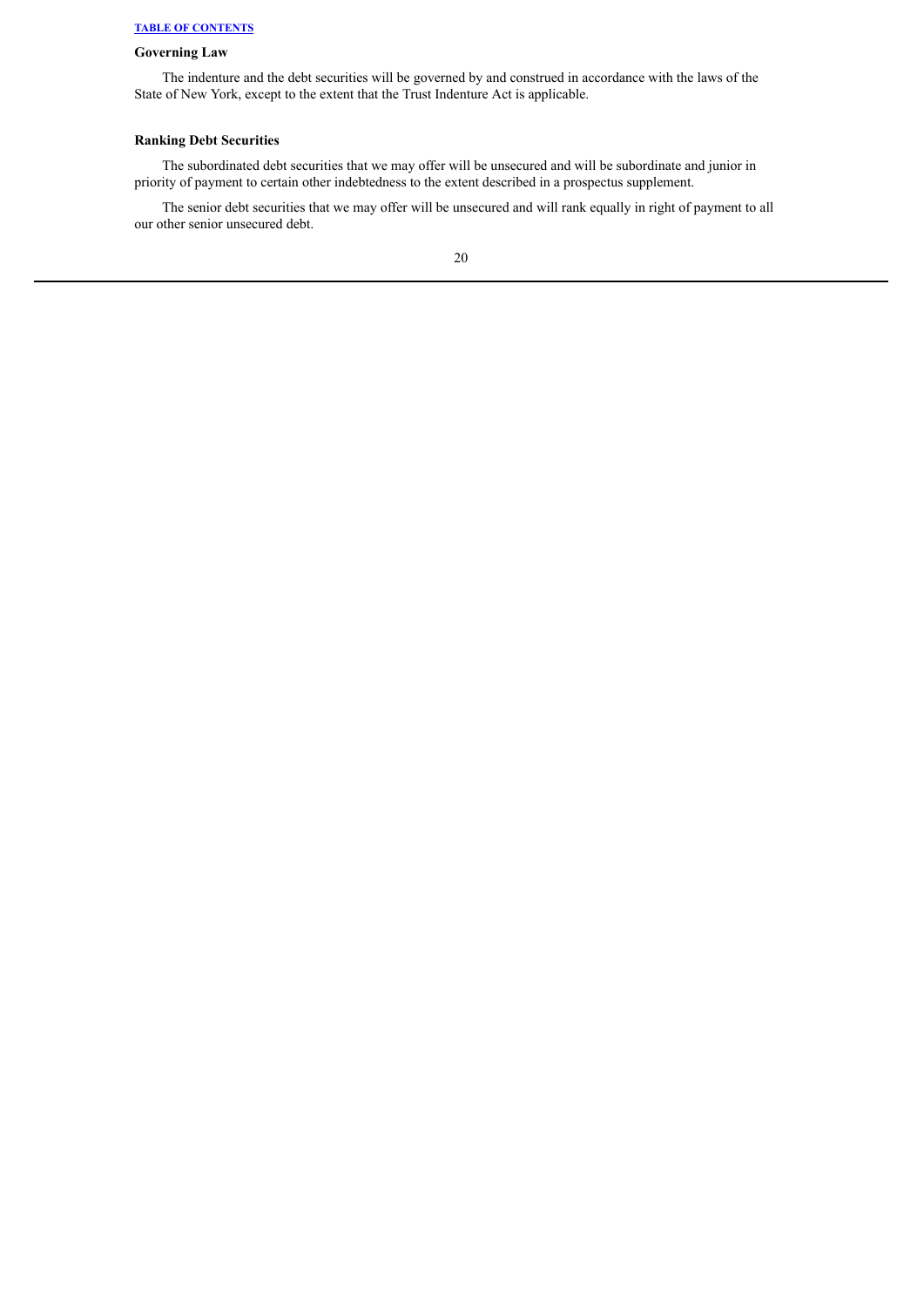#### **DESCRIPTION OF WARRANTS**

<span id="page-43-0"></span>The following description, together with the additional information we may include in any applicable prospectus supplements and free writing prospectuses, summarizes the material terms and provisions of the warrants that we may offer under this prospectus, which may consist of warrants to purchase common stock, preferred stock or debt securities and may be issued in one or more series. Warrants may be offered independently or together with common stock, preferred stock or debt securities offered by any prospectus supplement, and may be attached to or separate from those securities. While the terms we have summarized below will apply generally to any warrants that we may offer under this prospectus, we will describe the particular terms of any series of warrants that we may offer in more detail in the applicable prospectus supplement and any applicable free writing prospectus. The terms of any warrants offered under a prospectus supplement may differ from the terms described below.

We will file as exhibits to the registration statement of which this prospectus is a part, or will incorporate by reference from a current report on Form 8-K that we file with the SEC, the form of warrant agreement, if any, including a form of warrant certificate, if any, that describes the terms of the particular series of warrants we are offering before the issuance of the related series of warrants. The following summaries of material provisions of the warrants and the warrant agreements are subject to, and qualified in their entirety by reference to, all the provisions of the warrant agreement and warrant certificate applicable to a particular series of warrants. We urge you to read the applicable prospectus supplement and any applicable free writing prospectus related to the particular series of warrants that we sell under this prospectus, as well as the complete warrant agreements and warrant certificates that contain the terms of the warrants.

## **General**

We will describe in the applicable prospectus supplement the terms relating to a series of warrants, including:

- the title of such securities;
- the offering and exercise price or prices and aggregate number of warrants offered;
- the currency or currencies for which the warrants may be purchased;
- if applicable, the designation and terms of the securities with which the warrants are issued, and the number of warrants issued with each such security or each principal amount of such security;
- if applicable, the date on and after which the warrants and the related securities will be separately transferable;
- if applicable, the minimum or maximum amount of such warrants which may be exercised at any one time;
- in the case of warrants to purchase debt securities, the principal amount of debt securities purchasable upon exercise of one warrant and the price at which, and currency in which, this principal amount of debt securities may be purchased upon such exercise;
- in the case of warrants to purchase common stock or preferred stock, the number of shares of common stock or preferred stock, as the case may be, purchasable upon the exercise of one warrant and the price at which, and the currency in which, these shares may be purchased upon such exercise;
- the effect of any merger, consolidation, sale or other disposition of our business on the warrant agreements and the warrants;
- the terms of any rights to redeem or call the warrants:
- the terms of any rights to force the exercise of the warrants;
- any provisions for changes to or adjustments in the exercise price or number of securities issuable upon exercise of the warrants;
- the dates on which the right to exercise the warrants will commence and expire;
- the manner in which the warrant agreements and warrants may be modified;

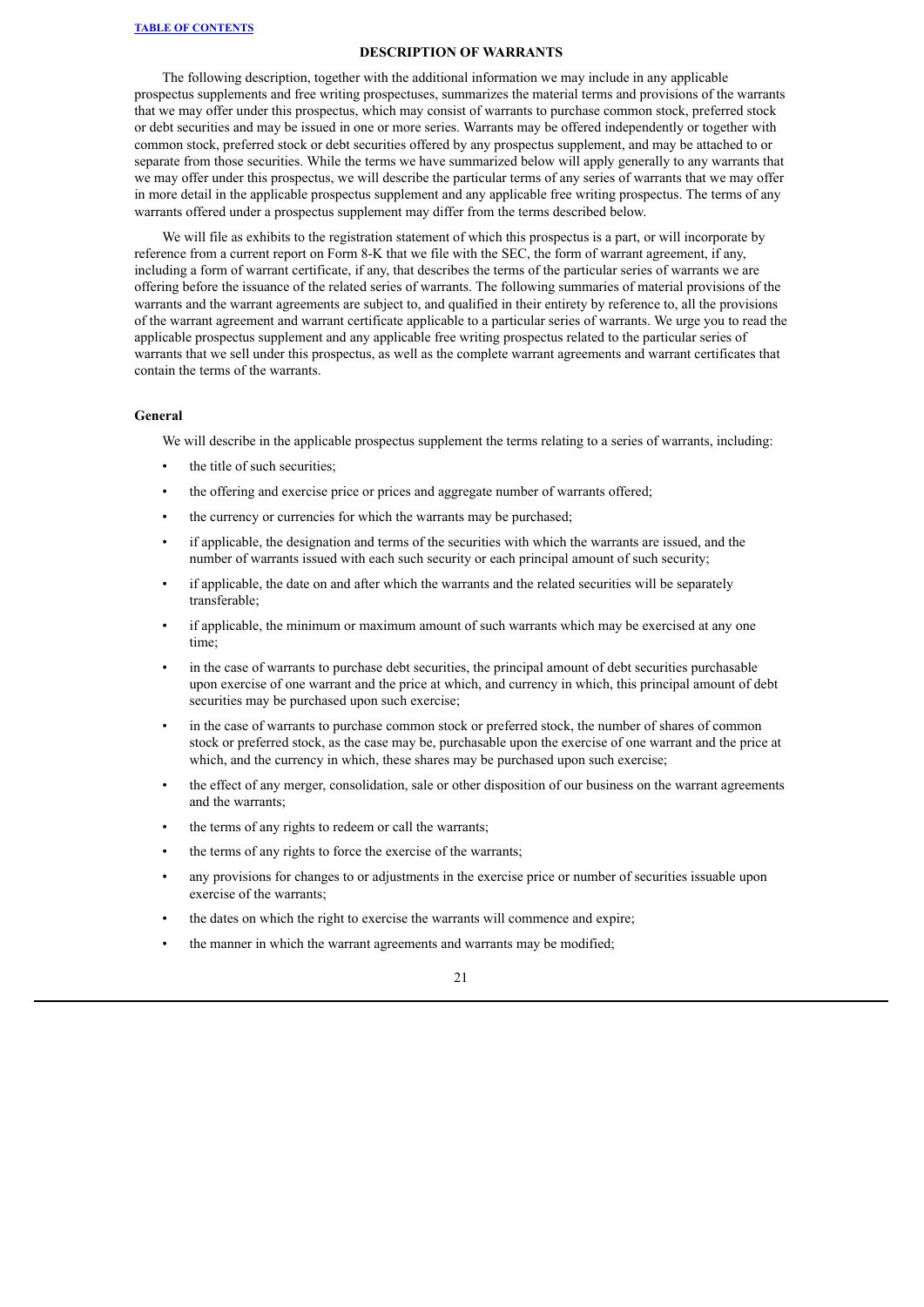- a discussion of any material or special U.S. federal income tax consequences of holding or exercising the warrants;
- the terms of the securities issuable upon exercise of the warrants; and
- any other specific terms, preferences, rights or limitations of or restrictions on the warrants.

Before exercising their warrants, holders of warrants will not have any of the rights of holders of the securities purchasable upon such exercise, including:

- in the case of warrants to purchase debt securities, the right to receive payments of principal of, or premium, if any, or interest on, the debt securities purchasable upon exercise or to enforce covenants in the applicable indenture; or
- in the case of warrants to purchase common stock or preferred stock, the right to receive dividends, if any, or, payments upon our liquidation, dissolution or winding up or to exercise voting rights, if any.

#### **Exercise of Warrants**

Each warrant will entitle the holder to purchase the securities that we specify in the applicable prospectus supplement at the exercise price that we describe in the applicable prospectus supplement. Unless we otherwise specify in the applicable prospectus supplement, holders of the warrants may exercise the warrants at any time up to the specified time on the expiration date that we set forth in the applicable prospectus supplement. After the close of business on the expiration date, unexercised warrants will become void.

Holders of the warrants may exercise the warrants by delivering the warrant certificate or agreement representing the warrants to be exercised together with specified information, and paying the required amount to the warrant agent in immediately available funds, as provided in the applicable prospectus supplement. We will set forth on the reverse side of the warrant certificate or agreement and in the applicable prospectus supplement the information that the holder of the warrant will be required to deliver to the warrant agent.

Upon receipt of the required payment and the warrant certificate or agreement properly completed and duly executed at the corporate trust office of the warrant agent or any other office indicated in the applicable prospectus supplement, we will issue and deliver the securities purchasable upon such exercise. If fewer than all of the warrants represented by the warrant certificate or agreement are exercised, then we will issue a new warrant certificate or agreement for the remaining amount of warrants. If we so indicate in the applicable prospectus supplement, holders of the warrants may surrender securities as all or part of the exercise price for warrants.

#### **Governing Law**

Unless we provide otherwise in the applicable prospectus supplement, the warrants and warrant agreements, and any claim, controversy or dispute arising under or related to the warrants or warrant agreements, will be governed by and construed in accordance with the laws of the State of New York.

## **Enforceability of Rights by Holders of Warrants**

Each warrant agent will act solely as our agent under the applicable warrant agreement and will not assume any obligation or relationship of agency or trust with any holder of any warrant. A single bank or trust company may act as warrant agent for more than one issue of warrants. A warrant agent will have no duty or responsibility in case of any default by us under the applicable warrant agreement or warrant, including any duty or responsibility to initiate any proceedings at law or otherwise, or to make any demand upon us. Any holder of a warrant may, without the consent of the related warrant agent or the holder of any other warrant, enforce by appropriate legal action its right to exercise, and receive the securities purchasable upon exercise of, its warrants.

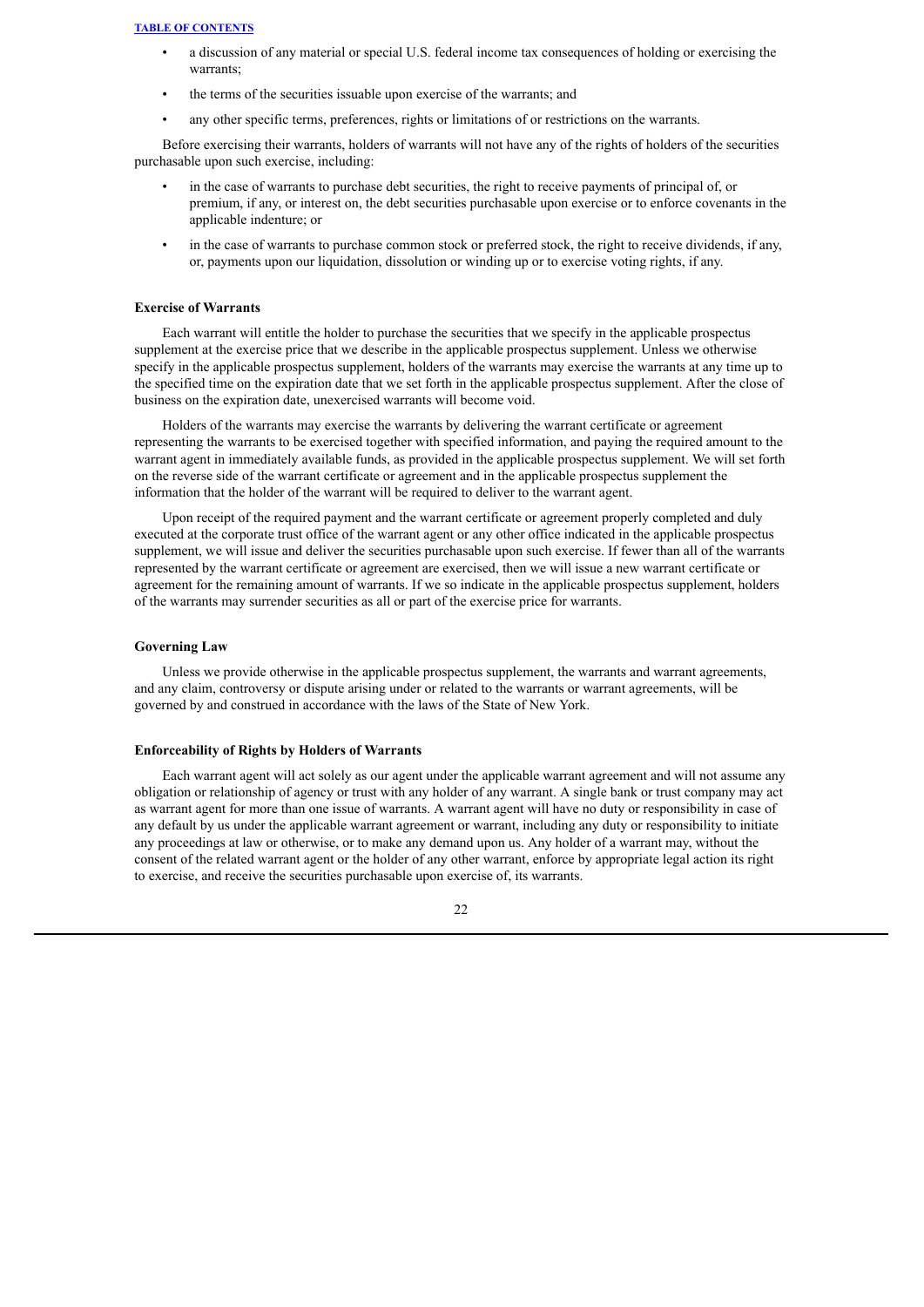## **DESCRIPTION OF RIGHTS**

<span id="page-45-0"></span>The following is a general description of the terms of the rights we may issue from time to time unless we provide otherwise in the applicable prospectus supplement. Particular terms of any rights we offer will be described in the prospectus supplement relating to such rights.

#### **General**

We may issue rights to purchase common stock, preferred stock, debt securities or units. Rights may be issued independently or together with other securities and may or may not be transferable by the person purchasing or receiving the rights. In connection with any rights offering to our stockholders, we may enter into a standby underwriting, backstop or other arrangement with one or more underwriters or other persons pursuant to which such underwriters or other persons would purchase any offered securities remaining unsubscribed for after such rights offering. In connection with a rights offering to our stockholders, we would distribute certificates evidencing the rights and a prospectus supplement to our stockholders on or about the record date that we set for receiving rights in such rights offering.

The applicable prospectus supplement will describe the following terms of any rights we may issue, including some or all of the following:

- the title and aggregate number of the rights;
- the subscription price or a formula for the determination of the subscription price for the rights and the currency or currencies in which the subscription price may be payable;
- if applicable, the designation and terms of the securities with which the rights are issued and the number of rights issued with each such security or each principal amount of such security;
- the number or a formula for the determination of the number of the rights issued to each stockholder;
- the extent to which the rights are transferable;
- in the case of rights to purchase debt securities, the principal amount of debt securities purchasable upon exercise of one right;
- in the case of rights to purchase common stock or preferred stock, the type of stock and number of shares of stock purchasable upon exercise of one right;
- the date on which the right to exercise the rights will commence, and the date on which the rights will expire (subject to any extension);
- if applicable, the minimum or maximum amount of the rights that may be exercised at any one time;
- the extent to which such rights include an over-subscription privilege with respect to unsubscribed securities;
- if applicable, the procedures for adjusting the subscription price and number of shares of common stock or preferred stock purchasable upon the exercise of each right upon the occurrence of certain events, including stock splits, reverse stock splits, combinations, subdivisions or reclassifications of common stock or preferred stock;
- the effect on the rights of any merger, consolidation, sale or other disposition of our business;
- the terms of any rights to redeem or call the rights;
- information with respect to book-entry procedures, if any;
- the terms of the securities issuable upon exercise of the rights;
- if applicable, the material terms of any standby underwriting, backstop or other purchase arrangement that we may enter into in connection with the rights offering;
- if applicable, a discussion of certain U.S. Federal income tax considerations; and
- any other terms of the rights, including terms, procedures and limitations relating to the exchange and exercise of the rights.

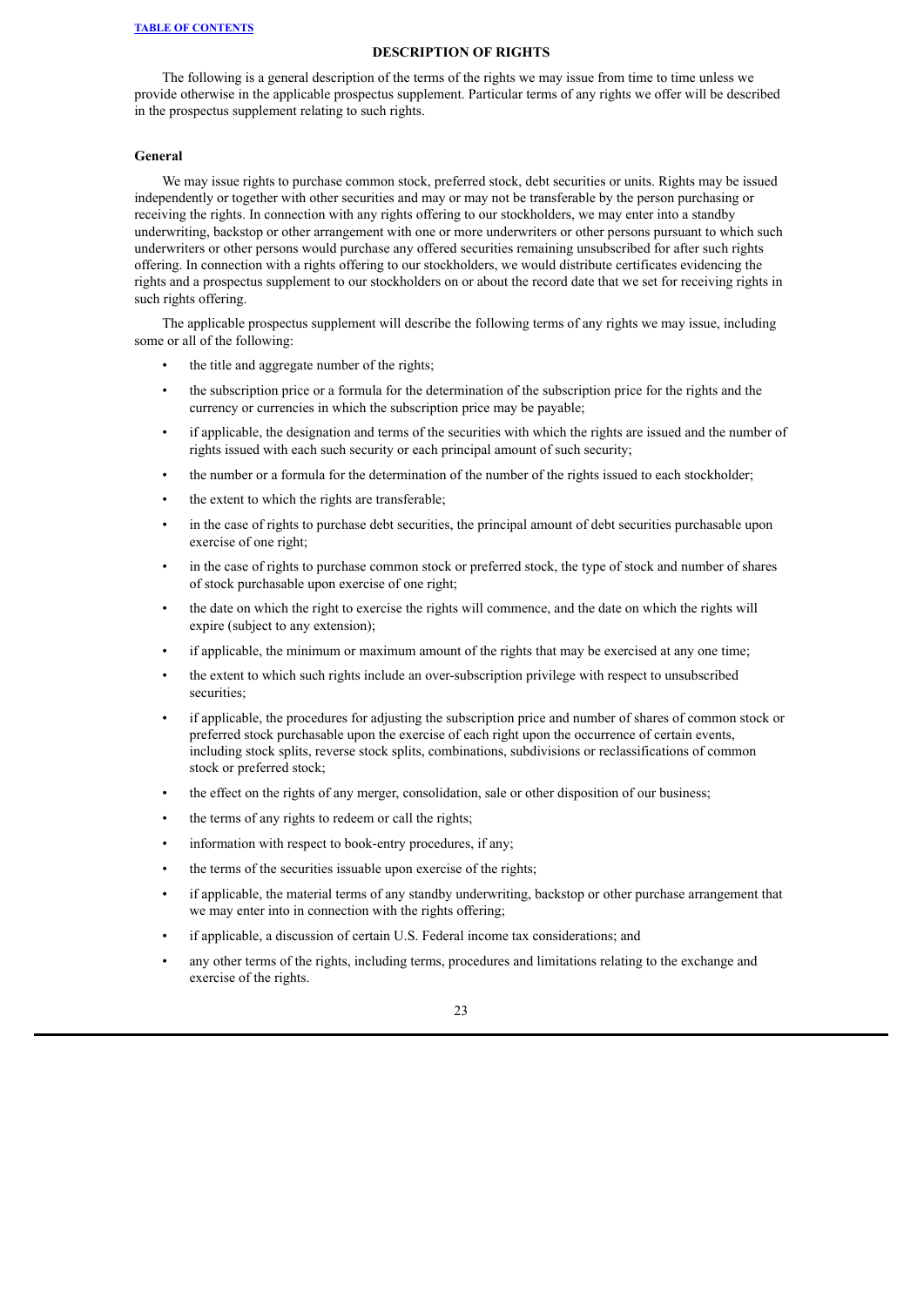## **Exercise of Rights**

Each right will entitle the holder to purchase for cash or other consideration such shares of stock or principal amount of securities at the subscription price as shall in each case be set forth in, or be determinable as set forth in, the prospectus supplement relating to the rights offered thereby. Rights may be exercised as set forth in the applicable prospectus supplement beginning on the date specified therein and continuing until the close of business on the expiration date set forth in the prospectus supplement relating to the rights offered thereby. After the close of business on the expiration date, unexercised rights will become void.

Upon receipt of payment and a subscription certificate properly completed and duly executed at the corporate trust office of the subscription agent or any other office indicated in the prospectus supplement, we will, as soon as practicable, forward the securities purchasable upon such exercise. If less than all of the rights represented by such subscription certificate are exercised, a new subscription certificate will be issued for the remaining rights. If we so indicate in the applicable prospectus supplement, holders of the rights may surrender securities as all or part of the exercise price for rights.

We may determine to offer any unsubscribed offered securities directly to stockholders, persons other than stockholders, to or through agents, underwriters or dealers or through a combination of such methods, including pursuant to standby underwriting, backstop or other arrangements, as set forth in the applicable prospectus supplement.

Prior to exercising their rights, holders of rights will not have any of the rights of holders of the securities purchasable upon subscription, including, in the case of rights to purchase common stock or preferred stock, the right to receive dividends, if any, or payments upon our liquidation, dissolution or winding up or to exercise any voting rights or, in the case of rights to purchase debt securities, the right to receive principal, premium, if any, or interest payments, on the debt securities purchasable upon exercise or to enforce covenants in the applicable indenture.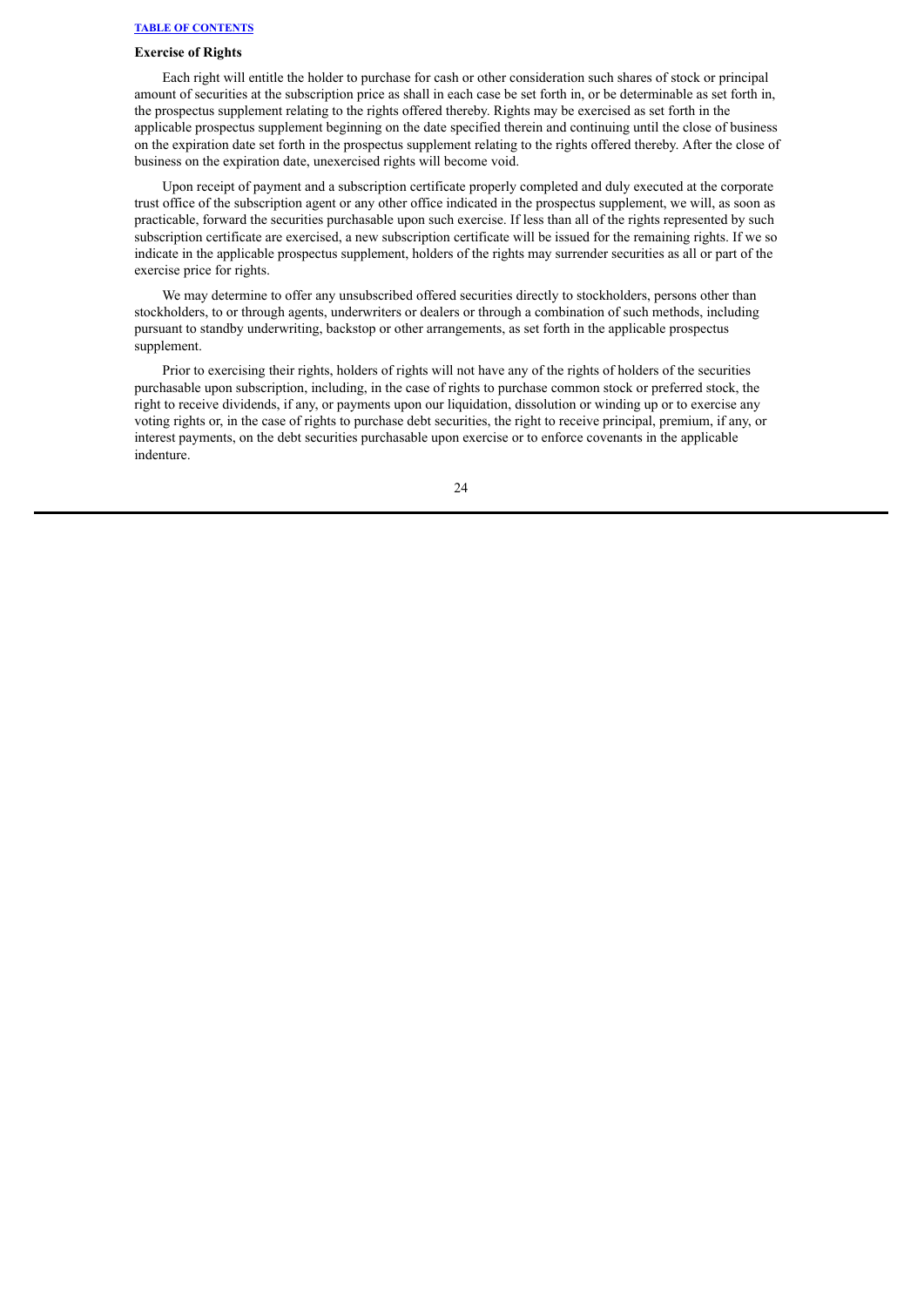#### **DESCRIPTION OF UNITS**

<span id="page-47-0"></span>The following description, together with the additional information we may include in any applicable prospectus supplements and free writing prospectuses, summarizes the material terms and provisions of the units that we may offer under this prospectus. While the terms we have summarized below will apply generally to any units that we may offer under this prospectus, we will describe the particular terms of any series of units in more detail in the applicable prospectus supplement. The terms of any units offered under a prospectus supplement may differ from the terms described below. However, no prospectus supplement will fundamentally change the terms that are set forth in this prospectus or offer a security that is not registered and described in this prospectus at the time of its effectiveness.

We will file as exhibits to the registration statement of which this prospectus is a part, or will incorporate by reference from a current report on Form 8-K that we file with the SEC, the form of unit agreement that describes the terms of the series of units we are offering, and any supplemental agreements, before the issuance of the related series of units. The following summaries of material terms and provisions of the units are subject to, and qualified in their entirety by reference to, all the provisions of the unit agreement and any supplemental agreements applicable to a particular series of units. We urge you to read the applicable prospectus supplements related to the particular series of units that we sell under this prospectus, as well as the complete unit agreement and any supplemental agreements that contain the terms of the units.

#### **General**

We may issue units comprised of one or more debt securities, shares of common stock, shares of preferred stock and warrants in any combination. Each unit will be issued so that the holder of the unit is also the holder of each security included in the unit. Thus, the holder of a unit will have the rights and obligations of a holder of each included security. The unit agreement under which a unit is issued may provide that the securities included in the unit may not be held or transferred separately, at any time or at any time before a specified date.

We will describe in the applicable prospectus supplement the terms of the series of units, including:

- the designation and terms of the units and of the securities comprising the units, including whether and under what circumstances those securities may be held or transferred separately;
- any provisions of the governing unit agreement that differ from those described below; and
- any provisions for the issuance, payment, settlement, transfer or exchange of the units or of the securities comprising the units.

The provisions described in this section, as well as those described under "Description of Capital Stock," "Description of Debt Securities" and "Description of Warrants" will apply to each unit and to any common stock, preferred stock, debt security or warrant included in each unit, respectively.

#### **Issuance in Series**

We may issue units in such amounts and in numerous distinct series as we determine.

## **Enforceability of Rights by Holders of Units**

Each unit agent will act solely as our agent under the applicable unit agreement and will not assume any obligation or relationship of agency or trust with any holder of any unit. A single bank or trust company may act as unit agent for more than one series of units. A unit agent will have no duty or responsibility in case of any default by us under the applicable unit agreement or unit, including any duty or responsibility to initiate any proceedings at law or otherwise, or to make any demand upon us. Any holder of a unit may, without the consent of the related unit agent or the holder of any other unit, enforce by appropriate legal action its rights as holder under any security included in the unit.

We, the unit agents and any of their agents may treat the registered holder of any unit certificate as an absolute owner of the units evidenced by that certificate for any purpose and as the person entitled to exercise the rights attaching to the units so requested, despite any notice to the contrary.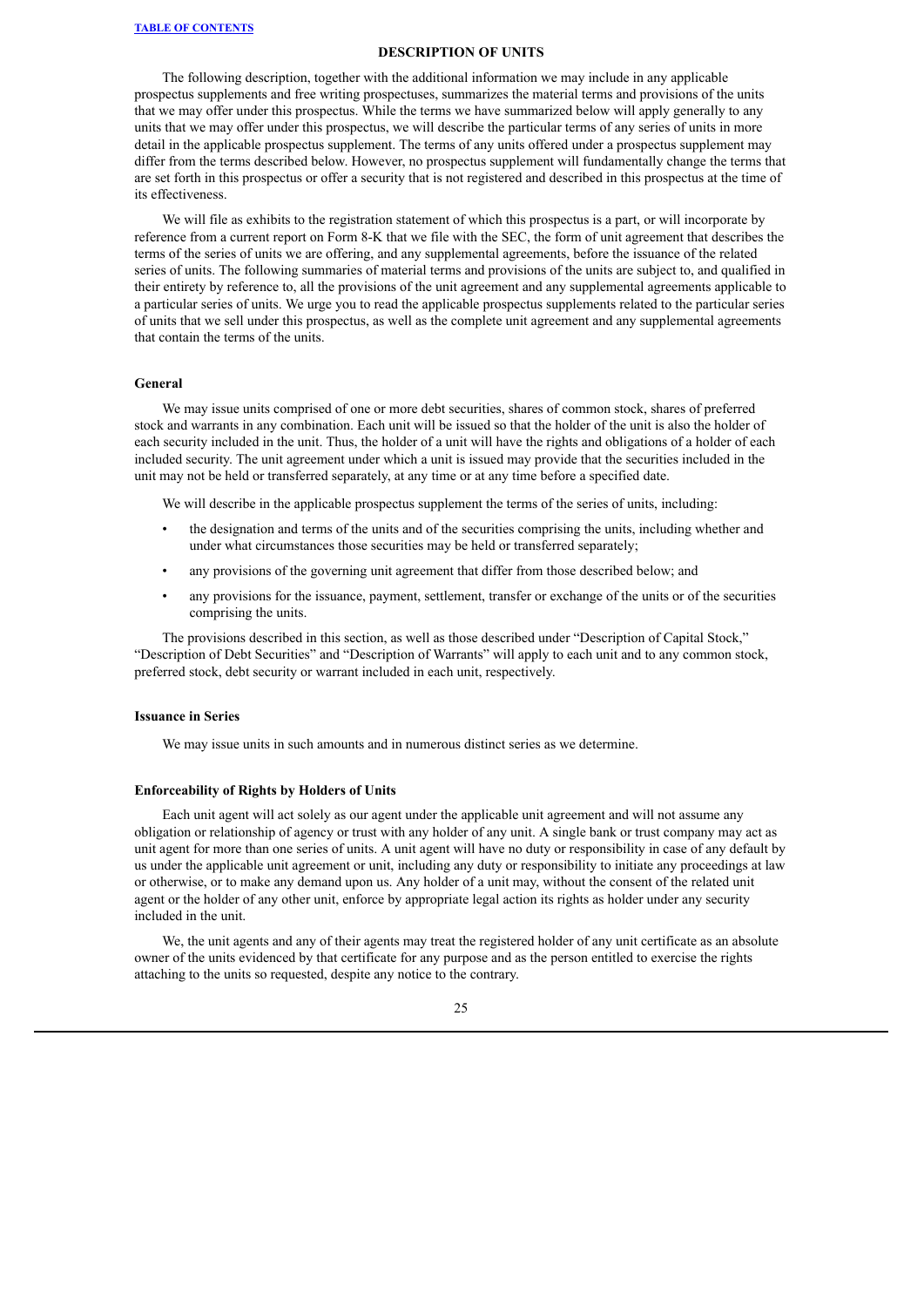#### **PLAN OF DISTRIBUTION**

<span id="page-48-0"></span>We may sell the securities, from time to time, to or through underwriters or dealers, through agents or remarketing firms, or directly to one or more purchasers pursuant to:

- underwritten public offerings;
- negotiated transactions;
- block trades;
- "At the Market Offerings," within the meaning of Rule  $415(a)(4)$  of the Securities Act, into an existing trading market, at prevailing market prices; or
- through a combination of these methods.

We may sell the securities to or through one or more underwriters or dealers (acting as principal or agent), through agents, or directly to one or more purchasers.

We may distribute securities from time to time in one or more transactions:

- at a fixed price or prices, which may be changed;
- at market prices prevailing at the time of sale;
- at prices related to such prevailing market prices; or
- at negotiated prices.

A prospectus supplement or supplements (and any related free writing prospectus that we may authorize to be provided to you) will describe the terms of the offering of the securities, including, to the extent applicable:

- the name or names of the underwriters, dealers or agents, if any;
- if the securities are to be offered through the selling efforts of brokers or dealers, the plan of distribution and the terms of any agreement, arrangement, or understanding entered into with broker(s) or dealer(s) prior to the effective date of the registration statement, and, if known, the identity of any broker(s) or dealer(s) who will participate in the offering and the amount to be offered through each;
- the purchase price of the securities or other consideration therefor, and the proceeds, if any, we will receive from the sale;
- if any of the securities being registered are to be offered otherwise than for cash, the general purposes of the distribution, the basis upon which the securities are to be offered, the amount of compensation and other expenses of distribution, and by whom they are to be borne;
- any delayed delivery arrangements;
- any over-allotment or other options under which underwriters may purchase additional securities from us;
- any agency fees or underwriting discounts and other items constituting agents' or underwriters' compensation;
- any public offering price;
- any discounts, commissions or concessions allowed or reallowed or paid to dealers;
- the identity and relationships of any finders, if applicable; and
- any securities exchange or market on which the securities may be listed.

Only underwriters named in the prospectus supplement will be underwriters of the securities offered by the prospectus supplement.

If underwriters are used in the sale, they will acquire the securities for their own account and may resell the securities from time to time in one or more transactions at a fixed public offering price or at varying prices determined at the time of sale. The obligations of the underwriters to purchase the securities will be subject to the conditions set forth in the applicable underwriting agreement. We may offer the securities to the public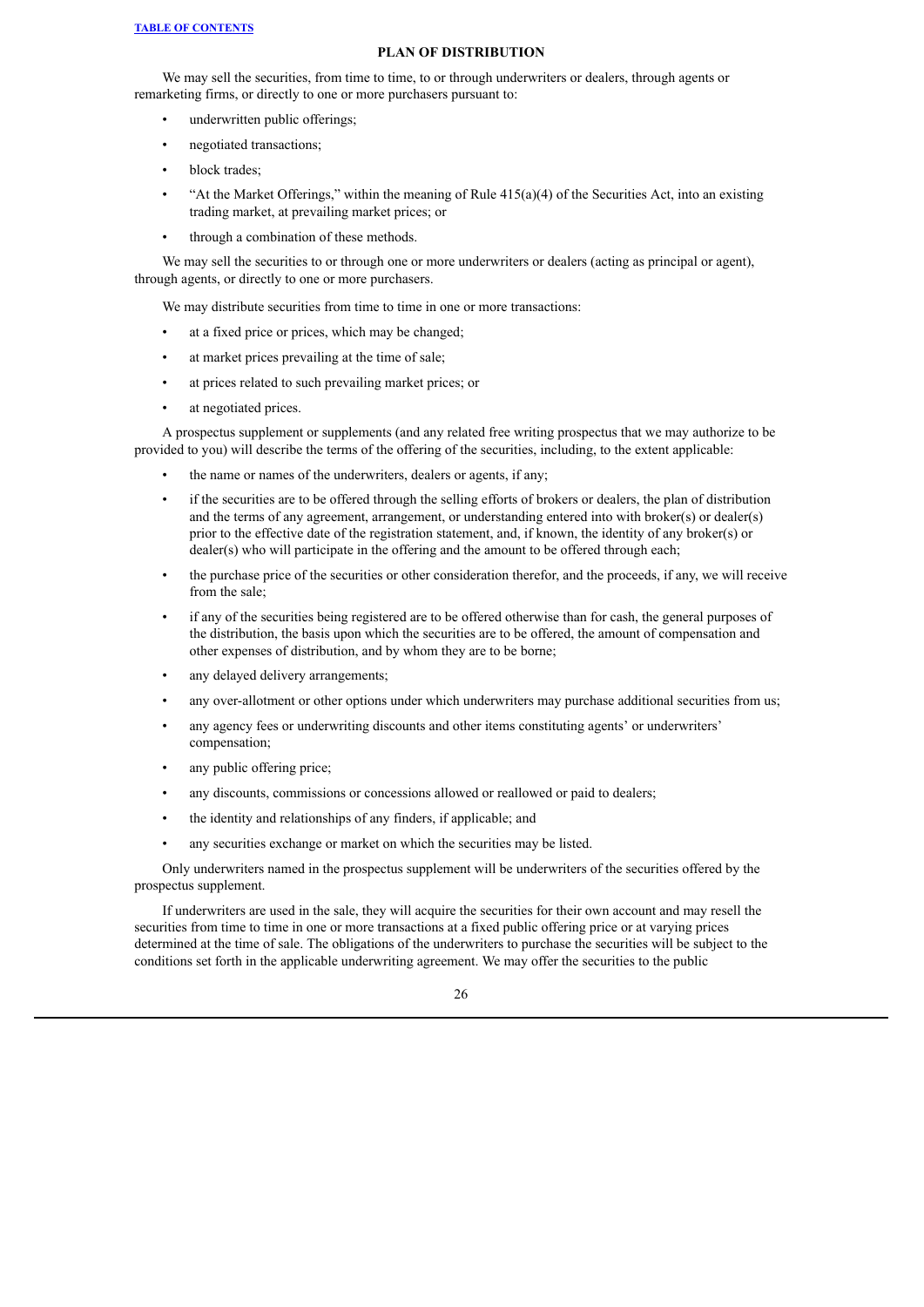through underwriting syndicates represented by managing underwriters or by underwriters without a syndicate. Unless otherwise indicated in the prospectus supplement, subject to certain conditions, the underwriters will be obligated to purchase all of the securities offered by the prospectus supplement, other than securities covered by any over-allotment option. Any public offering price and any discounts or concessions allowed or reallowed or paid to dealers may change from time to time. We may use underwriters, dealers or agents with whom we have a material relationship. We will describe in the prospectus supplement, naming the underwriter, dealer or agent, the nature of any such relationship.

We may use a remarketing firm to offer the securities in connection with a remarketing arrangement upon their purchase. Remarketing firms will act as principals for their own account or as agents for us. These remarketing firms will offer or sell the securities pursuant to the terms of the securities. A prospectus supplement will identify any remarketing firm and the terms of its agreement, if any, with us and will describe the remarketing firm's compensation. Remarketing firms may be deemed to be underwriters in connection the securities they remarket.

If we offer and sell securities through a dealer, we or an underwriter will sell the securities to the dealer, as principal. The dealer may then resell the securities to the public at varying prices to be determined by the dealer at the time of resale. The name of the dealer and the terms of the transaction will be set forth in the applicable prospectus supplement.

We may sell securities directly or through agents we designate from time to time. We will name any agent involved in the offering and sale of securities and we will describe any commissions payable to the agent in the prospectus supplement. Unless the prospectus supplement states otherwise, the agent will act on a best-efforts basis for the period of its appointment.

Dealers and agents participating in the distribution of the securities may be deemed to be underwriters, and compensation received by them on resale of the securities may be deemed to be underwriting discounts. If such dealers or agents were deemed to be underwriters, they may be subject to statutory liabilities under the Securities Act.

We may sell securities directly to one or more purchasers without using underwriters or agents. Underwriters, dealers and agents that participate in the distribution of the securities may be underwriters as defined in the Securities Act, and any discounts or commissions they receive from us and any profit on their resale of the securities may be treated as underwriting discounts and commissions under the Securities Act.

We may authorize agents or underwriters to solicit offers by certain types of institutional investors to purchase securities from us at the public offering price set forth in the prospectus supplement pursuant to delayed delivery contracts providing for payment and delivery on a specified date in the future. We will describe the conditions to these contracts and the commissions we must pay for solicitation of these contracts in the prospectus supplement.

We may provide agents, underwriters and dealers with indemnification against civil liabilities, including liabilities under the Securities Act, or contribution with respect to payments that the agents, underwriters or dealers may make with respect to these liabilities. Agents, underwriters and dealers, or their respective affiliates, may engage in transactions with, or perform services for, us in the ordinary course of business.

The securities we offer may be new issues of securities and may have no established trading market. The securities may or may not be listed on a securities exchange. Underwriters may make a market in these securities, but will not be obligated to do so and may discontinue any market making at any time without notice. We can make no assurance as to the liquidity of, or the existence of trading markets for, any of the securities.

Any underwriter may engage in over-allotment, stabilizing transactions, short-covering transactions and penalty bids in accordance with Regulation M under the Exchange Act. Over-allotment involves sales in excess of the offering size, which create a short position. Stabilizing transactions permit bids to purchase the underlying security so long as the stabilizing bids do not exceed a specified maximum price. Syndicate-covering or other short-covering transactions involve purchases of the securities, either through exercise of the over-allotment option or in the open market after the distribution is completed, to cover short positions. Penalty bids permit the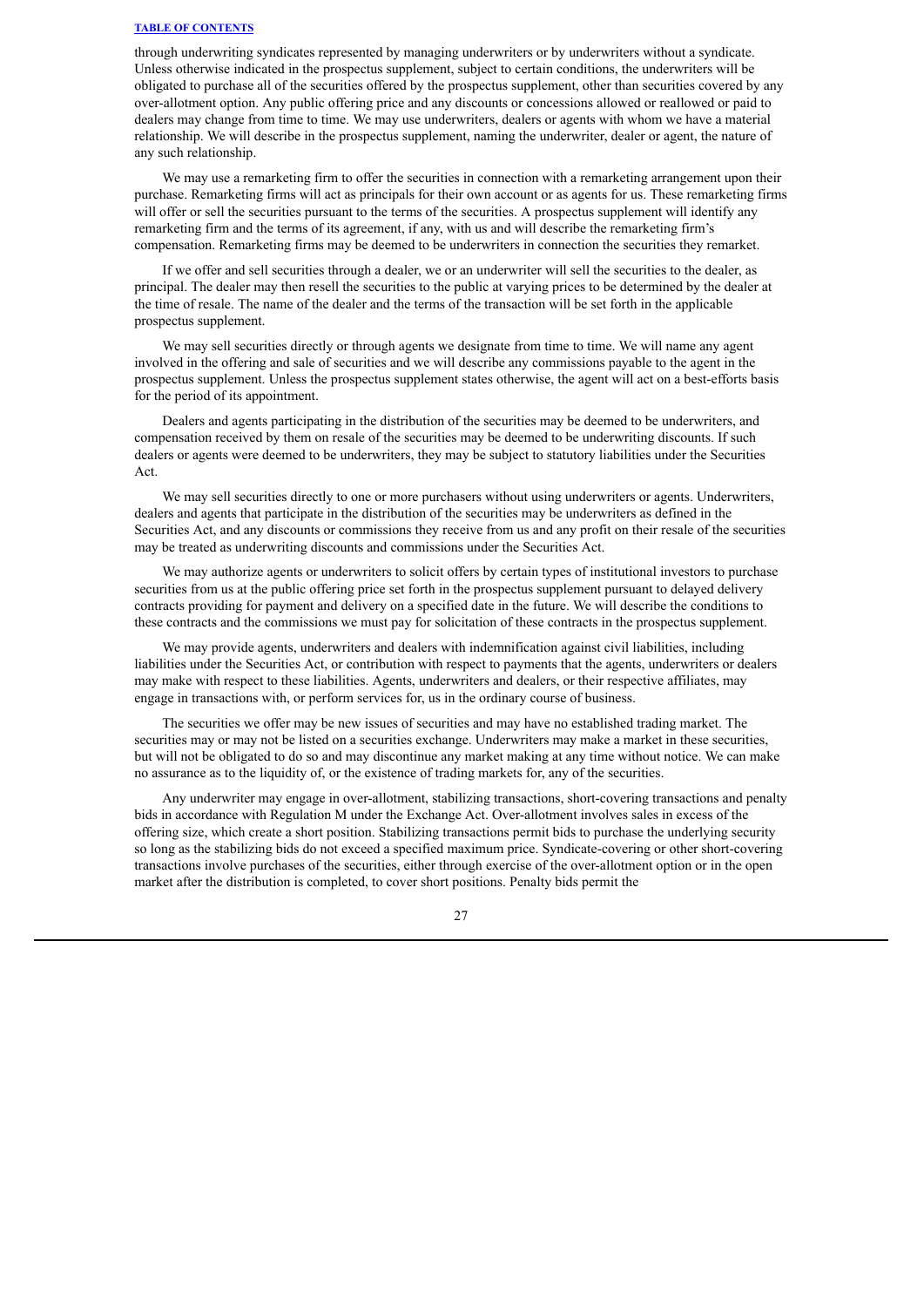underwriters to reclaim a selling concession from a dealer when the securities originally sold by the dealer are purchased in a stabilizing or covering transaction to cover short positions. Those activities may cause the price of the securities to be higher than it would otherwise be. If commenced, the underwriters may discontinue any of the activities at any time.

Any underwriters that are qualified market makers on the Nasdaq Global Select Market may engage in passive market making transactions in the common stock on the Nasdaq Global Select Market in accordance with Regulation M under the Exchange Act, during the business day prior to the pricing of the offering, before the commencement of offers or sales of the common stock. Passive market makers must comply with applicable volume and price limitations and must be identified as passive market makers. In general, a passive market maker must display its bid at a price not in excess of the highest independent bid for such security; if all independent bids are lowered below the passive market maker's bid, however, the passive market maker's bid must then be lowered when certain purchase limits are exceeded. Passive market making may stabilize the market price of the securities at a level above that which might otherwise prevail in the open market and, if commenced, may be discontinued at any time.

#### **LEGAL MATTERS**

<span id="page-50-0"></span>Dechert LLP will pass for us upon the validity of the securities being offered by this prospectus and any applicable prospectus supplement. Additional legal matters may be passed upon for us or any underwriters, dealers or agents by counsel that we will name in the applicable prospectus supplement.

#### **EXPERTS**

<span id="page-50-1"></span>The consolidated financial statements of Aquestive Therapeutics, Inc. as of December 31, 2020 and 2019, and for each of the years in the two-year period ended December 31, 2020, have been incorporated by reference herein and in the registration statement in reliance upon the report of KPMG LLP, independent registered public accounting firm, incorporated by reference herein, and upon the authority of said firm as experts in accounting and auditing. The audit report covering the December 31, 2020 consolidated financial statements refers to a change in the method of accounting for leases as of January 1, 2020 due to the adoption of Accounting Standards Codification 842, *Leases*.

### **WHERE YOU CAN FIND MORE INFORMATION**

<span id="page-50-2"></span>We have filed with the SEC a registration statement on Form S-3 under the Securities Act, with respect to the securities being offered by this prospectus. This prospectus does not contain all of the information in the registration statement and its exhibits. For further information with respect to us and the securities offered by this prospectus, we refer you to the registration statement and its exhibits. Statements contained in this prospectus as to the contents of any contract or any other document referred to herein are not necessarily complete, and in each instance, we refer you to the copy of the contract or other document filed as an exhibit to the registration statement. Each of these statements is qualified in all respects by this reference.

We file electronically with the SEC annual reports on Form 10-K, quarterly reports on Form 10-Q, current reports on Form 8-K, proxy statements and other information and amendments to those reports filed or furnished pursuant to Section 13 or 15(d) of the Exchange Act. The SEC maintains an Internet site (www.sec.gov) that contains reports, proxy and information statements, and other information regarding issuers that file electronically with the SEC. Copies of these reports, proxy and information statements and other information may be obtained by electronic request at the following e-mail address: publicinfo@sec.gov.

We make available, free of charge and through our Internet web site at www.aquestive.com, our annual reports on Form 10-K, quarterly reports on Form 10-Q, current reports on Form 8-K and any amendments to any such reports filed or furnished pursuant to Section 13(a) or 15(d) of the Exchange Act as soon as reasonably practicable after we electronically file such material with, or furnish it to, the SEC. Copies of our Code of Business Conduct and Ethics and our Corporate Governance Guidelines may be accessed free of charge by visiting our website at www.aquestive.com under "Investors" at "Corporate Governance: Governance Documents" or by requesting a copy via an e-mail addressed to investorrelations@aquestive.com or by written request addressed to our Corporate Secretary at our principal executive offices. To the extent required by applicable law and regulation, we intend to post on our website any amendment to, or waiver under, a provision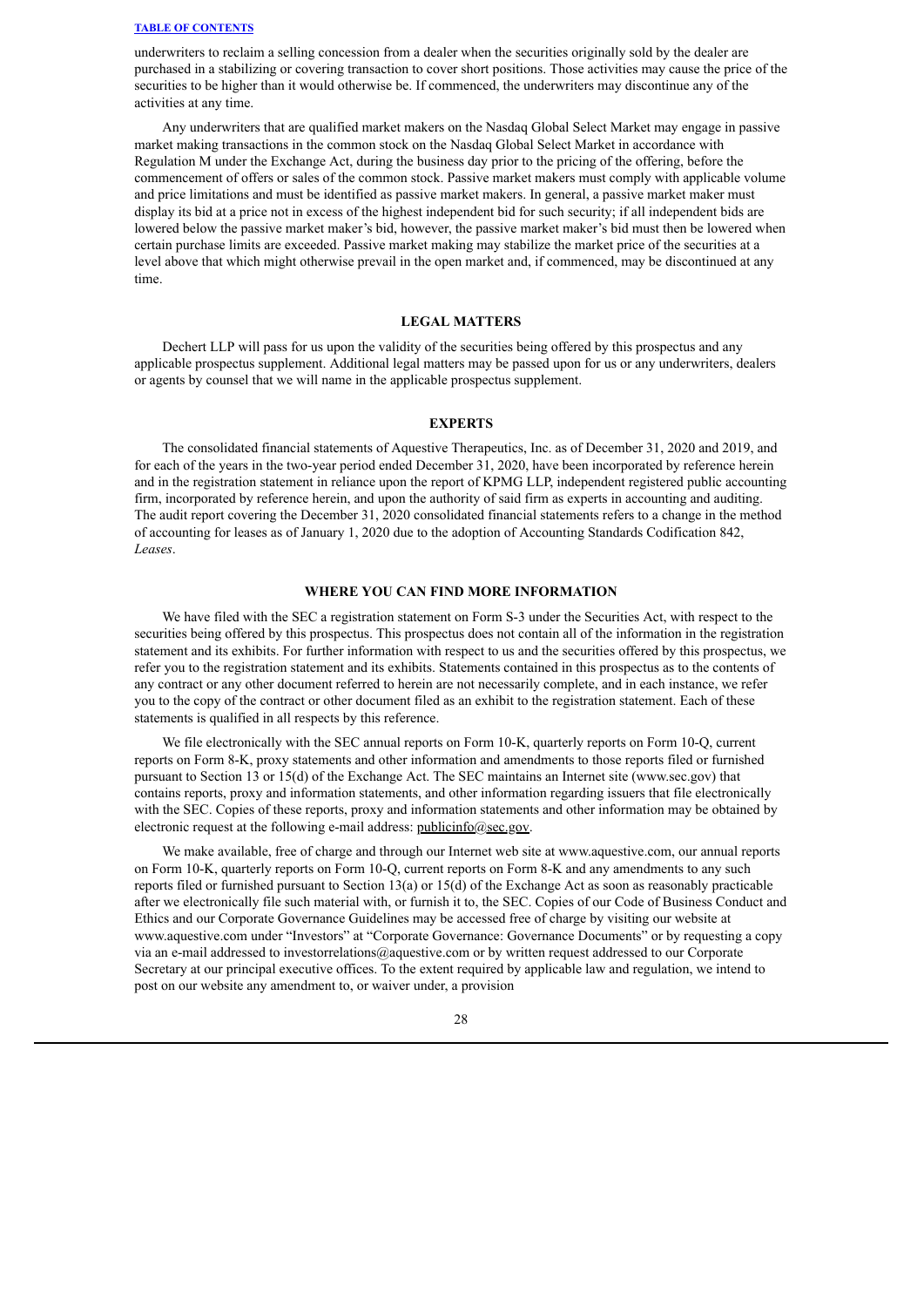of the Code of Business Conduct and Ethics that applies to our executive officers and directors within the time period required. The information set forth on, or connected to, our website is expressly not incorporated by reference into, and does not constitute a part of, this prospectus.

## **INCORPORATION OF CERTAIN INFORMATION BY REFERENCE**

<span id="page-51-0"></span>The SEC allows us to "incorporate by reference" information into this prospectus, which means that we can disclose important information to you by referring you to another document filed separately with the SEC. The SEC file number for the documents incorporated by reference in this prospectus is 001-38599. The documents incorporated by reference into this prospectus contain important information that you should read about us.

The following documents are incorporated by reference into this document:

- our Annual Report on Form 10-K for the year ended [December](https://www.sec.gov/Archives/edgar/data/1398733/000114036121007811/brhc10021358_10k.htm) 31, 2020, filed with the SEC on March 9, 2021;
- our Current Reports on Form 8-K filed with the SEC on [January](https://www.sec.gov/Archives/edgar/data/1398733/000114036121000430/brhc10018719_8k.htm) 7, 2021, [January](https://www.sec.gov/Archives/edgar/data/1398733/000114036121001692/brhc10019084_8k.htm) 21, 2021, February 9, 2021, [February](https://www.sec.gov/Archives/edgar/data/1398733/000114036121006099/brhc10020850_8k.htm) 25, 2021, [March](https://www.sec.gov/Archives/edgar/data/1398733/000114036121009914/brhc10022248_8k.htm) 25, 2021 and [March](https://www.sec.gov/Archives/edgar/data/0001398733/000114036121010128/nt10022087x3_8k.htm) 26, 2021, to the extent the [information](https://www.sec.gov/Archives/edgar/data/1398733/000114036121003824/brhc10019904_8k.htm) in such reports is filed and not furnished; and
- the description of our common stock contained in our Registration Statement on Form 8-A, filed with the SEC on July 20, [2018,](https://www.sec.gov/Archives/edgar/data/1398733/000114036118033010/s002128x10_8a12b.htm) including any amendments or reports filed for the purposes of updating this description.

We also incorporate by reference into this prospectus all documents (other than current reports furnished under Item 2.02 or Item 7.01 of Form 8-K and exhibits filed on such form that are related to such items) that are filed by us with the SEC pursuant to Sections 13(a), 13(c), 14 or 15(d) of the Exchange Act (i) after the date of the initial filing of the registration statement of which this prospectus forms a part and prior to effectiveness of the registration statement, or (ii) after the date of this prospectus but prior to the termination of the offering. These documents include periodic reports, such as Annual Reports on Form 10-K, Quarterly Reports on Form 10-Q and Current Reports on Form 8-K, as well as proxy statements.

We will provide to each person, including any beneficial owner, to whom a prospectus is delivered, without charge upon written or oral request, a copy of any or all of the documents that are incorporated by reference into this prospectus but not delivered with the prospectus, including exhibits that are specifically incorporated by reference into such documents. You should direct any requests for documents to Aquestive Therapeutics, Inc., Attn: Corporate Secretary, 30 Technology Dr. South, Warren, NJ 07059; telephone: (908) 941-1900.

Any statement contained herein or in a document incorporated or deemed to be incorporated by reference into this document will be deemed to be modified or superseded for purposes of the document to the extent that a statement contained in this document or any other subsequently filed document that is deemed to be incorporated by reference into this document modifies or supersedes the statement.